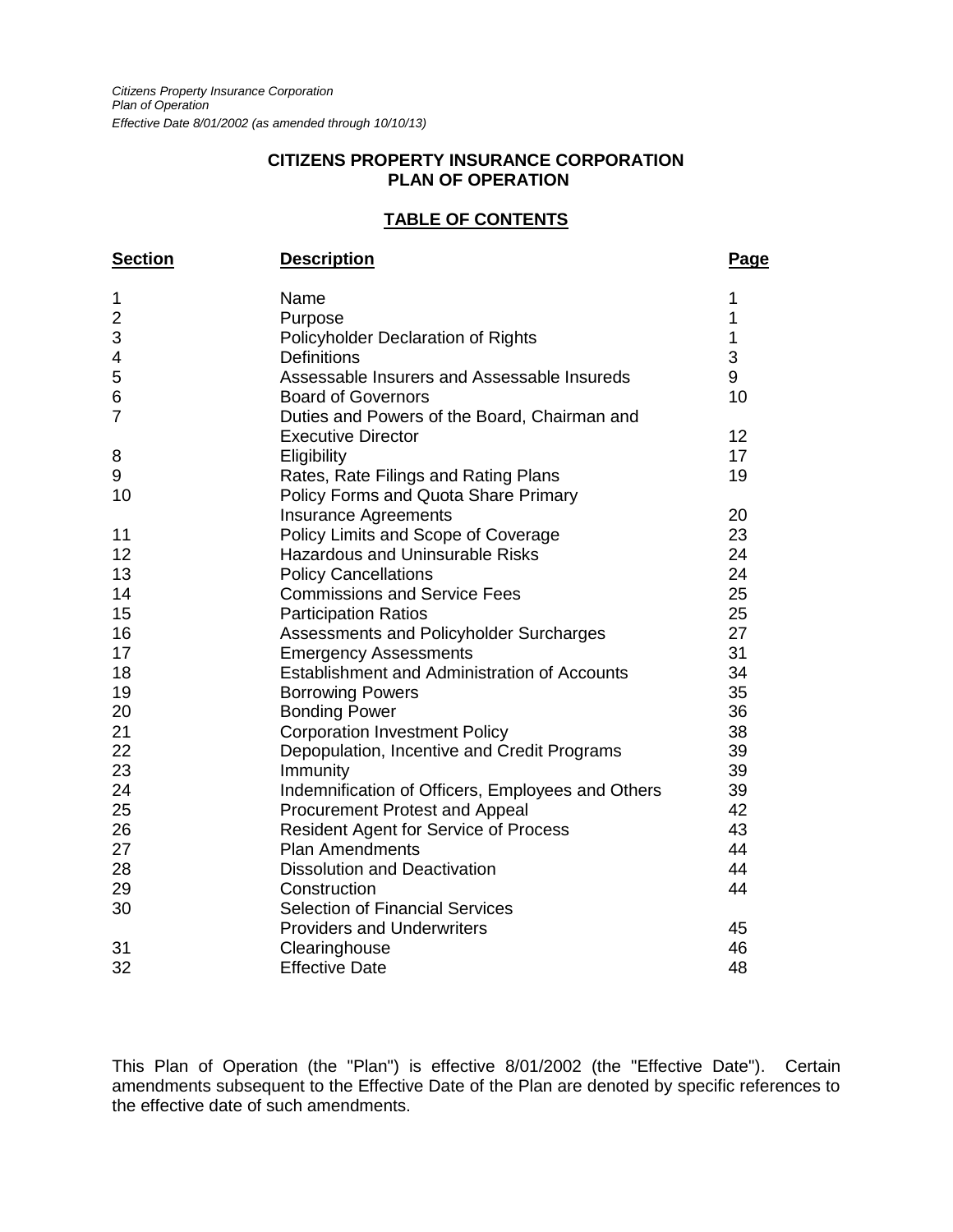*Citizens Property Insurance Corporation Plan of Operation Effective Date 8/01/2002 (as amended through 10/10/2013)*

# **CITIZENS PROPERTY INSURANCE CORPORATION PLAN OF OPERATION**

#### **SECTION 1**

#### **NAME**

The organization shall be known as the Citizens Property Insurance Corporation, hereafter referred to as the "Corporation", with its headquarters in Tallahassee, Florida, or such other place within the State of Florida as the Board of Governors may determine.

#### **SECTION 2**

#### **PURPOSE**

The Corporation has been established in accordance with the provisions of §627.351(6), F. S., as amended (the "Statute") to provide certain personal and commercial coverages to qualified risks under circumstances specified in the Statute. The Corporation is a governmental entity that is an integral part of the State, and is not a private insurance company.

This Plan of Operation (the "Plan") is adopted to set forth and establish the structure, function, procedures and powers of the Corporation.

#### **SECTION 3**

#### **POLICYHOLDER DECLARATION OF RIGHTS**

There is created a Declaration of Rights for Citizens Property Insurance Corporation so that policyholders and applicants receive quality customer service and are treated with the utmost respect, courtesy, and professionalism. Policyholders and applicants of Citizens should expect:

#### **(A) The Right to Courteous, Prompt, and Professional Customer Service Citizens will implement this right by the following:**

- (1) Providing quality customer service to policyholders, applicants and agents, and will communicate and emphasize this expectation to our employees, agents, and vendors.
- (2) Providing telephonic, electronic and written means for consumers to contact Citizens directly with inquiries, questions, or complaints.
- (3) Answering telephone calls, emails and letters with knowledgeable and professional responses in a timely manner.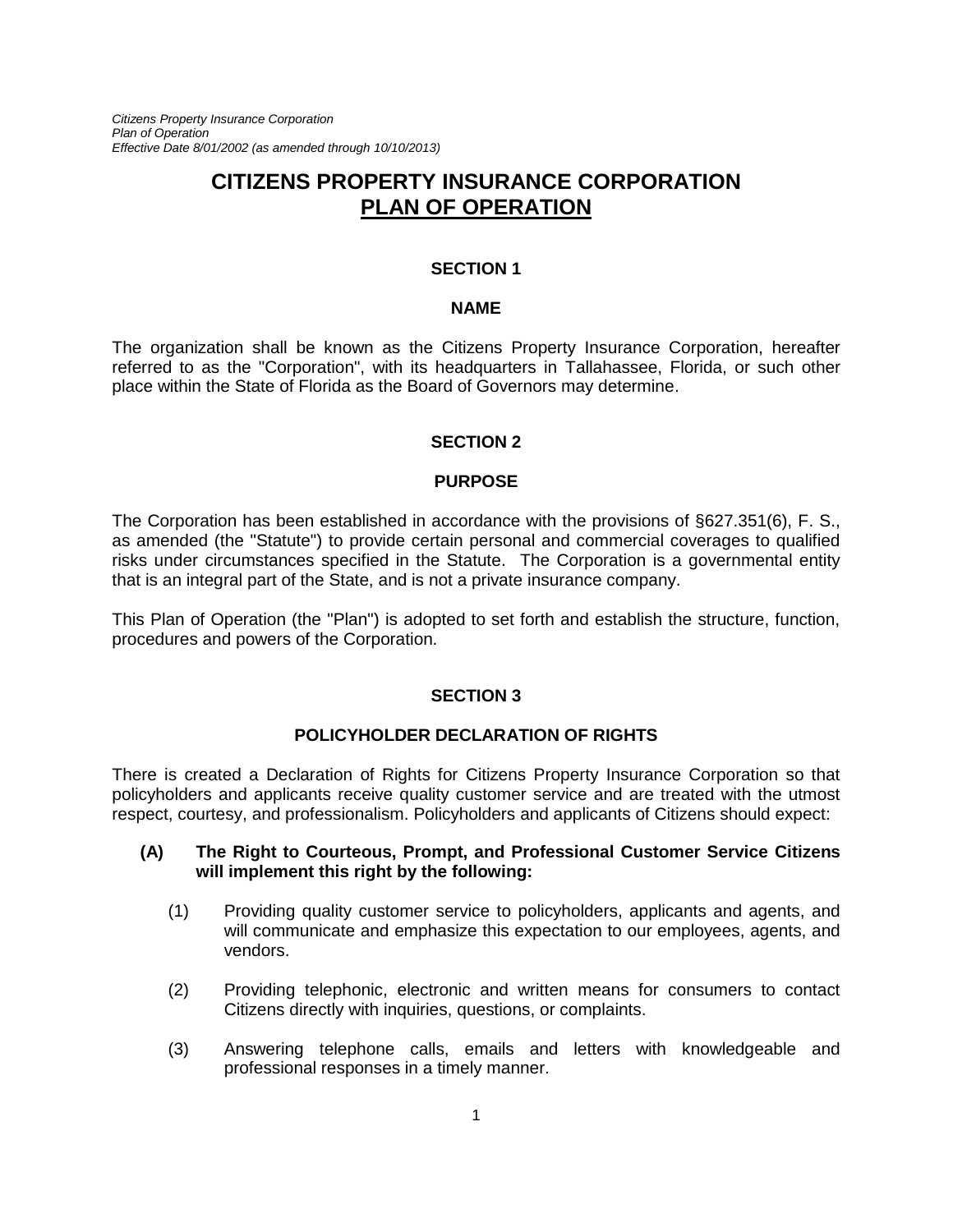- (4) Developing, implementing and maintaining specific methods for responding to and resolving consumer complaints, including a method for escalation of unresolved complaints to supervisors and other decision makers.
- (5) Maintaining a unit responsible for receiving and responding to consumer complaints, which unit or division is the sole responsibility of a Senior Manager of Citizens.
- (6) Tracking and monitoring consumer complaints and issues, and report any trends or problems to the Senior Manager.
- (7) Continuing to provide customer service education for employees.
- (8) Developing and implementing customer service measures with respect to timeliness, responsiveness, accuracy of information, and customer courtesy, and we will monitor, evaluate and enforce employee performance of such service.
- (9) Refunding return premiums due to policyholders promptly.

#### **(B) The Right to Fair, Prompt and Professional Claims Service Citizens will implement this right by the following:**

- (1) Providing quality claims service to our policyholders and will communicate and emphasize this expectation to adjusters and employees.
- (2) Providing consumers with directions on how to report claims in case of a loss.
- (3) Ensuring our insurance adjusters are licensed under Florida law.
- (4) Providing fast, fair, honest and accurate claims service.
- (5) Providing a method for a consumer to contact us regarding issues with their claim.
- (6) Monitoring the service levels of our adjusters and claims professionals.
- (7) Ensuring there are sufficient personnel to accomplish processing customer claims and achieve other corporate responsibilities.

#### **(C) The Right to Prompt, Professional Service from your Citizens' Insurance Agent Citizens will implement this right by the following:**

- (1) Appointing only agents that are licensed under Florida law.
- (2) Educating our agents so they can provide knowledgeable and professional service about our products.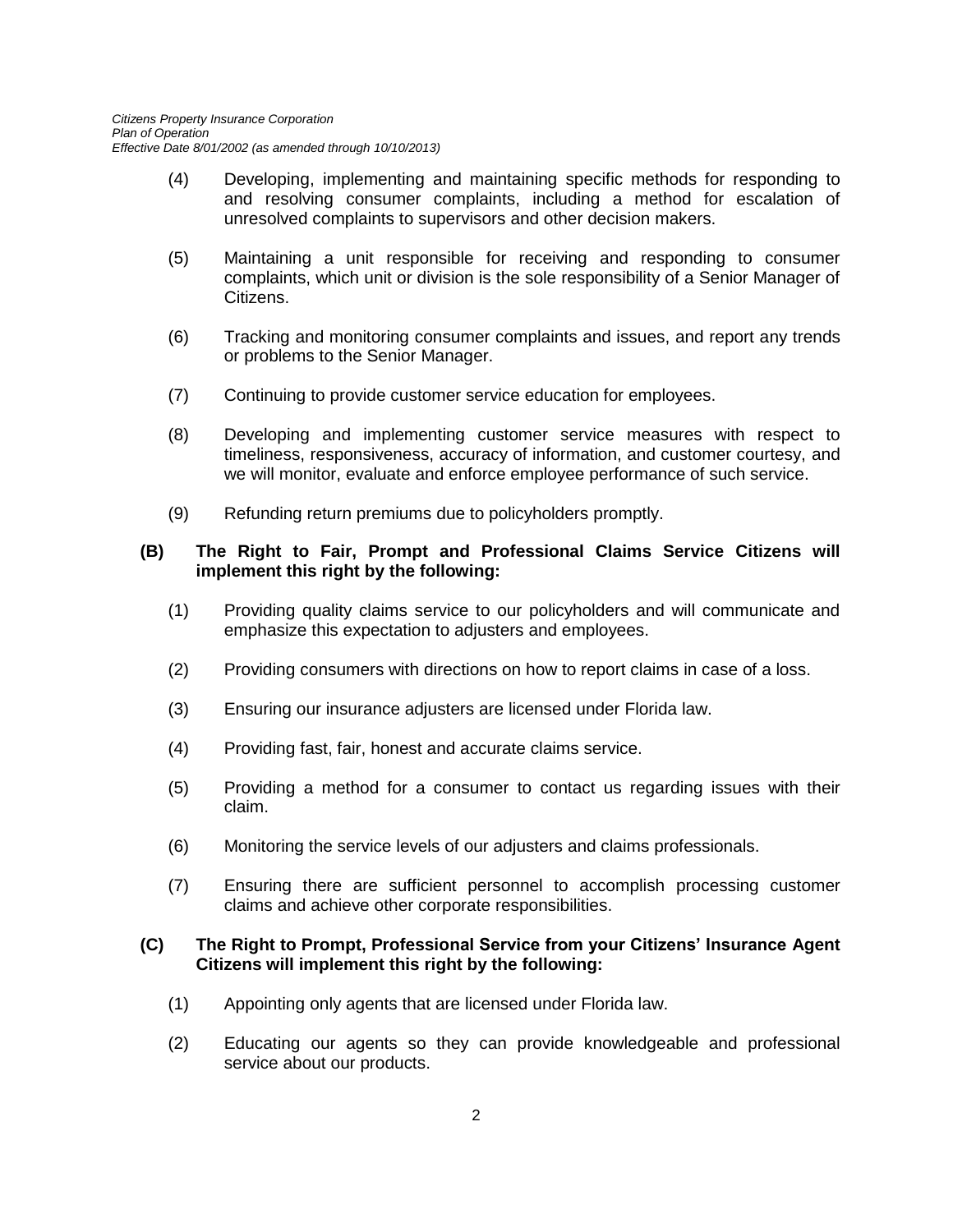- (3) Providing a method for consumers to report problems with an agent.
- (4) Investigating and responding to complaints about an agent in a timely manner.
- (5) Allowing consumers the right to choose among Citizens' appointed insurance agents.
- (6) Developing and monitoring customer service standards for agents who provide service to policyholders and applicants.
- (7) Auditing our agents' performance, and if violations are discovered, disciplining such agents as necessary to ensure that agents perform according to Citizens' underwriting guidelines and customer service expectations.
- (8) Instructing our agents to provide a customized quote if requested by a consumer.
- (9) Instructing our agents to explain the coverage offered by our policies.

#### **(D) The Right to Know about Citizens, our Products, and our Services Citizens will implement this right by the following:**

- (1) Working cooperatively with the Department's Division of Consumer Services, the Office of Insurance Regulation, and the Insurance Consumer Advocate to communicate and educate consumers on Citizens' procedures and major issues of concern, such as upcoming rate increases or changes in underwriting rules.
- (2) Developing education and communication tools to inform policyholders and applicants about our products and services and methods to lower their premiums, including information about windstorm mitigation credits and deductibles.
- (3) Including a checklist of coverage with our policies.
- (4) Providing policyholders statutorily compliant notice of renewal provisions.
- (5) Providing policyholders statutorily compliant notice of cancellation or nonrenewal.

#### **SECTION 4**

#### **DEFINITIONS**

As used in this Plan:

(A) "Account" or "Accounts" shall mean either the Personal Lines Account, the Commercial Lines Account, or the Coastal Account or collectively all of such Accounts, as the context may require, established pursuant to Section 18.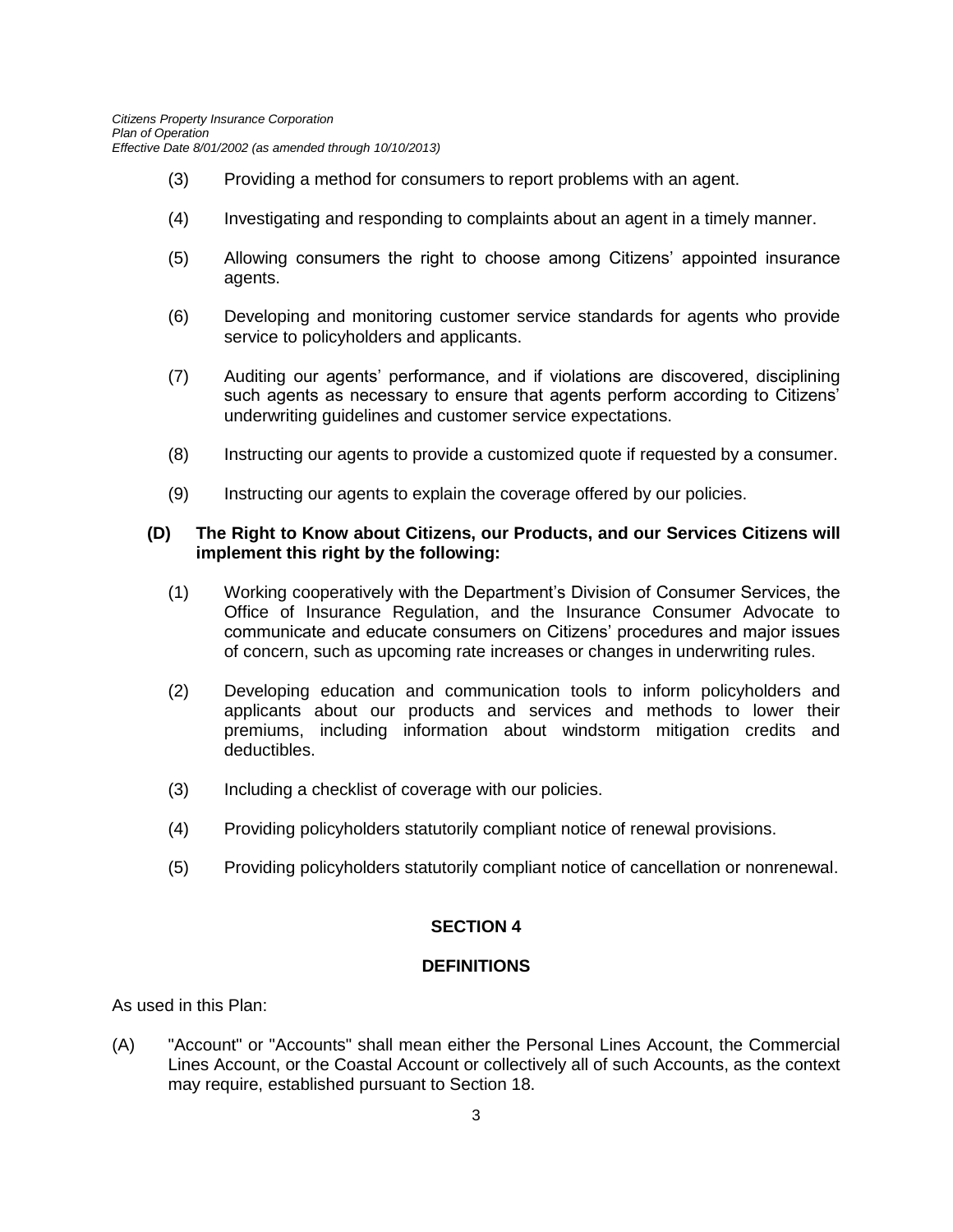- (B) "Agent" means a licensed agent appointed by the Corporation in accordance with the requirements set forth in Section 7(I)(16).
- (C) "Assessable Insureds" means insureds who procure one or more of the Subject Lines of Business in the State from an insurer writing such coverage pursuant to the Surplus Lines Law and are subject to Assessment by the Corporation, as otherwise provided in Section 5. An individual insured may sometimes herein be referred to as an "Assessable Insured."
- (D) "Assessable Insurers" means insurers holding a Florida certificate of authority permitting such insurer to write one or more of the Subject Lines of Business in the State, as otherwise provided in Section 5. An individual insurer may sometimes herein be referred to as an "Assessable Insurer."
- (E) "Assessments" means Interim Assessments, Regular Assessments and Emergency Assessments authorized hereunder, or any one or more of them as the context may require.
- (F) "Board" means the Board of Governors of the Corporation as determined and constituted under the Statute.
- (G) "Bond" or "Bonds" means bonds, notes, certificates, and any other instrument evidencing financial indebtedness or other borrowing, any one of such instruments, or an issue of such instruments, as appropriate in the context authorized to be issued pursuant to the Statute and the Plan.
- (H) "Citizens Policyholder Surcharge" means the surcharge levied or to be levied upon Corporation policyholders for plan year deficits incurred in calendar year 2008 or any subsequent calendar year, pursuant to §627.351(6)(c)11., F. S., and Section 16(F).
- (I) "Clearinghouse" means the organizational unit established pursuant to s. 627.3518, F. S. for the purpose of confirming eligibility with the Corporation and to enhance access of new applicants for coverage and existing policyholders of the corporation to offers of coverage from authorized insurers.
- (J) "Coastal Account" means all revenues, assets, liabilities, losses and expenses of the Corporation attributable to the writing of personal residential, commercial residential, commercial non-residential and Quota Share Primary Insurance policies specified in Section 10. The removal of any territory from the Eligible Areas for wind-only or Quota Share Primary Insurance policies does not alter the assignment of wind coverage written by the Corporation in such territory to the Coastal Account.
- (K) "Commercial Lines Account" means all revenues, assets, liabilities, losses and expenses of the Corporation attributable to the writing of the commercial lines residential and nonresidential insurance policies specified in subparagraph 3 of Section 10 A. for risks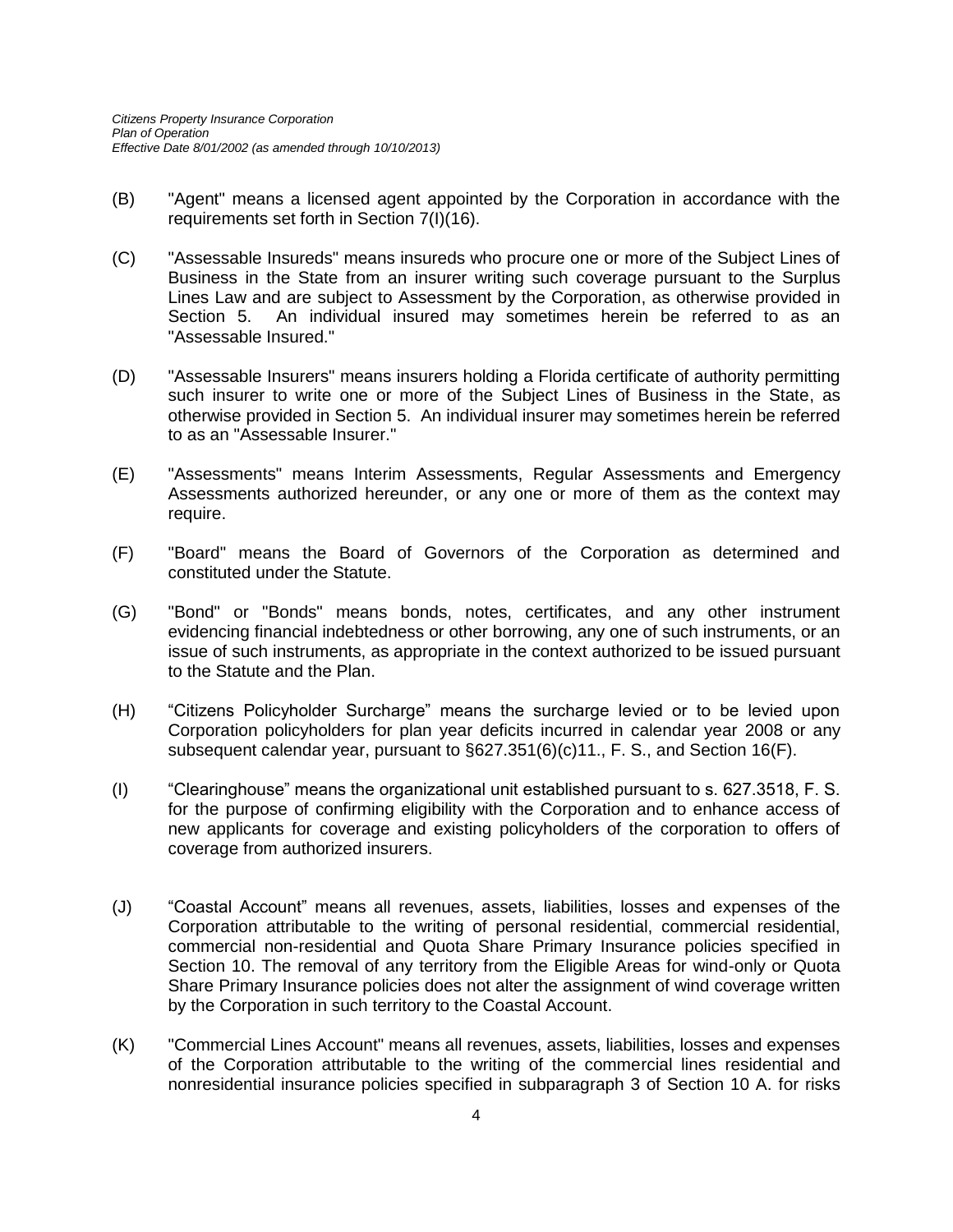not located in the Eligible Areas and for such policies that exclude the peril of wind on risks located in Eligible Areas.

- (L) "Corporation" means the Citizens Property Insurance Corporation established pursuant to the Statute.
- (M) "Coverage" means insurance as required pursuant to the Statute to be offered by the Corporation.
- (N) "Debt Service Expense" means all interest expense incurred or projected to be incurred in an Account in the current Plan Year by the Corporation on existing or anticipated borrowings or other indebtedness, and all fees, commissions, required reserves, expenses and costs incurred or projected to be incurred in respect of such borrowings or other indebtedness for the current Plan Year.
- (O) "Department" means the Department of Financial Services. Prior to January 7, 2003, Department referred to the Florida Department of Insurance.
- (P) "Direct Written Premium" for determining Participation Ratios and Assessments for any Plan Year means gross direct premiums written and reported in Florida on property and casualty insurance for the Subject Lines of Business (including gross direct premiums written by Assessable Insurers, Special Purpose Homeowner Insurance Companies, Limited Apportionment Companies, Minority Owned Insurers, and Surplus Lines Agents) less returned premiums upon canceled policies and dividends paid or credited to policyholders.
- (Q) "Earned Premium" for any Plan Year means the total premium earned by the Corporation in an Account for that Plan Year computed in accordance with the Corporation's rules, rates and rating plans.
- (R) "Eligible Areas" means the geographical areas that, pursuant to applicable laws of the State, were eligible for coverage by the FWUA on January 1, 2002 or as were, or may hereafter be, added by the Statute.
- (S) "Eligible Risks" means, for purposes of the Quota Share Primary Insurance Program, personal lines residential and commercial lines residential risks that meet the underwriting criteria of the Corporation and are located in Eligible Areas.
- (T) "Emergency Assessments" means all Assessments which the Board is authorized to levy under §627.351(6)(b)3.d., Florida Statutes, to be collected by Assessable Insurers, Special Purpose Homeowner Insurance Companies, Limited Apportionment Companies, Minority Owned Insurers and the Corporation, and collected from Assessable Insureds, upon the issuance or renewal of policies for Subject Lines of Business in accordance with Section 17.
- (U) "FHCF" means the Florida Hurricane Catastrophe Fund.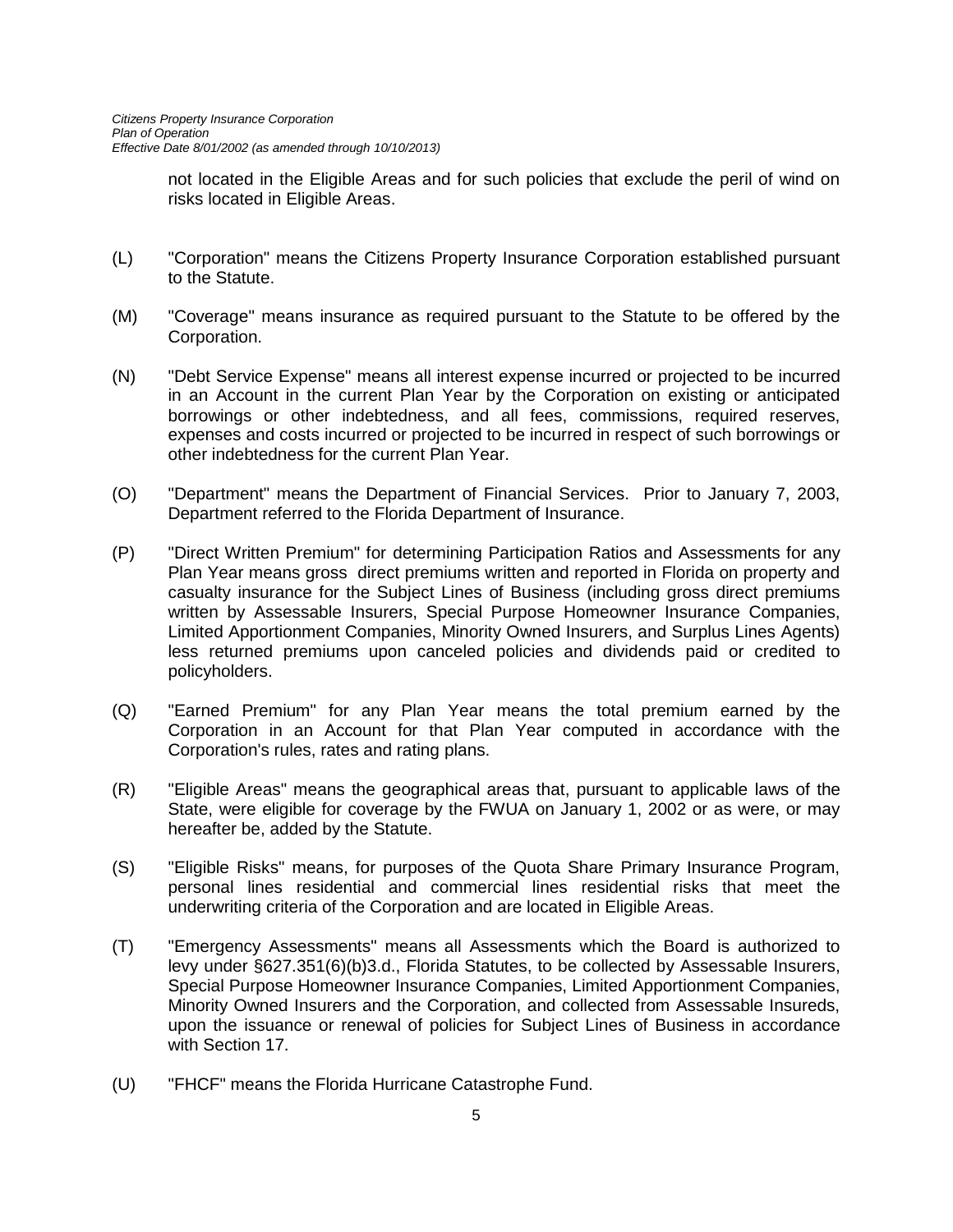- (V) "Financial Products" means agreements or arrangements for interest rate exchanges, interest rate swaps, interest rate caps, floors or collars, or other hedge arrangements, forward sales or purchases, put options, call options, currency exchanges, other derivatives or synthetic transactions, or any one or combination of them, or any other product or transaction permitted by the Corporation's investment policy, used by or on behalf of the Corporation as a hedge in connection with any loans made to or Bonds issued by or on behalf of the Corporation or in connection with investment of proceeds of or funds related to such loans or Bonds.
- (W) "FRPCJUA" means the Florida Residential Property and Casualty Joint Underwriting Association.
- (X) "FSLSO" means the Florida Surplus Lines Service Office established and functioning pursuant to the provisions of Chapter 626, F. S.
- (Y) "FWUA" means the Florida Windstorm Underwriting Association.
- (Z) "General Expenses" for any Plan Year means operating expenses and any other expenses of an Account not already included or excluded by this Plan in the calculation of Operating Result incurred by the Corporation. Where expenses under a multi-year contract are not finally determined until the contract has expired, the accrual of expense in each year shall be subject to adjustment after expiration or termination of the contract.
- (AA) "Incurred Losses" in an Account for any Plan Year means the sum of (1) losses paid, (2) change in reserves for all known losses, (3) change in reserves for losses incurred but not reported, and (4) paid and reserved loss adjustment expenses and less (5) Reimbursables with respect to such Plan Year.
- (BB) "Interim Assessments" means the assessment or assessments levied pursuant to §627.351(6)(q), F. S., and the Plan at any time prior to the final determination of the Corporation's Plan Year Deficit for a Plan Year.
- (CC) "Investment Income or Loss" for any Plan Year means for an Account the sum of (1) interest income on investments, (2) dividends declared, paid and received, (3) realized gains or losses, as the case may be, from sales and maturities of investments, and (4) income, gain or loss on Financial Products, and less (5) expenses allocated to such activities set forth in (1) through (4) above.
- (DD) "Investment Policy" means the policy adopted by the Corporation pursuant to Section 21 of the Plan.
- (EE) "Limited Apportionment Company" means, with respect to the Coastal-Risk Account, any Assessable Insurer with a surplus as to policyholders of \$25 million or less writing twenty-five percent (25%) or more of its total countrywide property insurance premiums in the State, which petitions the Office to qualify as a Limited Apportionment Company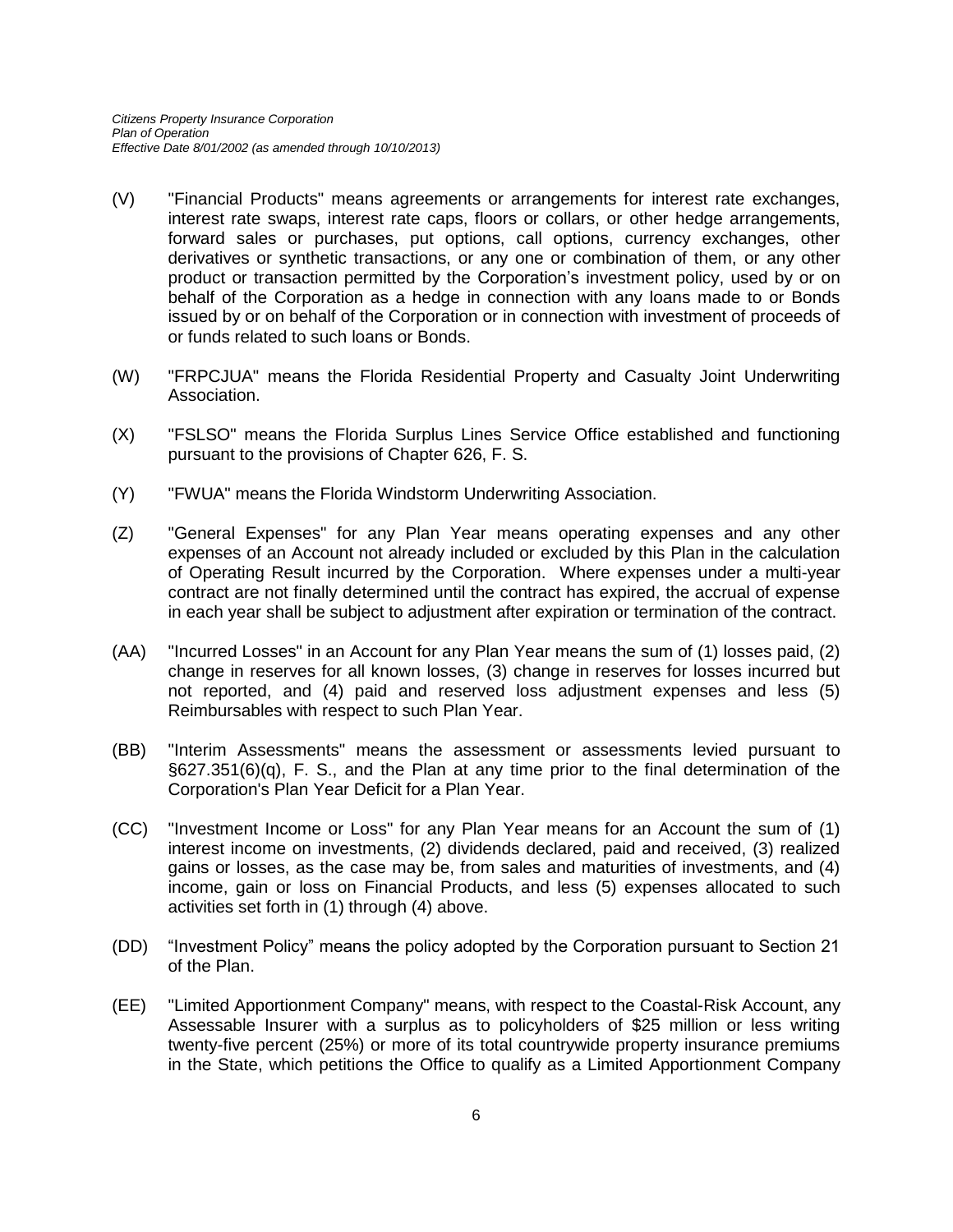within the first ninety (90) days of each calendar year and whose petition to qualify has been approved by the Office.

- (FF) "Minority Owned Insurer" means a minority owned property and casualty insurer, as defined in §624.4072(1), F. S., subject to the limitations, restrictions and requirements set forth in §624.4072 (2), (3) and (4), F. S.
- (GG) "Office of Insurance Regulation" or "Office" means the State of Florida Office of Insurance Regulation.
- (HH) "Operating Result" of an Account for any Plan Year means the result obtained by applying the total of all General Expenses, Debt Service Expenses (other than Debt Service Expenses associated with the financing of prior Plan Year Deficits), and Incurred Losses of that Account for that Plan Year against the Total Revenue of that Account for that Plan Year all as determined in accordance with generally accepted accounting principles (GAAP) or the provisions of this Plan.
- (II) "Participation Ratio" for any Plan Year means the proportionate participation of each Assessable Insurer individually and all Assessable Insureds collectively as calculated pursuant to Section 15 of the Plan in any Assessment or Assessments for an Account levied as to that Plan Year.
- (JJ) "Personal Lines Residential Account" or "Personal Lines Account" means all revenues, assets, liabilities, losses and expenses of the Corporation attributable to the writing of the personal lines insurance policies specified in subparagraphs 1 and 2 of Section 10(A) for risks not located in the Eligible Areas and for such policies that exclude the peril of wind on risks located in Eligible Areas.
- (KK) "Plan" or "the Plan" means the Plan of Operation for the Corporation.
- (LL) "Plan Year" means the twelve (12) month period beginning 12:01 a.m., January 1, of one year and ending 12:01 a.m., January 1, of the following year.
- (MM) "Plan Year Deficit" in an Account for any Plan Year means the amount by which the negative Operating Result of the Account for that Plan Year exceeds the Surplus as adjusted pursuant to Section 16(L). After determining the amount of a Plan Year Deficit for any Plan Year, all Assessments, and the Citizens Policyholder Surcharge, received by the Corporation as a consequence of such Plan Year Deficit shall be applied to reduce the unrecovered balance of the Plan Year Deficit for that Plan Year.
- (NN) "Policyholder Surcharge" means the Citizens Policyholder Surcharge.
- (OO) "Regular Assessments" means an assessment levied, pursuant to Section 16, on Assessable Insurers, Assessable Insureds and any other insurer authorized to do business for Subject Lines of Business in the State which has not been granted an exemption from Regular Assessments by statute or by the Corporation pursuant to the Plan.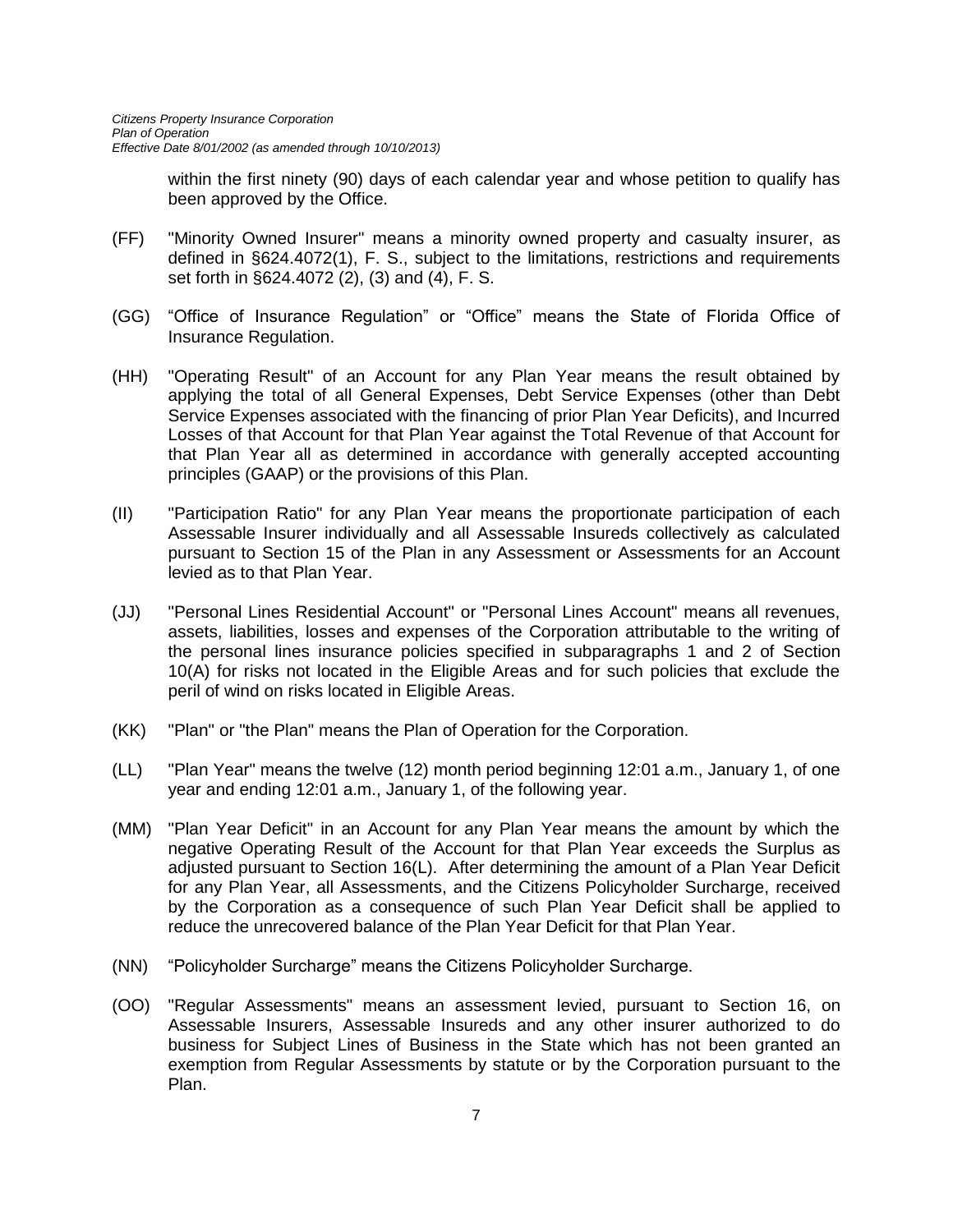- (PP) "Reimbursables" means the sum of (1) recoveries actually received by the Corporation and allocated to the applicable Account from the FHCF and other reinsurance counterparties and (2) any other amounts owed but not yet received which are accrued by the Corporation from the FHCF and other reinsurance counterparties and allocated to the incurred losses in the applicable account; provided, however, that for purposes of determining whether a Plan Year Deficit exists in connection with the drawing of proceeds of Bonds or other indebtedness under financing documents that condition or otherwise restrict the ability to draw on existence of a Plan Year Deficit, "Reimbursables" shall not include amounts owed but not yet received which are accrued by the Corporation from the FHCF; provided, further, however that upon receipt by or on behalf of the Corporation of any such recoveries from the FHCF, amount thereof equal to the amount of proceeds actually drawn by the Corporation in anticipation of receipt of such FHCF recoveries shall be immediately reimbursed to the appropriate account or subaccount established under the corresponding financing document or used to repay the amount drawn, as applicable.
- (QQ) "Reinsurance Surcharge" means the surcharge collected on polices issued by the FWUA in the High-Risk Account pursuant to Order of the Department (#83-Rate-101B) dated August 18, 1983, as modified by Order of the Department dated May 23, 1996 in Case No: 15131-95-C and such similar surcharge that the Office of Insurance Regulation may subsequently approve for the Coastal-Risk Account or any other Account.
- (RR) "Section" means a Section of this Plan.
- (SS) "Senior Manager" of the Corporation, for purposes of the Statute and this Plan, means a person employed as an executive who directly reports to the Executive Director. Senior Manager will also include the Chief Internal Auditor, the Inspector General and any other person designated by Florida law to be a Senior Manager of the Corporation .

The President is the senior officer referred to in the Statute as the "Executive Director" and may also be referred to by that title in this Plan and elsewhere. "Senior Management" means the team of Senior Managers designated by the President whose collective responsibility is to act as the Corporation's senior management team.

The person whose sole responsibility is the unit or division responsible for receiving and responding to consumer complaints also is a "Senior Manager" as provided by s. 627.351 (6) (k), F. S.

- (TT) "Special Purpose Homeowner Insurance Company" means an insurance company issued a certificate of authority by the Office of Insurance Regulation and operating pursuant to §624.4071, F. S.
- (UU) "State" means the State of Florida.
- (VV) "Statute" means §627.351(6), F. S., as amended.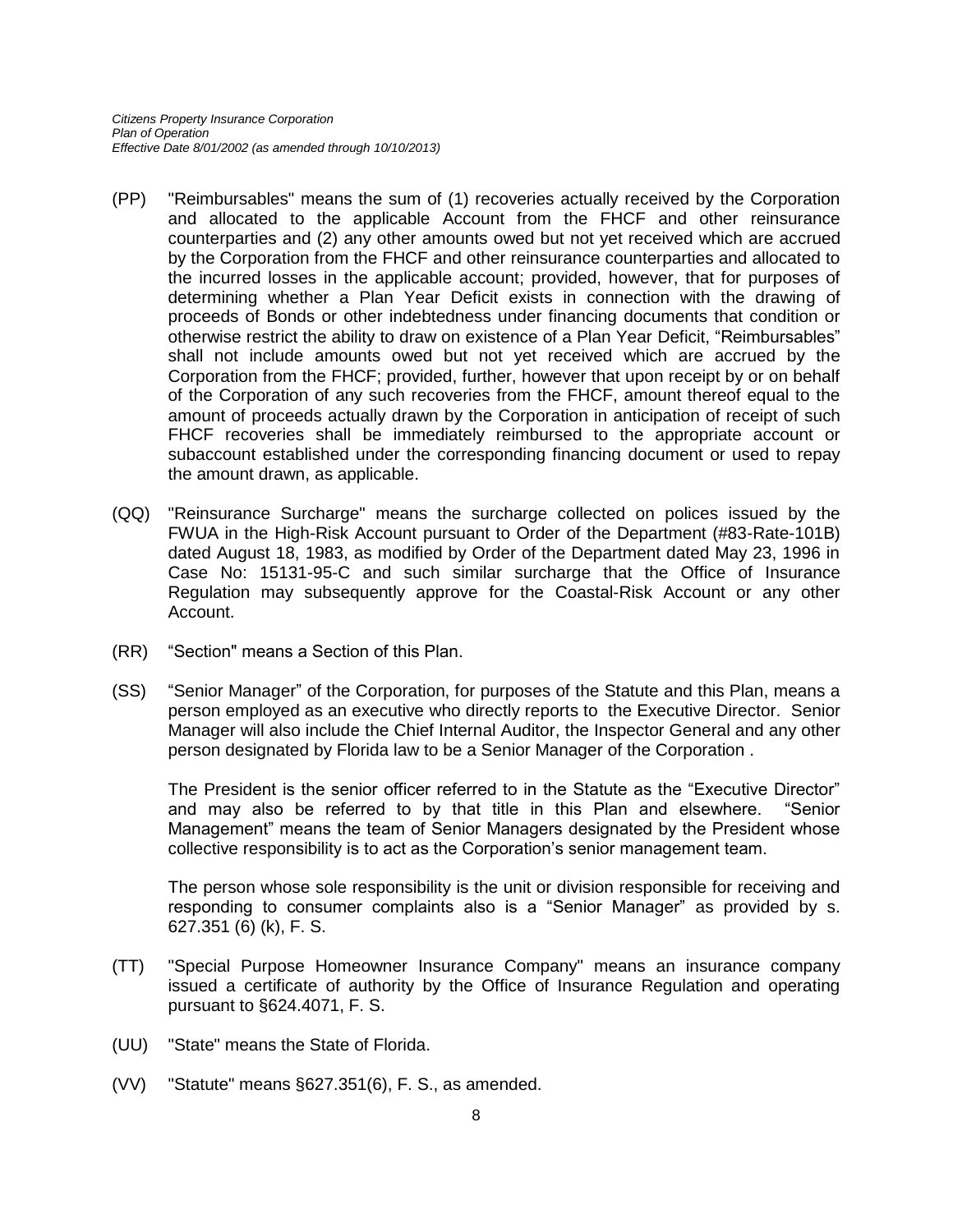- (WW) "Subject Lines of Business" means insurance written by Assessable Insurers or procured by Assessable Insureds for all property and casualty lines of business in this state, but not including workers' compensation or medical malpractice. As used in this paragraph, the term "property and casualty lines of business" includes all lines of business identified on Form 2, Exhibit of Premiums and Losses, in the annual statement required of authorized insurers by s. 624.424, F. S. and any rule adopted under this section, except for those lines identified as accident and health insurance and except for policies written under the National Flood Insurance program or the Federal Crop Insurance Program. For purposes of this paragraph, the term "workers' compensation" includes both workers' compensation insurance and excess workers' compensation insurance.
- (XX) "Surplus" means surplus for an Account determined in accordance with generally accepted accounting principles or the Plan.
- (YY) "Surplus Lines Agent" means a person licensed under the State's Surplus Lines Law to handle the placement of risks located in this State with eligible surplus lines insurers.
- (ZZ) "Surplus Lines Law" means Part VIII of Chapter 626, F. S.
- (AAA) "Total Revenue" for an Account means Earned Premium, other surcharges, Investment Income or Loss, and fees and miscellaneous income, but not including the proceeds of any, Policyholder Surcharges or Assessments levied and collected pursuant to Sections 16 or 17, related to any prior Plan Year Deficit, or the proceeds from any indebtedness incurred to finance or refinance a Plan Year Deficit.
- (BBB) "Treasurer" means the Treasurer of the State of Florida. Effective January 7, 2003, any references in this Plan to the Treasurer shall be deemed to be a reference to the Chief Financial Officer of the State of Florida.
- (CCC) "Voluntary Credits" means adjustments to the calculation of Participation Ratios that may be adopted by the Board and available to Assessable Insurers voluntarily providing windstorm insurance to risks located in Eligible Areas.

#### **THE ABOVE DEFINITIONS ARE IN ADDITION TO ANY OTHER DEFINED TERMS CONTAINED IN THIS PLAN.**

#### **SECTION 5**

#### **ASSESSABLE INSURERS AND ASSESSABLE INSUREDS**

(A) Every insurer that meets the criteria as set forth in §627.351(6)(b)1., F. S., shall automatically be an Assessable Insurer. A Special Purpose Homeowner Insurance Company shall be an Assessable Insurer for the limited purposes set forth in §624.4071(2)(d)2., F. S. A Minority Owned Insurer shall be an Assessable Insurer for the limited purposes set forth in §624.4072(1)(b), F. S. An insurer is not an Assessable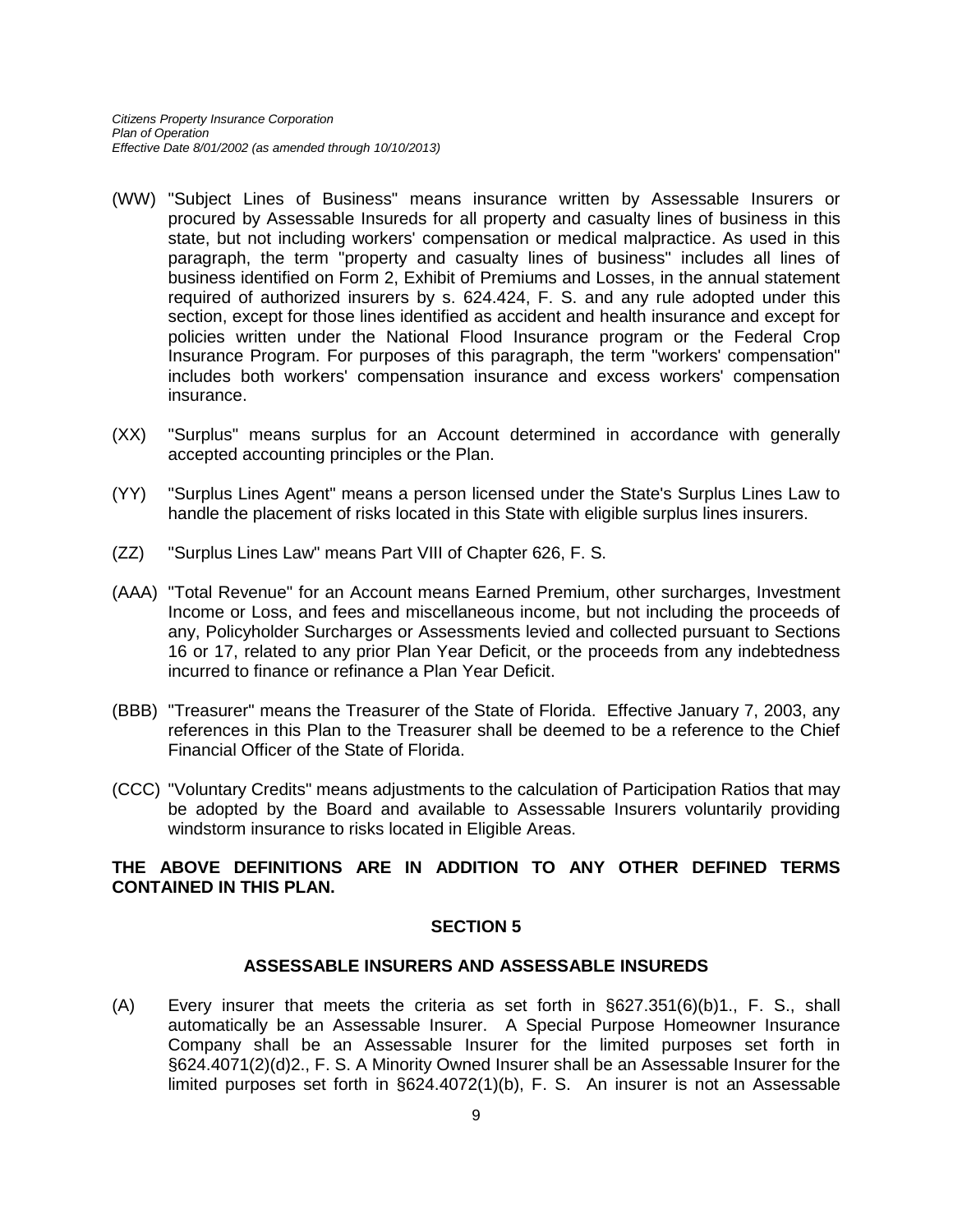Insurer if a provision of law specifically excludes the insurer from the Corporation's Assessments.

- (B) An insurer writing one or more of the Subject Lines of Business in the State pursuant to the Surplus Lines Law is not an Assessable Insurer, but the insureds who procure one or more Subject Lines of Business in the State pursuant to the Surplus Lines Law through Surplus Lines Agents are subject to Assessment by the Corporation and shall collectively and individually be referred to as "Assessable Insureds". An insured is not an Assessable Insured if a provision of law specifically excludes the insured from the Corporation's Assessments.
- (C) An Assessable Insurer ceasing to meet the criteria as specified in §627.351(6)(b)1., or §624.4071, F. S., shall automatically cease to be an Assessable Insurer effective one (1) year after the end of the first calendar year during which the Assessable Insurer no longer holds a Certificate of Authority to transact insurance for Subject Lines of Business in the State. Such Assessable Insurer shall no longer be bound by this Plan thereafter; provided, however, such Assessable Insurer shall remain liable for any past, present or future Assessments by the Corporation with respect to the Plan Years during which the Assessable Insurer reports Direct Written Premium for the Subject Lines of Business, and therefore develops a Participation Ratio pursuant to Section 15.
- (D) If an Assessable Insurer fails to pay an Interim or Regular Assessment after written notice from the Corporation and reasonable collection efforts by the Corporation, the unpaid Assessment shall be paid by the remaining Assessable Insurers, each contributing its proportionate share of the unpaid Assessment in accordance with the applicable provisions of the Plan.
- (E) Each Assessable Insurer shall have a claim in any liquidation proceeding or action against the insolvent or defaulting Assessable Insurer and shall have full authority to exercise such rights in any action or proceeding, for its pro-rata share of contributions resulting from (D) above.

## **SECTION 6**

## **BOARD OF GOVERNORS**

- (A) The Corporation shall be governed by the Board which shall administer this Plan.
- (B) Effective July 1, 2013, the Governor shall appoint three individuals as members of the Board and the Chief Financial Officer, Speaker of the House, and the President of the Senate shall each appoint two (2) individuals as members of the Board, which Board shall consist of the nine (9) individuals so appointed. At least one of the two members appointed by each appointing officer must have demonstrated expertise in insurance. The members of the Board shall be residents of the State of Florida and be from different geographical areas of the State. One of the Governor's appointments must be a consumer representative.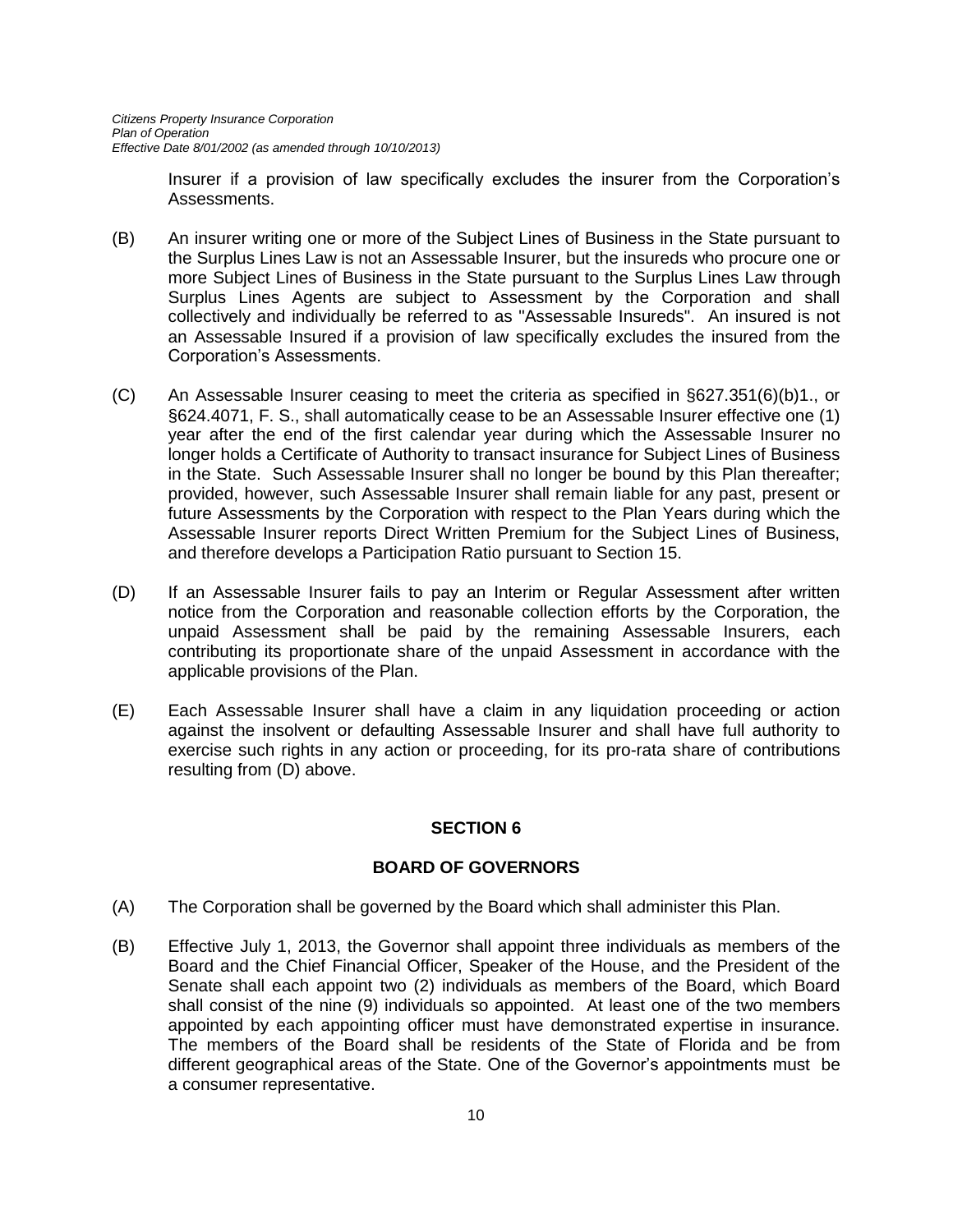- (C) The term of office for an individual Board member shall be three years. . Terms of the initial Board members commence on the date of their appointment. Members of the Board may be appointed for subsequent terms. Each Board member serves at the pleasure of his or her appointing officer and all members of the Board are subject to removal at will by the officers who appointed them. A vacancy created by the resignation, removal or inability to serve shall be filled for the unexpired term of the Board member by the appointing officer in accordance with (B) above.
- (D) The Chief Financial Officer shall designate an appointed member of the Board to serve as Chair. The Board shall, at least annually, elect one of its members to serve as Vice Chair of the Board.
- (E) The Chair shall appoint an executive committee (the "Executive Committee") of three (3) Board members consisting of the Chair, the Vice Chair and one other Board member.
- (F) The Chair shall appoint a finance and investment committee (the "Finance and Investment Committee") and an audit committee (the "Audit Committee") of at least three (3) Board members each. These committees shall be operated pursuant to a charter approved by the Board.
- (G) The Chair shall preside at and call all meetings of the Board, upon reasonable notice, which may be waived. However, a meeting of the Board shall also be noticed and held within fourteen (14) days after receipt of written requests delivered to the Chair by any three (3) members of the Board. Except for emergency meetings, at least seven days' notice will be given for public meetings, hearings, and workshops in the Administrative Register and on Citizens' website.
- (H) The Vice Chair shall serve as Chair when the Chair is unavailable or unable to serve as Chair.
- (I) At any meeting of the Board, each Board member shall have one (1) vote.
- (J) Six (6) members of the Board shall constitute a quorum for the transaction of business, and acts of a majority of the Board members present and voting at a meeting at which a quorum is present shall be the acts of the Board.
- (K) At any Board meeting voting by proxy shall not be permitted.
- (L) Members of the Board or any Committee members shall receive reimbursement from the Corporation for their actual and necessary expenses incurred in attending Board meetings and in performing Corporation business in accordance with the Corporation's adopted Travel and Reimbursement Policy which follows the State of Florida Travel and Reimbursement provision identified in s. 112.061, F. S.
- (M) The Board may conduct Board meetings by telephonic conference call so long as said conference call permits the general public to be included as parties to the conference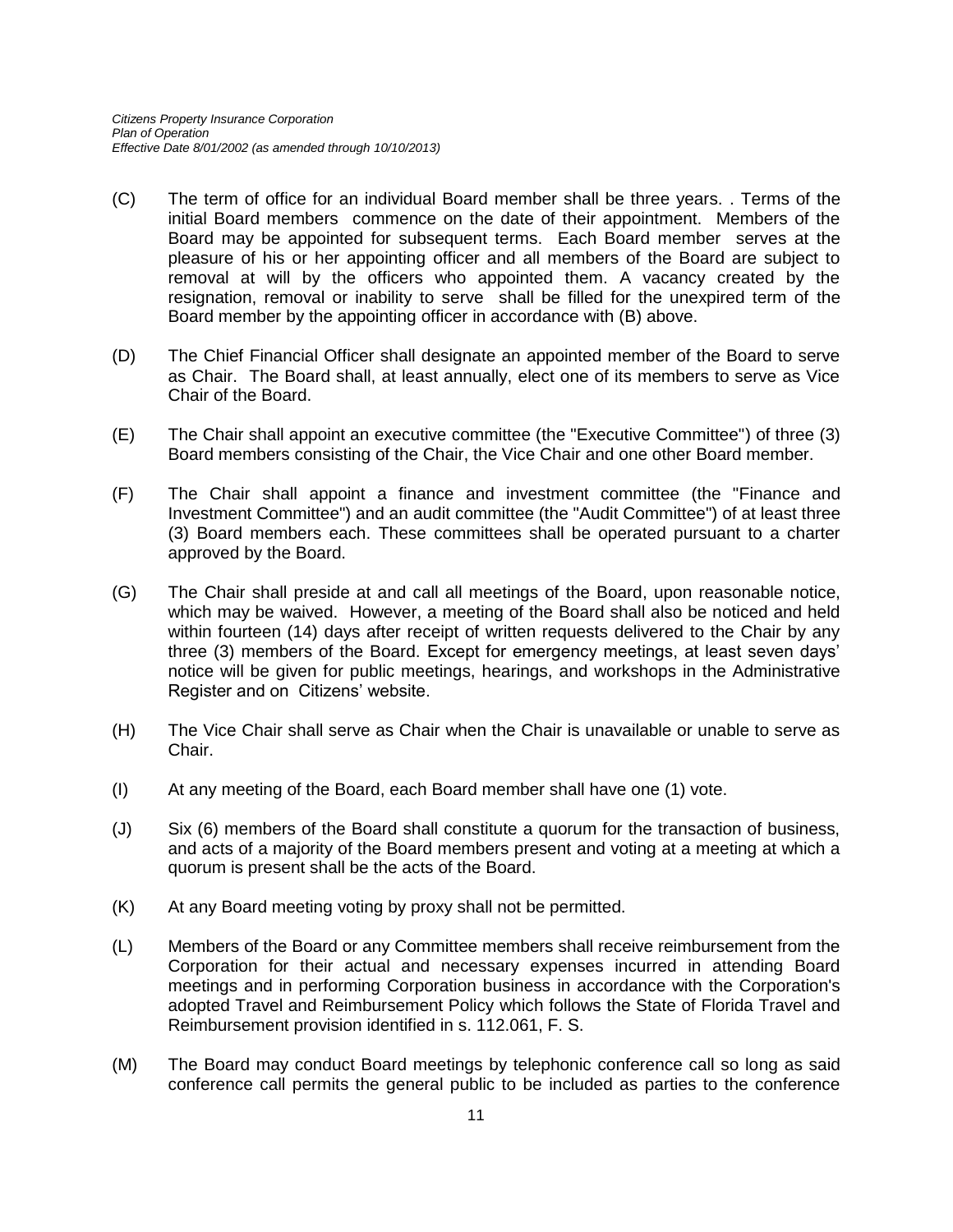call and to hear all Board members in attendance and other speakers at the meeting. A Board member may participate telephonically in any Board meeting.

- (N) Members of the Board must meet the requirements of applicable Florida law when a voting conflict occurs.
- (O) Establish an Office of Internal Audit pursuant to s. 627.351 (6) (i), F. S. and approve an Office of Internal Audit charter.
- (P) Establish an Office of Inspector General pursuant to s. 627.351 (6) (gg), F. S.

## **SECTION 7**

## **DUTIES AND POWERS OF THE BOARD, CHAIR AND EXECUTIVE DIRECTOR**

- (A) In addition to the duties and responsibilities provided by Florida law, the Board shall :
	- (1) Undertake all actions as authorized, required or otherwise permitted by the Statute and this Plan.
	- (2) Engage in any and all corporate actions or undertakings permitted for corporations in the State of Florida and that are not prohibited by, or contrary to, the provisions of the Statute.
	- (3) Pursuant to the provisions of the Statute and this Plan, make and levy Assessments and Policyholder Surcharges.
	- (4) Pursuant to §627.351(6)(e), F. S., this Plan and the Corporation's policies and procedures, contract with one or more individuals or entities able and willing to provide policy service or claim service on behalf of the Corporation. Alternatively, the Corporation is authorized to perform any or all such services itself or through duly constituted subsidiaries or affiliates.
	- (5) Review and approve audited financial statements of the Corporation.
	- (6) Authorize the filing of recommended rates and policy forms with the Ofiice.
	- (7) Adopt policies, procedures and standards of conduct designed to prevent conflict of interest for members of the Board, the Executive Director, Senior Managers, and employees of the Corporation consistent with §627.351(6)(d), F. S. Copies of the policies, procedures, and standards of conduct, and any amendments thereto shall be provided to the Office of Insurance Regulation prior to adoption.
	- (8) Approve the budget of the Corporation.
	- (9) Retain an independent auditing firm for the Corporation.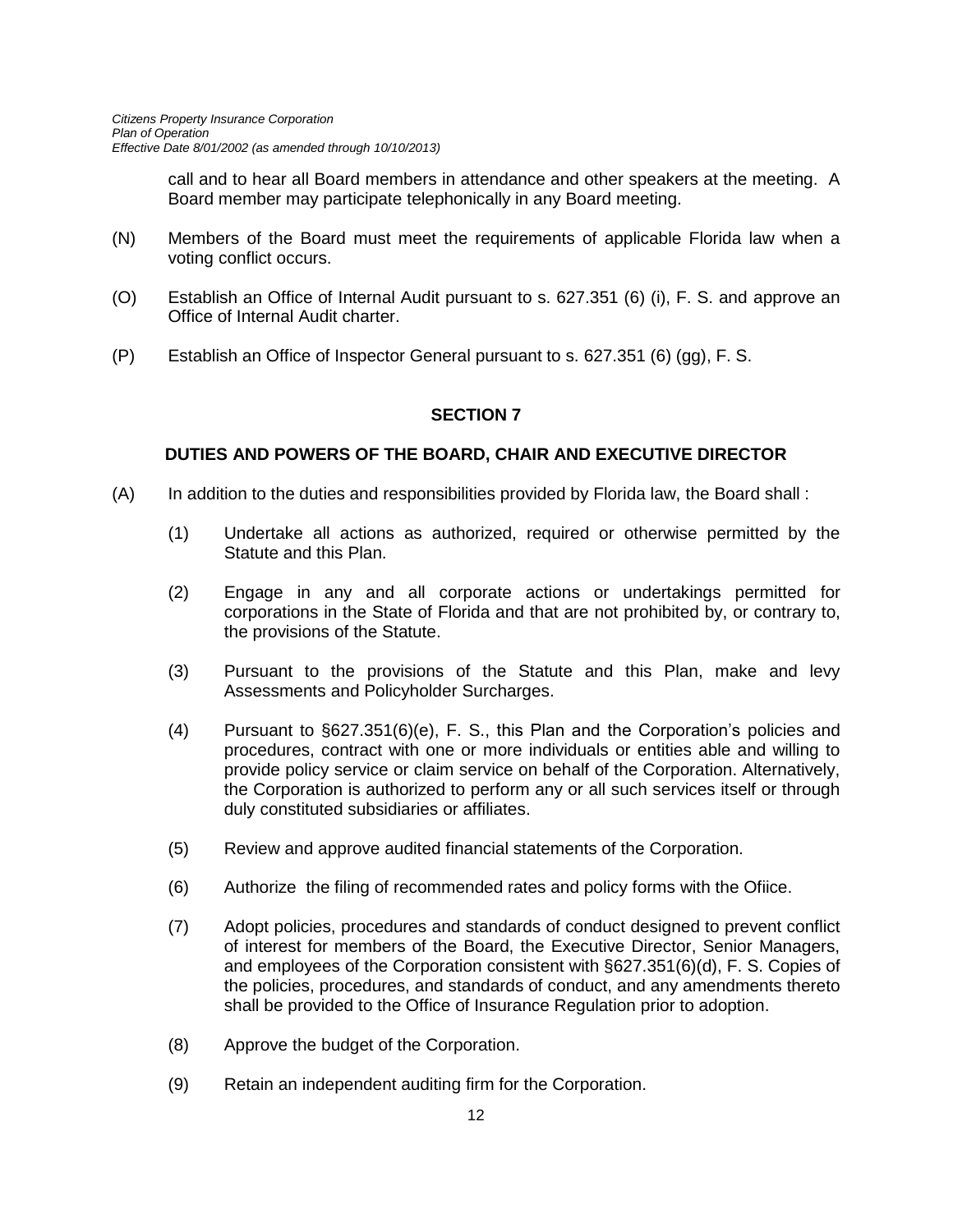- (10) Implement such powers and functions as may be specifically reserved, or delegated, to the Corporation under this Plan or the Statute for the operation and administration of the Corporation.
- (11) Authorize the filing of an Underwriting Manual, and all amendments thereto with the Office. The Board may delegate the decision to file amendments to an Underwriting Manual which are solely procedural, and do not impact eligibility for coverage or classification of risks, to a Senior Manager.
- (12) Adopt procurement policies and procedures that comply with §627.351(6)(e), F. S. To the extent provided in the procurement policies and procedures of the Corporation, all contracts and purchase orders with a total value of \$35,000 or more shall be accompanied by a disclosure form requiring the vendor to disclose any relationships, financial or otherwise, with any employee or Board member of the Corporation, and placing the vendor on notice of the conflict of interest policy applicable to the employees of the Corporation, including the limitation on gifts.
- (13) Approve contracts for goods and services valued at or over \$100,000 in accordance with the Purchasing Policy and Procedures; and for an approved contract, the Executive Director, or its designee(s) shall have the authority to negotiate the terms and execute such contracts.
- (14) Approval of all loan, credit, trust indenture, Financial Products or other financing agreements and related documentation as are necessary in connection with indebtedness to be incurred by or on behalf of the Corporation; provided however, that the selection, review or approval of all contracts for Financial Products or financing agreements may be delegated by the Board, within the parameters established by the Board, only to the Executive Director, the Executive Committee or the Chairman. Any such financing agreements, and supporting documentation thereto, shall be executed and delivered on behalf of the Corporation by the Chair, the Vice Chair or the Executive Director or by any other officer of the Corporation authorized by resolution of the Board.
- (15) Annually, on or before February 1, provide a report to the President of the Senate and the Speaker of the House of Representatives setting forth the reduction or increase in the Corporation's 100-year probable maximum loss attributable to the Corporation's wind-only coverages and the Quota Share Primary Insurance Program as compared to the 100-year probable maximum loss of the FWUA as calculated on February 2001 based on November 26, 2000 exposure of the FWUA and, as a result of such filings, undertake any appropriate actions as required by the Statute.
- (16) Develop and establish (i) programs for the removal of policies from the Corporation; and (ii) the criteria, guidelines, and procedures for computing and determining Voluntary Credits, Board adopted take-out credits and other statutory credits as exemptions from Regular Assessments for Assessable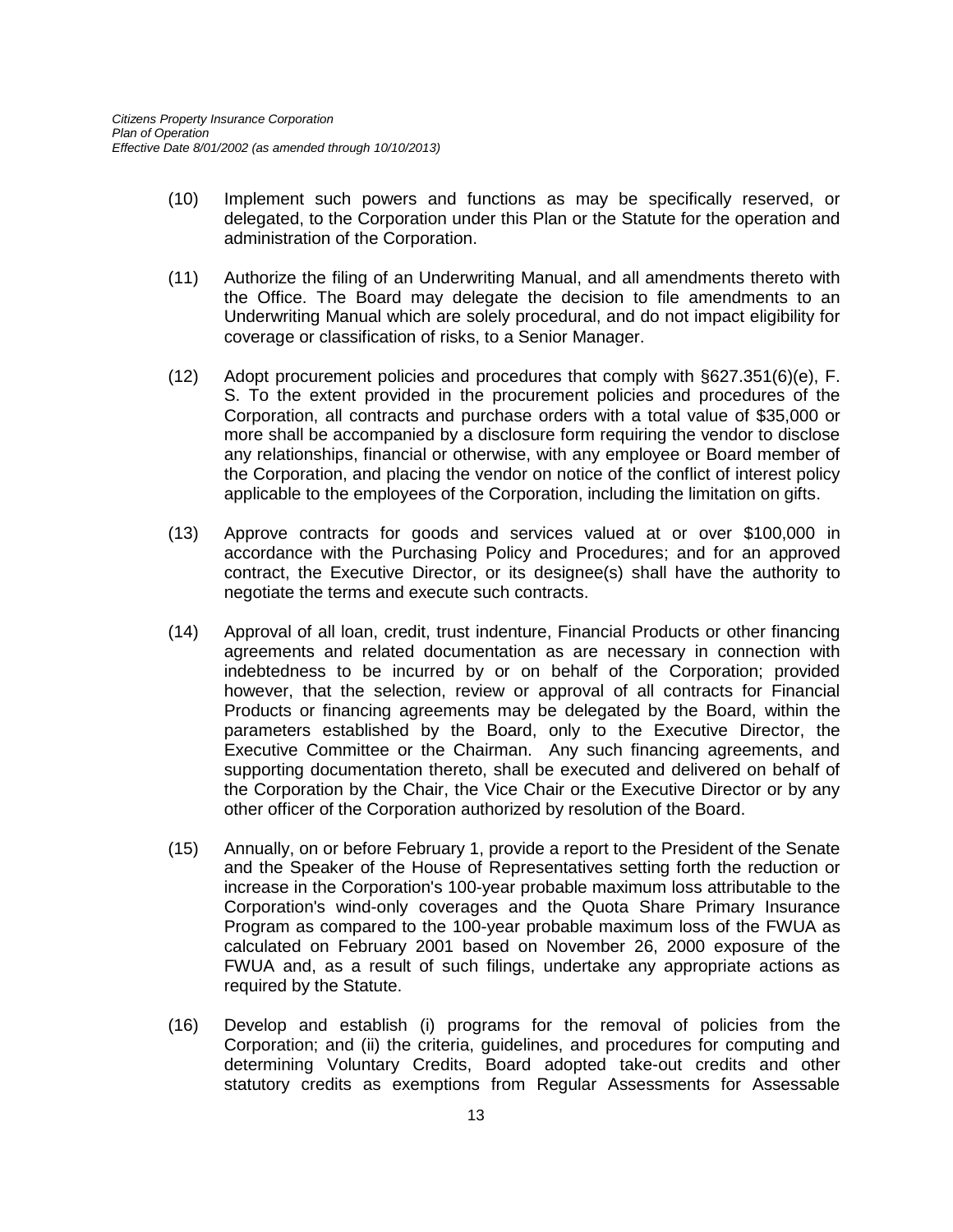Insurers qualifying pursuant to the Statute or this Plan for such credits or exemptions.

- (17) Create and maintain a Market Accountability Advisory Committee in accordance with the provision of §627.351(6)(c)4.b, F. S.
- (18) Pursuant to §627.351(6)(i), F. S., appoint and supervise the Internal Auditor. The Internal Auditor shall not be subject to supervision by any employee of the Corporation.
- (19) Adopt a procurement protest procedure to resolve any bid protest dispute or the terms, conditions and specifications contained in a solicitation.
- (20) Adopt a procedure for public comment before the Board and Board meeting notice.
- (21) Act as the agency head for purposes of resolution of a protest made pursuant to s. 627.351 (6) (e), F. S.
- (B) Except as otherwise provided herein or in the Statute, the Corporation shall have all powers reserved for or available to corporations and authorized insurers in the State.
- (C) The Board shall use its best efforts to procure catastrophe reinsurance at reasonable rates to cover its projected 100-year probable maximum loss, as determined by the Board, from reinsurers determined to be qualified by the Board.
- (D) The Chair shall establish all committees and subcommittees and appoint the members of such committees and subcommittees, including a chair. A majority of the committee members present will constitute a quorum. A quorum is not required when the committee or subcommittee is acting in an advisory capacity.
- (E) With the exception of the Executive, Audit and Finance and Investment Committees, the Chair may appoint non-Board members to committees, which non-Board appointees shall serve at the pleasure of the Chair.
- (F) In addition to the other powers and functions of the Chair as herein provided, the Chair shall supervise and review the performance of the Executive Director and establish annually the compensation of the Executive Director. The Executive Director will establish the compensation for all Senior Managers who directly report to the Executive Director with the written concurrence of the Chair.
- (G) The Executive Director and Senior Management of the Corporation shall be engaged for the Corporation by the Board, and such individuals shall serve at the pleasure of the Board and may be removed by the Board at any time. The Executive Director, is subject to confirmation by the Senate as provided by statute. The Executive Director and Senior Management of the Corporation are subject to the background investigation provisions of §627.351(6)(d)1., F. S. The Executive Director, Senior Management and business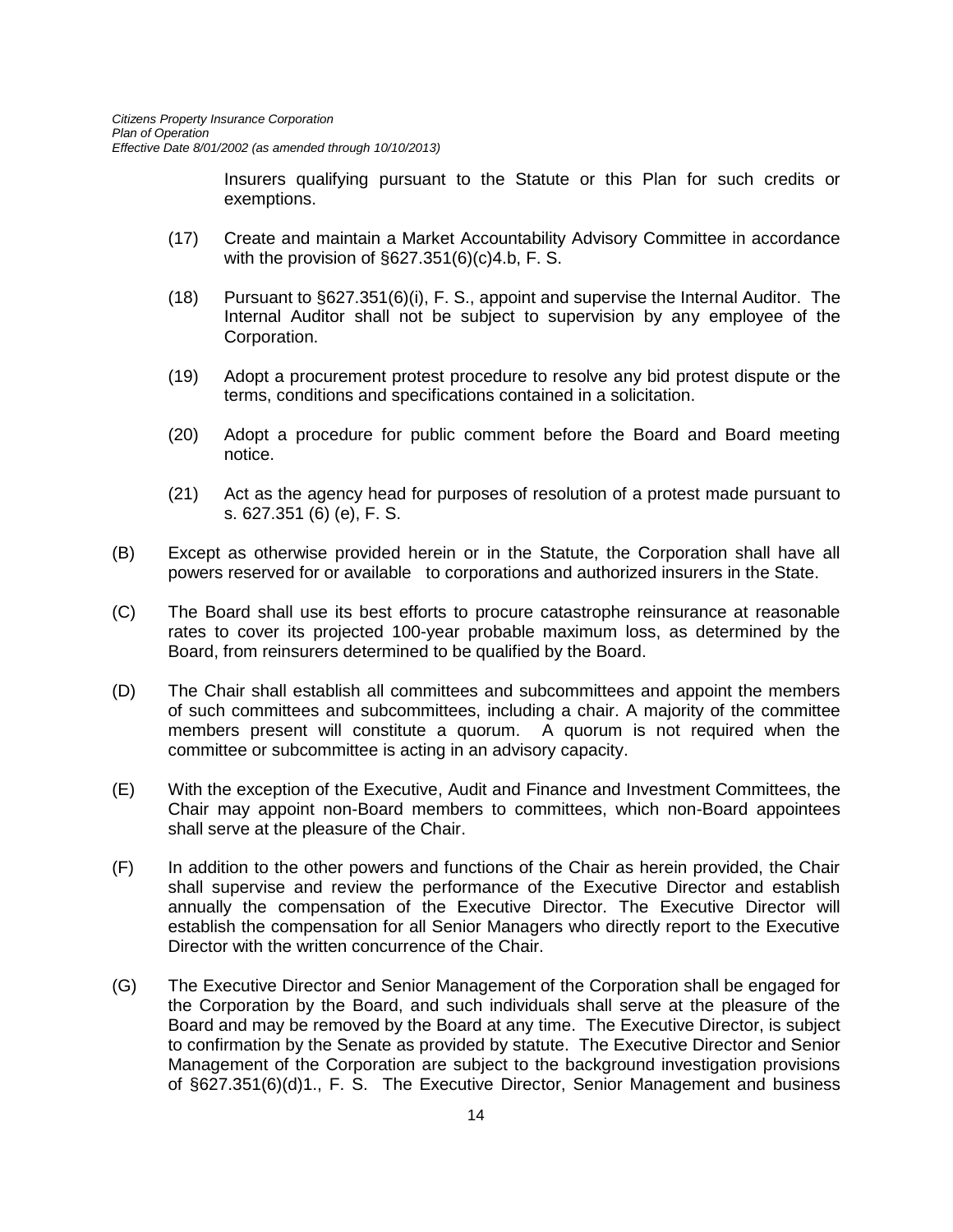managers and purchasing agents having the power to make any purchase that requires a competitive solicitation, finance and accounting directors and personnel officers of the Corporation mustl file the financial disclosure form substantially in the form required pursuant to §627.351(6)(d)3., F. S. Such financial disclosure forms shall be provided to Citizens' Inspector General.

- (H) The Executive Director shall be responsible for the day to day operation of the Corporation and for carrying out the purpose and objectives of the Corporation consistent with the directions and delegations of the Board and the provisions of this Plan and the Statute.
- (I) Subject to Sub-Section (A), in addition to the duties and responsibilities provided by Florida law, the Executive Director shall directly or by delegation to the Corporation's staff:
	- (1) Establish a headquarters in Tallahassee, Florida, and take such measures as are necessary to establish and assure the efficient operation of such facilities.
	- (2) Consistent with the Statute and this Plan, determine and recommend to the Board such Assessments as may be necessary to carry out the duties delegated to the Corporation by the Statute, other applicable laws and the Plan.
	- (3) Open and maintain Corporation bank account(s).
	- (4) Hire the staff of the Corporation, subject to the review and concurrence by the Board through approval of the budget or other process; and retain independent contractors and other vendors, as necessary, to carry out the business of the Corporation as set forth in the Statute and this Plan, subject to any directives, guidelines or procedures as may be adopted by the Board.
	- (5) Negotiate the terms of and execute contracts.
	- (6) Consistent with the Statute and this Plan, locate and employ or retain individuals or entities to provide administrative or professional services to effectuate the Plan and provide services for the operation of the Corporation's business, subject to any directions, guidelines or procedures as may be adopted by the Executive Committee.
	- (7) Promulgate and administer policies and procedures for the operation of the Corporation, conduct and activities of the Corporation's employees, or rendering of services to the Corporation by staff, providers, vendors and Agents of the Corporation, including policies for employees regarding conflicts of interest, dual employment, and post-employment restrictions, and report the status of operations of such individuals or entities to the Board on a regular basis. Any breach of conflict of interest, dual employment, post-employment or other ethics policies by employees or members of the Board shall be reported by the Executive Director to the Chair of the Board immediately upon discovery. If such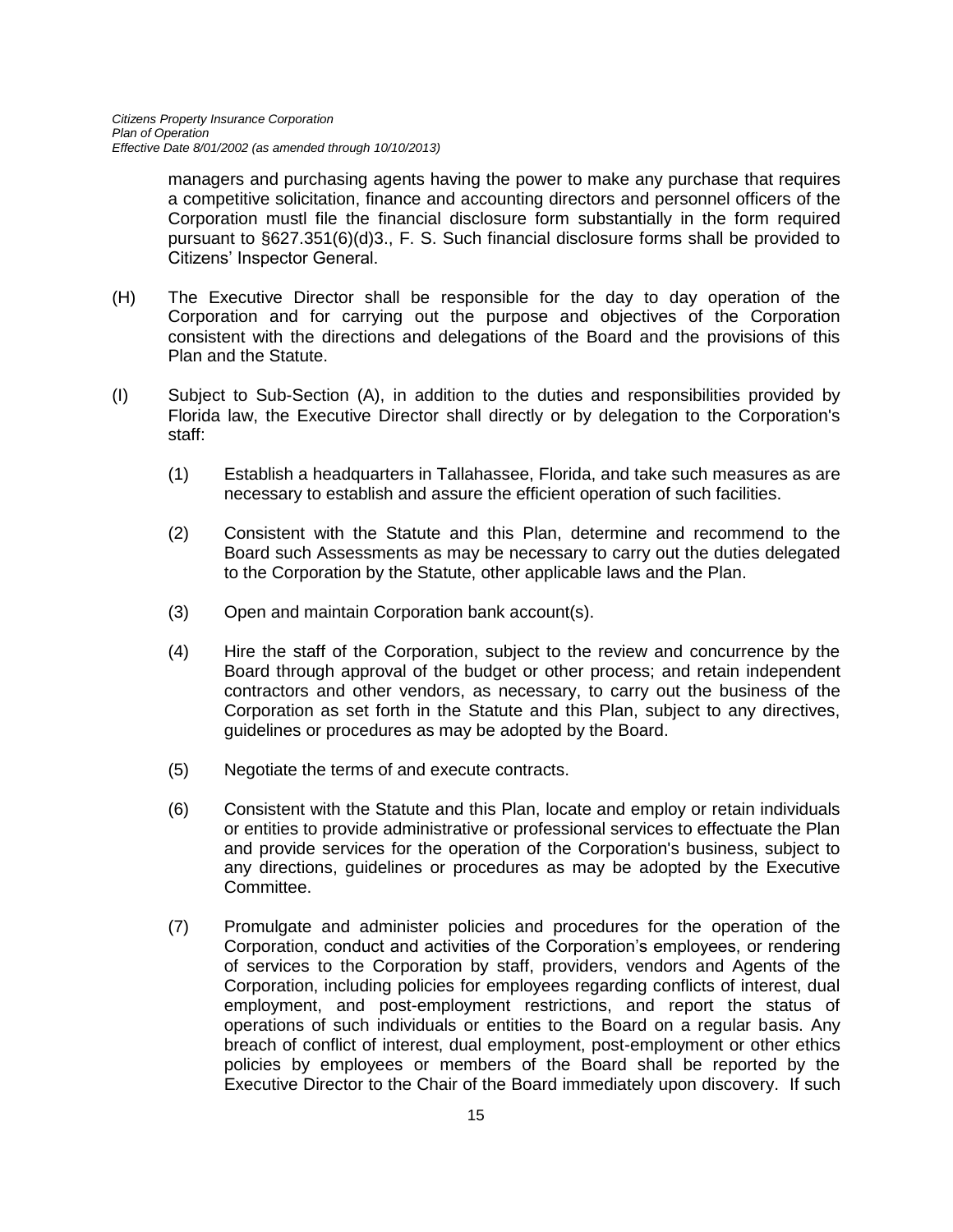breach constitutes potential criminal or fraudulent activity, the full circumstances shall also be reported in accordance with the Statute and other applicable law.

- (8) Enter into contracts for the leasing of office space, subject to the approval of the Board, and for the purchase and/or lease of furnishings and equipment for the operation of the Corporation and its facilities.
- (9) Incur on behalf of the Corporation and approve office expenses to conduct the Corporation's business, including, but not being limited to, expenses for salaries, insurance, rent, office equipment, postage, facsimile transmittals, maintenance contracts for office equipment, stationery and any other similar expenses necessary to operate the office and facilities of the Corporation.
- (10) Approve and prepare the payroll.
- (11) Arrange for proper and timely notice of all meetings of the Board, the Executive Committee and all other Corporation committees.
- (12) Timely prepare the agenda with the approval of the Chair for each Board meeting and provide a copy of the same to each Board member as soon as practicable prior to each meeting. Board members desiring to place an item on the agenda shall do so through the Executive Director subject to the approval of the Chair.
- (13) Approve all staff travel, lodging, and other travel related expenses pursuant to appropriate guidelines and forms for presenting the same for reimbursement.
- (14) Prepare budgets for the operation of the Corporation to be approved by the Board.
- (15) Maintain the books and records of the Corporation and arrange for the auditing and review of the Corporation's operations and investments, and preparation of all necessary or required financial statements. Such audits and audited financial statements shall be submitted to the Board for review as expeditiously as possible.
- (16) Appoint as the Corporation's licensed agents only Agents who are in good standing with the Department and who hold an appointment as defined in §626.015, F. S., with an insurer, which insurer at the time of the Agent's appointment by the Corporation is authorized to write and is actually writing personal lines residential property coverage, commercial residential property coverage or commercial non-residential property coverage in the State.
- (17) Prepare and deliver to the Office quarterly statements of financial condition, an annual statement of financial condition, and audited financial statements in the manner prescribed by law. In addition, the corporation shall file monthly reports on the type, premium, exposure and distribution by county of in force policies and such other reports as the Office may require to carry outs its oversight of the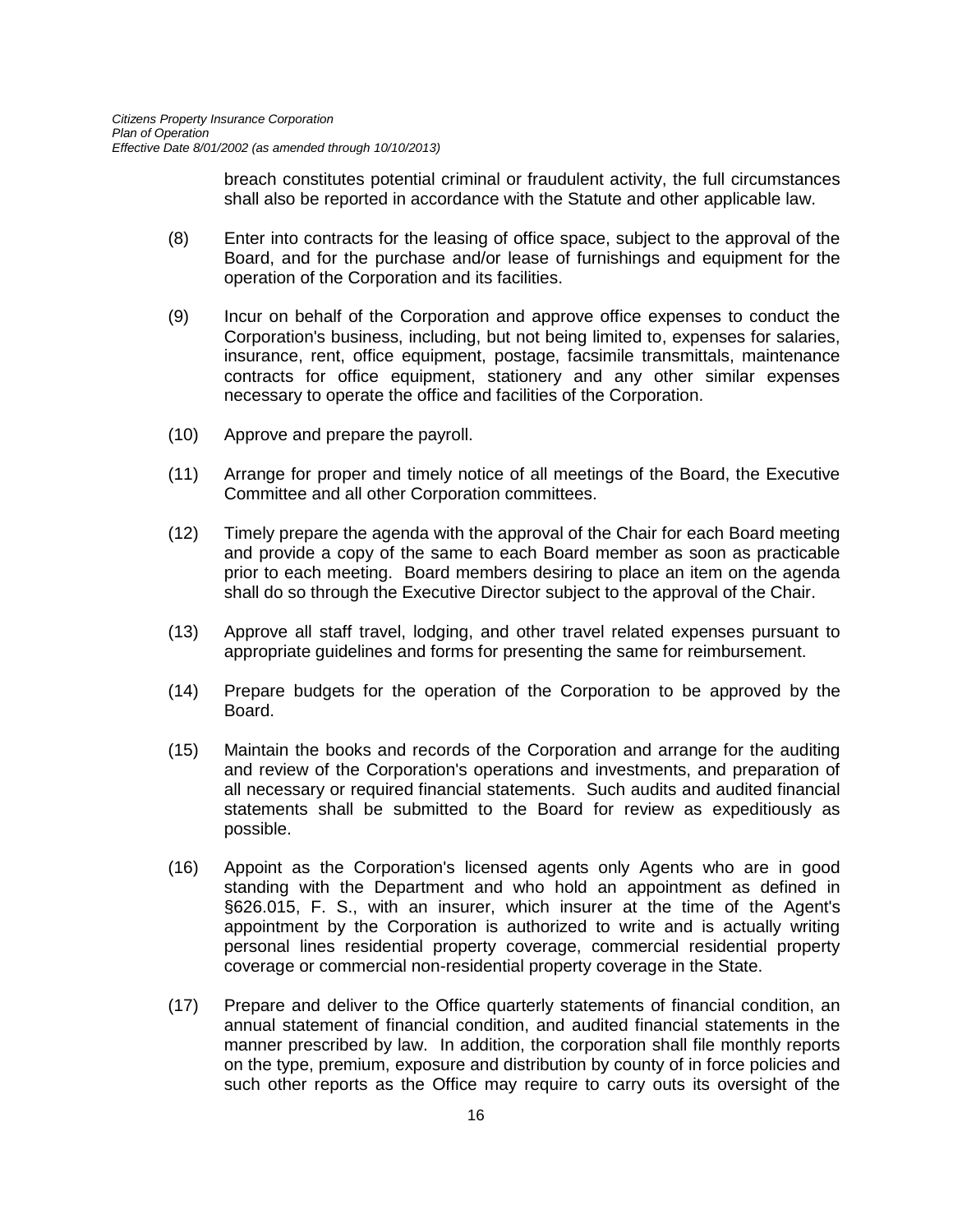Corporation. The Quarterly report shall include a summary of operating results and significant events for the quarter and year-to-date, and such other information required by the Office. Copies of all reports shall be furnished in electronic format and delivered by e-mail.

- (18) Undertake such other functions as may be delegated by the Board or Chair.
- (19) Act as agency head for all procedural matters relating to a procurement protest, pursuant to s. 627.351 (6) (e), F.S.

#### **SECTION 8**

#### **ELIGIBILITY**

In order for a risk to be eligible for coverage in the Corporation, it must meet the requirements set forth in this Section.

- (A) For new applicants and renewal policies who are provided an offer of coverage from an authorized insurer through the Clearinghouse program:
	- (1) Notwithstanding s. 627.3517, F. S.:

(a) an applicant for new personal residential coverage from the corporation is not eligible for coverage from the Corporation if they are provided an offer of coverage from an authorized insurer through the Clearinghouse at a premium that is at or below the eligibility threshold established in s. 627.351 (6) (c) 5.a., F.S.

(b) for an offer of coverage for a renewal policyholder from an authorized insurer through the Clearinghouse if the offer is equal to or less than the Corporation's renewal premium for comparable coverage, the risk is not eligible for coverage with the Corporation.

(c) for (a) and (b) above, a risk is not eligible with Citizens until participating insurers have been given two business days to make an offer of coverage.

(d) an applicant for coverage from the Corporation who was previously declared ineligible for coverage at renewal by the Corporation in the previous 36 months due to an offer of coverage pursuant to the Clearinghouse shall be considered a renewal under the Clearinghouse if the Corporation determines that the authorized insurer making the offer of coverage under the Clearinghouse continues to insure the applicant and increased the rate on the policy in excess of the increase allowed for the Corporation under s. 627.351 (6) (n) 6., F.S.

(B) For policies removed from the corporation pursuant to an assumption agreement

(1) with respect to personal lines residential risk, if a new applicant to the Corporation for coverage is offered coverage from an authorized insurer at the insurer's approved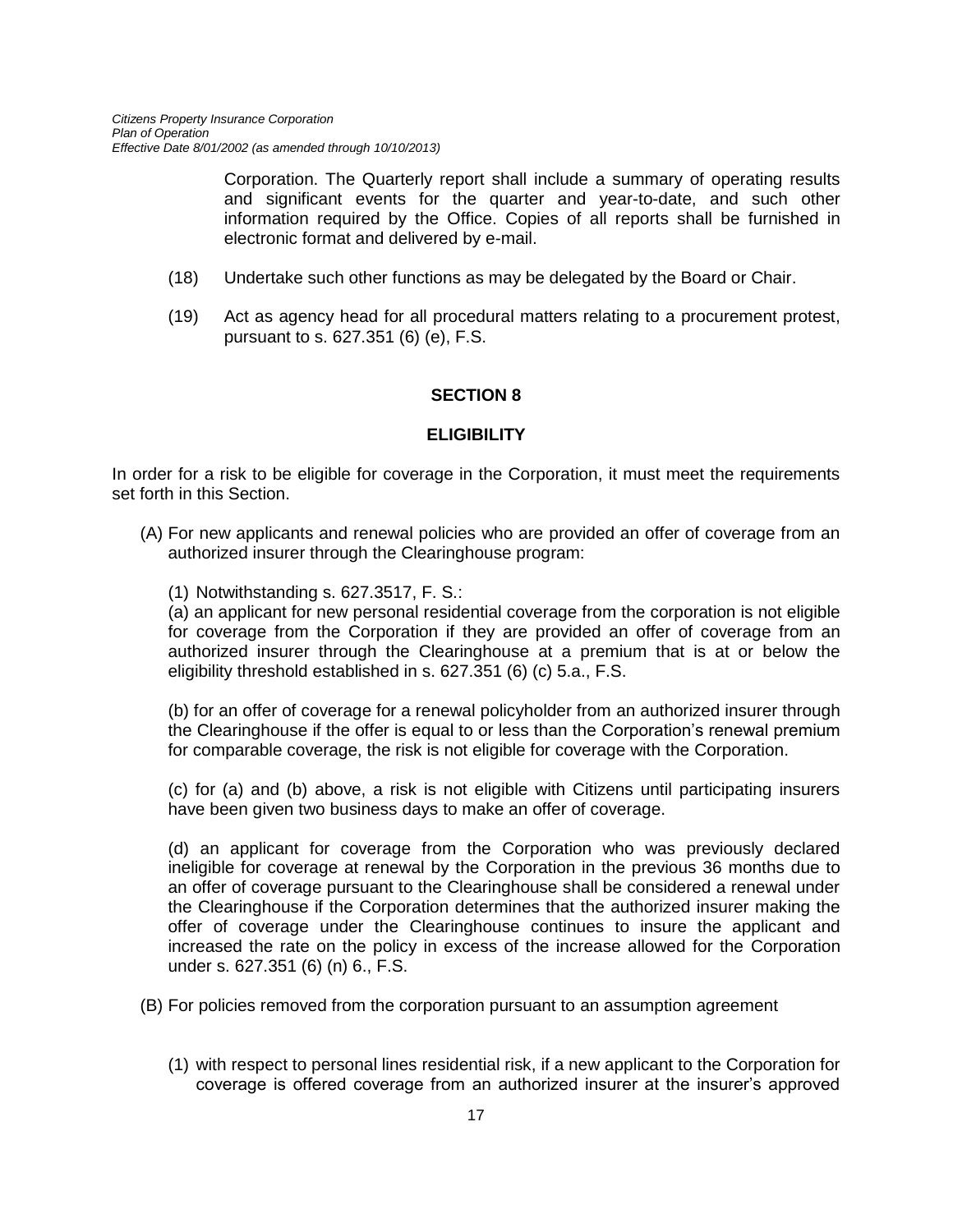rate under either a standard policy including wind coverage or, if consistent with the insurer's underwriting rules as filed with the Office, a basic policy including wind coverage, the applicant is not eligible for a policy issued by the Corporation unless the premium for coverage from the authorized insurer is more than 15 percent greater than the premium for comparable coverage from the Corporation. However, if the risk is not able to obtain any such offer, the risk is eligible for either a standard policy including wind coverage or a basic policy including wind coverage issued by the Corporation, however, if the risk could not be insured under a standard policy including wind coverage regardless of market conditions, the risk shall be eligible for a basic policy including wind coverage unless rejected pursuant to paragraph (C). However, with regard to a policyholder of the Corporation, or a policyholder removed from the Corporation through an assumption agreement until the end of the assumption period, the policyholder remains eligible for coverage from the Corporation. The Corporation shall determine the type of policy to be provided on the basis of objective standards specified in its Underwriting Manual and based on generally accepted underwriting practices.

- (2) with respect to commercial lines residential risks, if a new applicant to the Corporation for coverage is able to obtain an offer to insure the risk under a policy from an authorized insurer at its approved rate, the risk is not eligible for any policy issued by the Corporation, unless the premium for coverage from the authorized insurer is more than 15 percent greater than the premium for comparable coverage from the Corporation. If the risk is not able to obtain any such offer, the risk is eligible for a policy by the Corporation. However, with regard to a policyholder of the Corporation, or a policyholder removed from the Corporation through an assumption agreement until the end of the assumption period, the policyholder remains eligible for coverage from the Corporation regardless of any offer of coverage from an authorized insurer or surplus lines insurer.
- (C) For purposes of determining comparable coverage under paragraphs (A) and (B), the comparison shall be based on those forms and coverages that are reasonably comparable. The Corporation may rely on a determination of comparable coverage and premium made by the producing agent who submits the application to the Corporation, made in the agent's capacity as the Corporation's agent. A comparison may be made solely of the premium with respect to the main building or structure only on the following basis: the same coverage A or other building limits; the same percentage hurricane deductible that applies on an annual basis or that applies to each hurricane for commercial residential property; the same percentage of ordinance and law coverage, if the same limit is offered by both the Corporation and the authorized insurer; the same mitigation credits, to the extent the same types of credits are offered both by the Corporation and the authorized insurer; the same method for loss payment, such as replacement cost or actual cash value, if the same method is offered both by the Corporation and the authorized insurer in accordance with underwriting rules; and any other form or coverage that is reasonably comparable as determined by the board. If an application is submitted to the Corporation for wind-only coverage in the coastal account, the premium for the Corporation's wind-only policy plus the premium for the ex-wind policy that is offered by an authorized insurer to the applicant shall be compared to the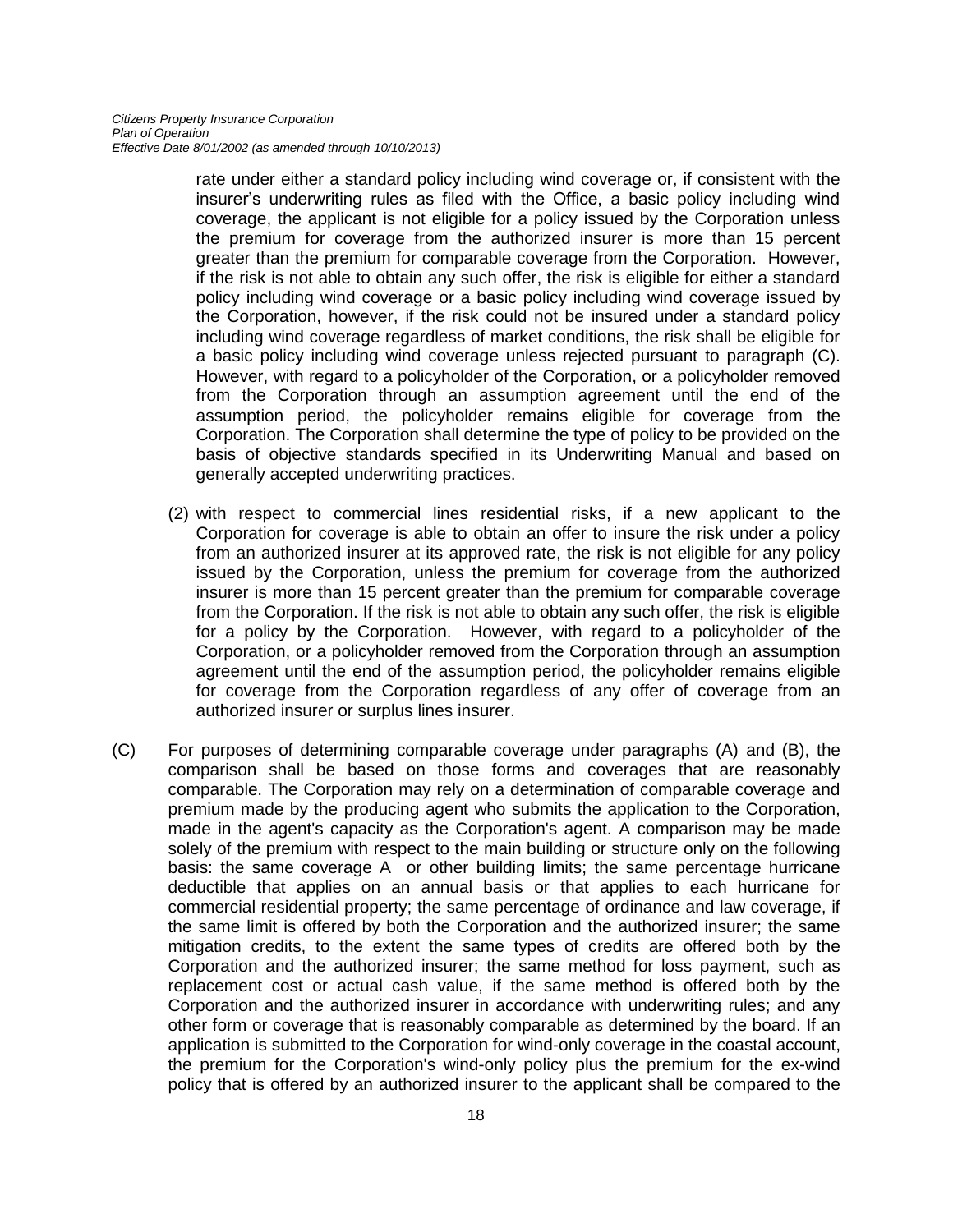premium for multiperil coverage offered by an authorized insurer, subject to the standards for comparison specified in this subparagraph. If the Corporation or the applicant requests from the authorized insurer a breakdown of the premium of the offer by types of coverage so that a comparison may be made by the Corporation or its agent and the authorized insurer refuses or is unable to provide such information, the Corporation may treat the offer as not being an offer of coverage from an authorized insurer at the insurer's approved rate.

- (D) A risk shall be deemed ineligible for Coverage in the Corporation if determined to be uninsurable by the Corporation pursuant to the Corporation's Underwriting Manual or Section 12.
- (E) The Board may establish, subject to approval by the Office, different eligibility requirements and operational procedures for any line or type of Coverage for any specified county or area if the Board determines at a duly noticed public meeting that such changes to the eligibility requirements and operational procedures are justified due to the voluntary market being sufficiently stable and competitive in such area for such line or type of Coverage and that consumers who, in good faith, are unable to obtain insurance through the voluntary market through ordinary methods would continue to have access to Coverage from the Corporation. When Coverage is sought in connection with a real property transfer, such requirements and procedures shall not provide for an effective date of Coverage later than the date of the closing of the transfer as established by the transferor, the transferee, and, if applicable, the lender.
- (F) Commercial property may be required to meet specified hurricane mitigation construction features as a condition of eligibility.
- (G) Effective July 1, 2014, a risk is deemed ineligible if a permit is applied for on any new construction or substantial improvement as defined in s. 161.54 (12), F. S., if the structure is seaward of the coastal construction control line established pursuant to s. 161.053, F. S. or is within the Coastal Barrier Resources System as designated by 16 U.S.C. ss. 3501-3510.

## **SECTION 9**

#### **RATES, RATE FILINGS AND RATING PLANS**

(A) Rates for coverage provided by the Corporation shall be actuarially sound and subject to the requirements of §627.062, F. S., except as otherwise provided by §627.351(6)(n)6., F. S. The Corporation shall file its recommended rates with the Office at least annually. The Corporation shall provide any additional information regarding the rates which the Office requires. The Office shall consider the recommendations of the Board and issue a final order establishing the rates for the Corporation within 45 days after the recommended rates are filed. The Corporation may not pursue an administrative challenge or judicial review of the final order of the Office.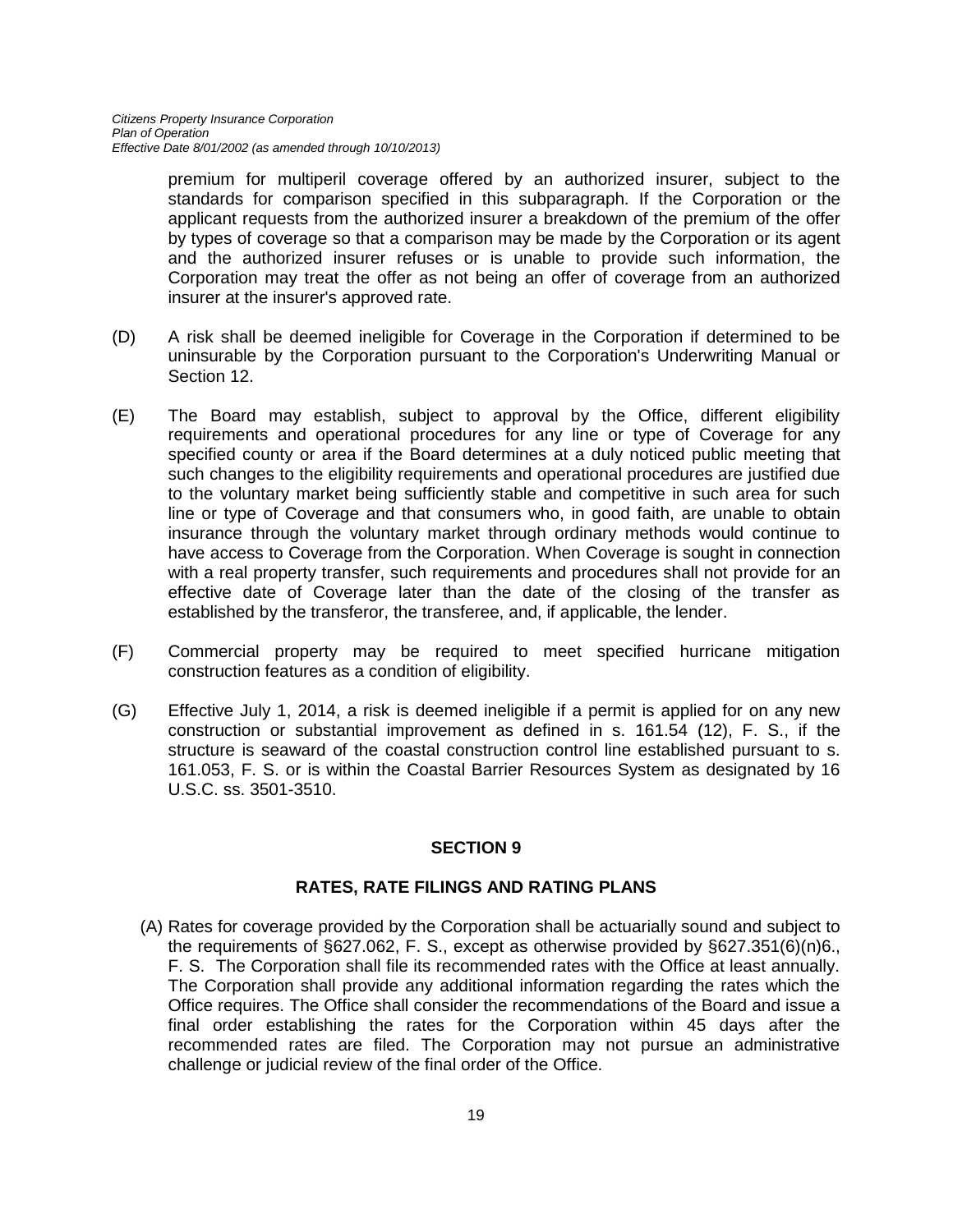Pursuant to s. 627.351 (6)(n)6., F. S., beginning on or after January 1, 2010, and notwithstanding the Board's recommended rates and the Office's final order regarding the Corporation's filed rates under s. 627.351 (6) (n) 1., F. S., the Corporation shall annually implement a rate increase which, except for sinkhole coverage, does not exceed 10 percent for any single policy issued by the Corporation, excluding coverage changes and surcharges.

- (B) No portion of any rate or rating plan which has been determined by Order of the Office or by the Legislature of the State to constitute a surcharge or assessment, including without limitation Policyholder Surcharges and Assessments, for the purpose of providing or obtaining financing for catastrophic reinsurance coverage for the Corporation shall be included in any rate filing of the Corporation as premium of the Corporation subject to fees or commissions of the Corporation's Agents or providers.
- (C) For as long as the three Accounts shall be maintained separately, the Corporation shall collect the Reinsurance Surcharge solely for the benefit of the Account to which such Reinsurance Surcharge applies.
- (D) The Board may provide, subject to the approval of the Office, that a rate filing, or any portion thereof, is not subject to the payment of commissions, fees, or other charges of the Corporation payable to Agents or other persons or entities who are compensated by the Corporation on the basis of a percentage of premium.
- (E) Any rating plan may establish such premium payment plans as are determined by the Corporation to be appropriate. The Corporation must provide a premium payment plan option to its policyholders which allows for quarterly and semiannual payment of premiums.
- (F) The Corporation shall allocate collected premium first to payment of Policyholder Surcharges and Assessments and then to the remainder of the premium, provided that upon cancellation of a policy, Policyholder Surcharges and Assessments shall be returned on a pro-rata or short-rata basis as provided in Section 13.
- (G) The rules for the determination and classification of risks and establishment of rates are as set forth in this Plan or promulgated pursuant to the provisions of this Plan.

## **SECTION 10**

## **POLICY FORMS AND QUOTA SHARE PRIMARY INSURANCE AGREEMENTS**

- (A) The Corporation shall adopt the following policy forms:
	- (1) Standard personal lines property policy forms that are comprehensive multi-peril policies providing full coverage of a residential property equivalent to the coverage provided in the private insurance market under an HO-3, HO-4 or HO-6 policy.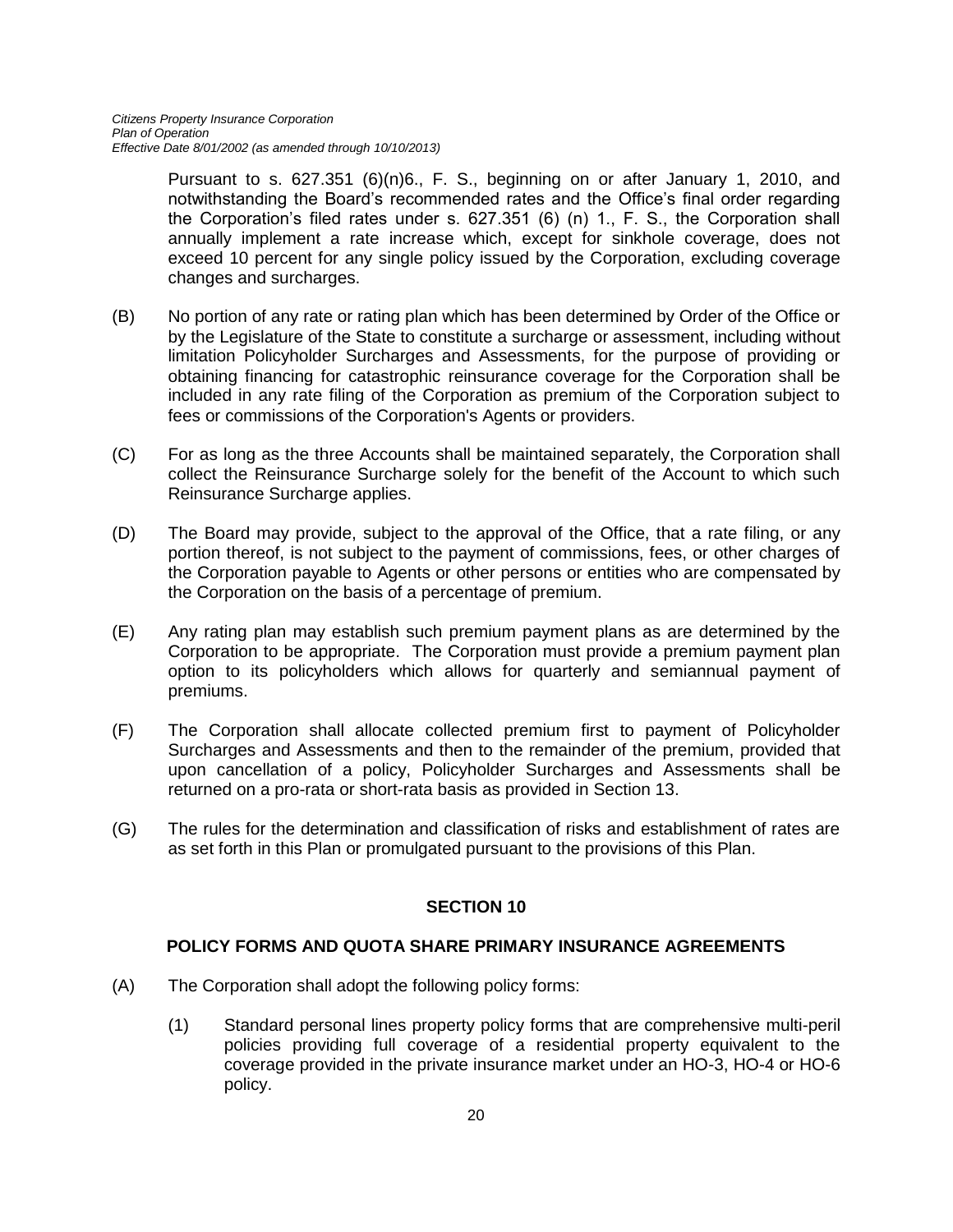- (2) Basic personal lines property policy forms that are policies similar to an HO-8 policy or a dwelling fire policy that provide Coverage meeting the requirements of the secondary mortgage market, but which Coverage is more limited than the Coverage under a standard policy.
- (3) Commercial lines residential and nonresidential property policy forms that are generally similar to policies providing coverage for basic perils of full coverage obtainable for commercial residential structures and commercial nonresidential structures in the admitted voluntary market.
- (4) Personal lines and Commercial lines residential property policy forms that cover the peril of wind-only. Such forms shall be applicable only to personal residential properties and commercial residential properties located in Eligible Areas.
- (5) Commercial lines non-residential property insurance forms that cover the peril of wind-only. Such forms shall be applicable only to non-residential properties located in Eligible Areas.
- (6) Basic personal lines policy similar to an HO-8 policy with dwelling repair based on common construction materials and methods.
- (B) The Corporation may adopt variations of the policy forms listed in Sub-Section (A) that contain more restrictive coverage.
- (C) The Corporation shall adopt a program for quota share primary insurance pursuant to §627.351(6)(c)2., F.S. and in that regard:

(1) The Corporation shall adopt quota share primary insurance policy forms ("Quota Share Primary Insurance") issued pursuant to the Quota Share Primary Insurance Agreements. Such forms shall clearly and conspicuously provide that: (i) the Corporation and the authorized insurer shall each be solely responsible for a specified percentage of hurricane coverage of an Eligible Risk as set forth in a Quota Share Primary Insurance Agreement executed between the Corporation and an authorized insurer and the insurance contract; (ii) the responsibility of the Corporation or authorized insurer to pay its specified percentage of hurricane losses of an Eligible Risk, as set forth in the Quota Share Primary Insurance Agreement, which responsibility shall not be altered by the inability of the other party to the Agreement to pay its specified percentage of hurricane losses; (iii) the specific obligations of the Corporation and authorized insurer under the arrangement; (iv) the percentages of Quota Share Primary Insurance provided by the Corporation and authorized insurer; (v) that neither the authorized insurer nor the Corporation may be held responsible beyond its specified percentage of coverage of hurricane losses as set forth in the policy; and (vi) such other provisions that are customary, or otherwise necessary, to effectuate and administer such Quota Share Primary Insurance coverage of an Eligible Risk.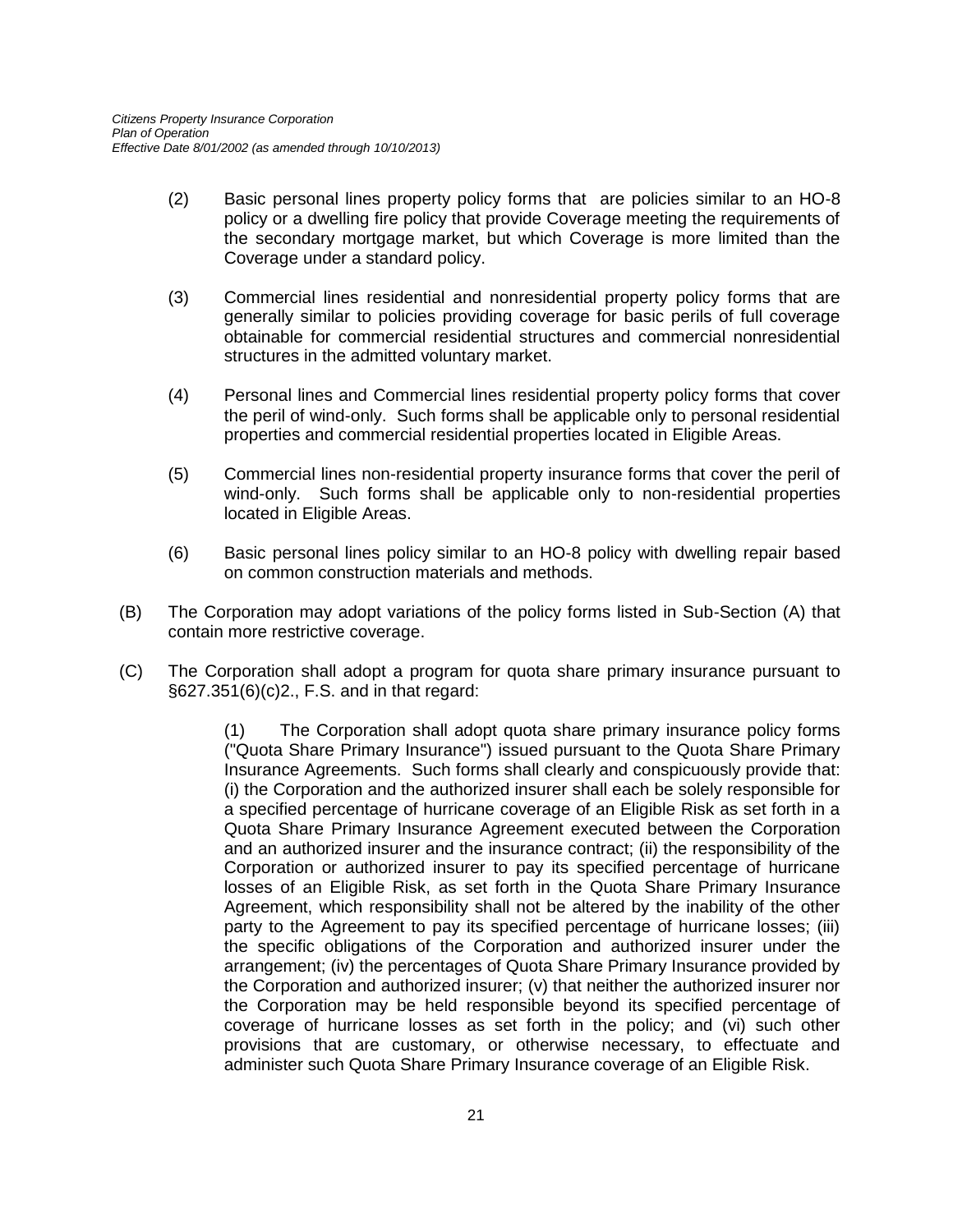(2) The Corporation may enter into Quota Share Primary Insurance agreements (the "Quota Share Primary Insurance Agreement") with authorized insurers at Corporation quota share coverage levels of 90 percent and 50 percent for Eligible Risks. If the Board determines that additional quota share coverage levels are necessary to maximize participation in Quota Share Primary Insurance Agreements by authorized insurers, the Corporation may establish additional quota share coverage levels; however, the Corporation's quota share coverage level shall not exceed 90 percent. Quota Share Primary Insurance Agreements of the Corporation shall be subject to the following provisions:

(a) Any Quota Share Primary Insurance Agreement entered into between an authorized insurer and the Corporation must provide for a uniform and specified percentage of coverage of hurricane losses, by county or territory as set forth by the Board, for all Eligible Risks of the authorized insurer covered under the Quota Share Primary Insurance Agreement.

(b) Any Quota Share Primary Insurance Agreement entered into between an authorized insurer and the Corporation is subject to review and approval by the Office. However, such Agreement shall be authorized only as to insurance contracts entered into between an authorized insurer and an insured who is already insured by the Corporation for wind coverage.

(c) For all Eligible Risks covered under Quota Share Primary Insurance Agreements, the exposure and coverage levels for both the Corporation and authorized insurers shall be reported by the Corporation to the FHCF.

(d) For all policies of Eligible Risks covered under Quota Share Primary Insurance Agreements, the Corporation and the authorized insurer shall maintain complete and accurate records for the purpose of exposure and loss reimbursement audits as required by FHCF rules.

(e) The Corporation and the authorized insurer shall each maintain duplicate copies of policy declaration pages and supporting claims documents.

(f) The terms and provisions of the Quota Share Primary Insurance Agreement between the Corporation and an authorized insurer must set forth the: (i) specific terms under which coverage is provided; (ii) provisions as to the sale and servicing of policies issued under the Agreement by the Agent of the authorized insurer producing the business; (iii) the reporting of information concerning Eligible Risks; (iv) the payment of premiums to the Corporation; (v) arrangements for the adjustment and payment of hurricane claims incurred on Eligible Risks by the claims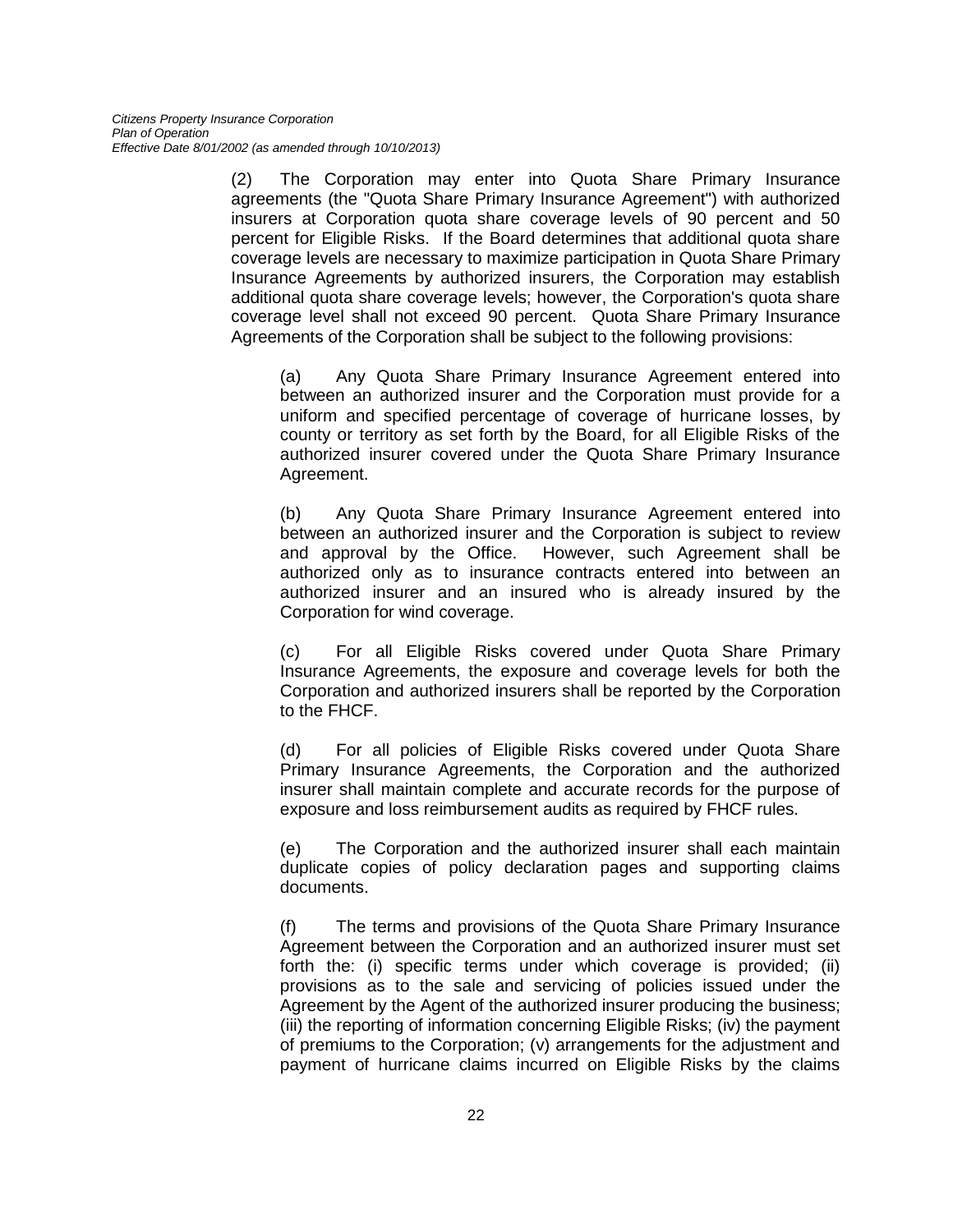adjuster and personnel of the authorized insurer; and (vi) such other terms and provisions agreed to by the parties.

(g) The entering into a Quota Share Primary Insurance Agreement between the Corporation and an authorized insurer shall be voluntary and at the discretion of the authorized insurer.

(h) The Corporation's operation standards and administration of such Quota Share Primary Insurance shall be as uniform as is reasonably possible. Such operation standards and the Corporation's administration of Quota Share Primary Insurance Agreements shall not permit any discriminatory application, or materially different standards or provisions, among insurers as to: (i) the terms, (ii) administration, or (iii) the percentages of coverage in Quota Share Primary Insurance Agreements in the same geographical areas. In addition, the pricing of Quota Share Primary Insurance Agreements and the provisions governing incentive provisions, if any, as well as the consideration paid for servicing policies or adjusting claims shall be as uniform as is reasonably possible for Quota Share Primary Insurance Agreements in the same geographical area.

- (D) No policy, policy form, or endorsement shall be used by the Corporation unless it has been filed with, and approved by, the Office. All coverages, policies, policy forms or endorsements of the Corporation shall comply with applicable law and rules and orders of the Office.
- (E) The Corporation may establish, subject to the approval of the Office and all other applicable provisions of the Plan, additional policy forms needed to fulfill the public purposes of the Corporation.

## **SECTION 11**

## **POLICY LIMITS AND SCOPE OF COVERAGE**

- (A) Policies of the Corporation may be for single lines of Coverage or such combination of lines of Coverage for which the applicant has established eligibility.
- (B) Insurance contracts shall not cover real property located outside the State.
- (C) The limits of property insurance and liability Coverages shall be written in accordance with standards and policies adopted by the Board and incorporated in the Corporation's Underwriting Manual.
- (D) Corporation insurance contracts must limit Coverage on mobile homes or manufactured homes built prior to 1994 to actual cash value of the dwelling rather than replacement costs of the dwelling.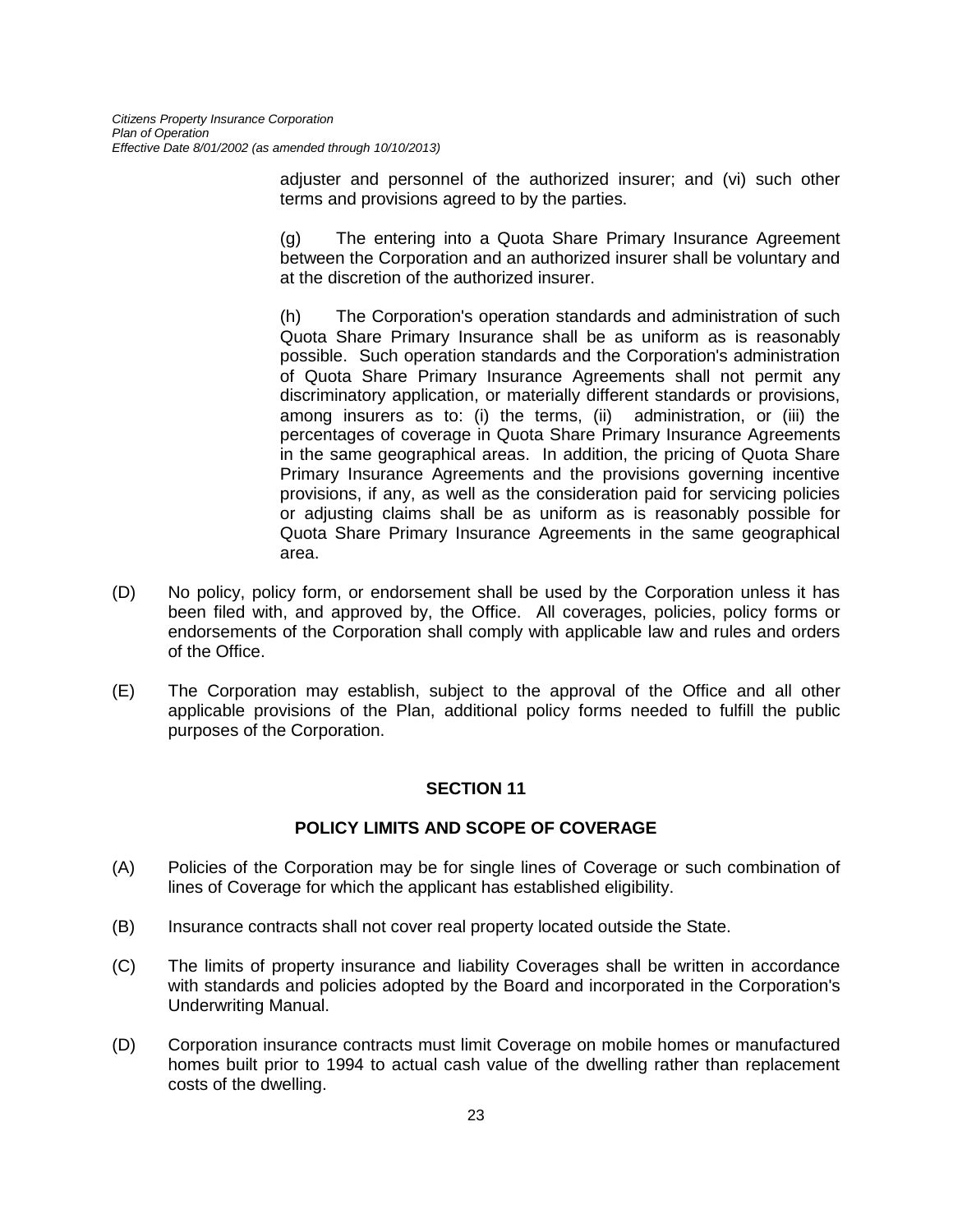- (E) Reasonable efforts shall be made to ensure that coverage limits information provided to Corporation policyholders shall be in plain English and clearly displayed.
- (F) The corporation must provide coverage for manufactured or mobile home dwellings. Such coverage must also include attached structures including certain screened enclosures, carports and patios that have a roof covering for manufactured or mobile homes for a minimum insured valued of at least \$3,000.

## **SECTION 12**

## **HAZARDOUS AND UNINSURABLE RISKS**

- (A) The Corporation shall consider, and uniformly apply to all applicants by Coverage, the provisions of the Corporation's Underwriting Manual which are deemed incorporated herein, and the following factors in determining whether an individual risk is so hazardous as to be uninsurable:
	- (1) Whether the likelihood of a loss for the individual risk is substantially higher than for other risks of the same class.
	- (2) Whether the uncertainty associated with the individual risk is such that an appropriate premium cannot be determined.
	- (3) Other factors pertinent to insurability as established by the Board and approved by the Office.
- (B) The acceptance or rejection of a risk by the Corporation shall be construed as the private placement of insurance and the provisions of Chapter 120, Florida Statutes, shall not apply.

## **SECTION 13**

#### **POLICY CANCELLATIONS**

(A) Policies shall be canceled by the Corporation in accordance with s. 627.4133, F.S. for the nonpayment of premium, including for this purpose policy fees, Policyholder Surcharges, other surcharges of the Corporation on its Policyholders, and Assessments. The Corporation may cancel or rescind coverage void ab initio on policies for a material misstatement or misrepresentation of any fact, either before or after a loss. The Corporation may cancel a policy for failure to comply with underwriting guidelines; in instances where there has been a substantial and material change in the nature of a risk which renders it uninsurable or otherwise ineligible for Coverage in the Corporation and for any other reason permitted by applicable law. .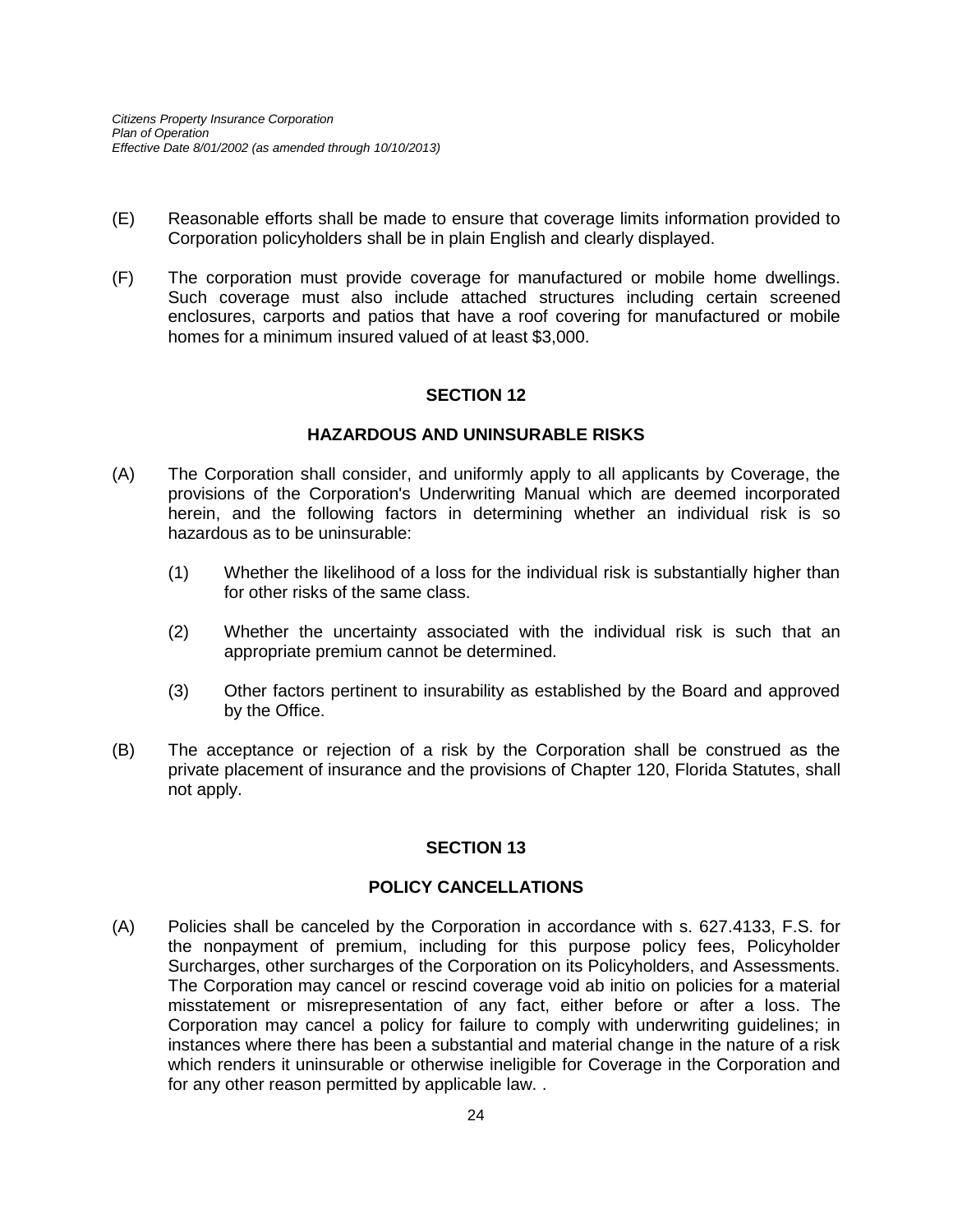- (B) Policies may be canceled by the policyholder upon the submission of a written request to cancel the policy to the Agent or the Corporation which includes a specific cancellation date.
- (C) Return premium shall be calculated on a pro-rata basis whether the policy is canceled by the Corporation or the insured; however, return premium for wind-only policies may be calculated on a short rate basis if coverage is effective during the period of June 1st to November 30<sup>th</sup> or any portion of such period.
- (D) All policy cancellations shall be in accordance with applicable law and the rules and orders of the Office.

## **SECTION 14**

#### **COMMISSIONS AND SERVICE FEES**

The commissions and fees payable by the Corporation to Agents and vendors or other entities compensated on the basis of a percentage of the Corporation's premium shall be determined by the Board and set forth in the Corporation's rating plans. No commission or fee shall be paid by the Corporation on any portion of an approved rating plan designated by the Corporation, as a surcharge or assessment to which commissions and fees are not applicable. In the event that there is an ongoing violation of the binding requirements and criteria, the Corporation has the authority to suspend payment of commissions.

## **SECTION 15**

#### **PARTICIPATION RATIOS**

- (A) The Participation Ratios of Assessable Insurers shall be determined annually in accordance with this Section. A separate Participation Ratio for each Assessable Insurer shall be computed annually only for the Coastal Account. The Participation Ratio shall establish each Assessable Insurer's share of the amount being levied by the Corporation pursuant to Section 16 of this Plan.
- (B) An Assessable Insurer's Participation Ratio for the Coastal Account in any Plan Year shall be in the proportion that the Direct Written Premium of such Assessable Insurer for the Subject Lines of Business during the preceding calendar year bears to the aggregate statewide Direct Written Premium for the Subject Lines of Business for the preceding calendar year. The calculation of a Participation Ratio of an Assessable Insurer for the Coastal Account shall be adjusted to reflect, where applicable: (i) the eligibility of one or more Assessable Insurers for Regular Assessment credits or exemptions, as permitted under §627.3511, F. S., or other applicable law and/or otherwise pursuant to this Plan; (ii) the eligibility of one or more Assessable Insurers for Regular Assessment credits or exemptions under incentive plans adopted by the Board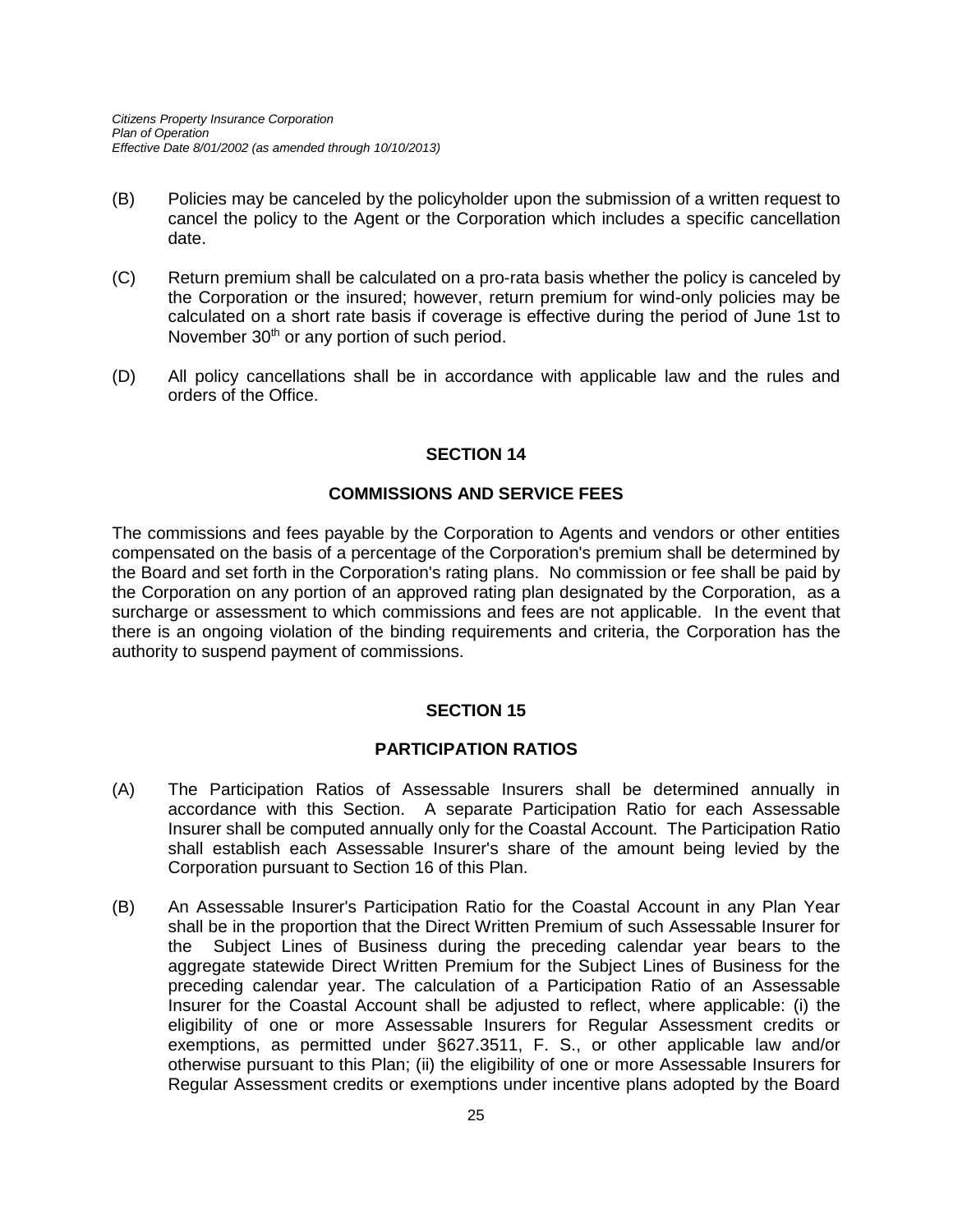pursuant to §627.351(6)(q)3., F. S.; (iii) the Regular Assessment credits and exemption of Special Purpose Homeowner Insurance Companies; (iv) the Regular Assessment credits and exemptions of Minority Owned Insurers; (v) Regular Assessment credits and exemptions of Limited Apportionment Companies; and (vi) Voluntary Credits, if any. Voluntary Credits, and adjustments to a Participation Ratio as a result of Voluntary Credits, shall be calculated on an individual company basis not on a group basis.

- (C) The Assessable Insurers annually shall report to the Corporation their Direct Written Premium in the preceding year for the Subject Lines of Business. All premium reports shall be on such form and shall be delivered at such time as specified by the Corporation. An Assessable Insurer that fails to submit the required report by the specific time shall have its Participation Ratio calculated by the Corporation, using such figures as are available to the Corporation and without the benefit of any credits or adjustments allowed by B. above, or as otherwise set forth on the Corporation's Direct Written Premium report form.
- (D) The Corporation shall establish schedules, forms and reports pursuant to which FSLSO will annually report to the Corporation the aggregate statewide written premium in the Subject Lines of Business procured by Assessable Insureds. Such written premium information shall be used by the Corporation to determine the Participation Ratio of all Assessable Insureds collectively, which shall be in the proportion that the Direct Written Premium on policies procured by Assessable Insureds for the Subject Lines of Business during the preceding calendar year bears to the aggregate statewide Direct Written Premium for the Subject Lines of Business for the preceding calendar year.
- (E) The Corporation annually shall advise each Assessable Insurer, in writing, of its Participation Ratio in the Coastal Account. The notice to each Assessable Insurer shall include a calculation of that Assessable Insurer's Participation Ratio. In addition, the Corporation annually shall advise the FSLSO, in writing, of the Participation Ratio in the Coastal Account applicable to Assessable Insureds collectively and show the calculation of such Participation Ratio.
- (F) If an Assessable Insurer, Assessable Insured, or the FSLSO wishes to contest the Corporation's determination of a Participation Ratio in the Coastal Account, it must file an appeal as provided in Section 25.
- (G) Whether or not an appeal is pending, the Corporation reserves the right to revise Participation Ratios in the Coastal Account if (1) errors or omissions in the calculations are discovered subsequent to the promulgation of Participation Ratios for Assessable Insurers individually and Assessable Insureds collectively in the Account; (2) the Corporation is informed by the Office of its finding that payment of the assessment by an insurer would endanger or impair the solvency of that insurer; or (3) the Corporation is informed by the Office that the insolvency of an insurer precludes payment by that insurer of an Assessment. When the Corporation revises Participation Ratios because it is unable to collect an assessment from an insurer, nothing in this Sub-Section is intended to impact the right of another Assessable Insurer, which is required to pay an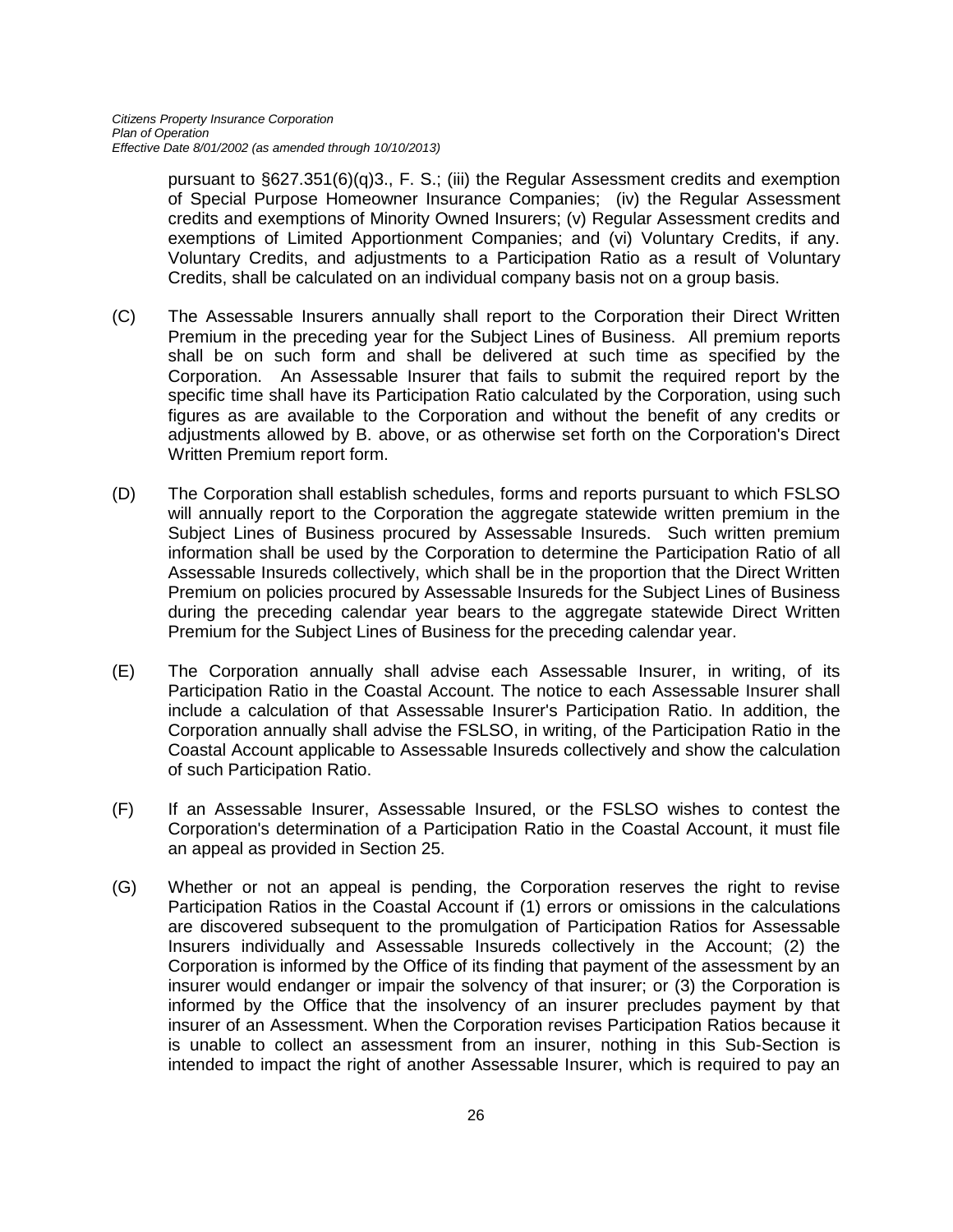additional assessment as a result of such failure to pay, to bring a cause of action against such nonpaying insurer.

(H) The Board may adopt other rules and procedures not inconsistent with this Plan and the Statute for the determination of participation ratios.

## **SECTION 16**

#### **ASSESSMENTS AND POLICYHOLDER SURCHARGES**

- (A) The levying of Assessments and Policyholder Surcharges shall be the duty of the Board, and the Executive Director shall administer the implementation and collection of all such Assessments and Policyholder Surcharges.
- (B) The Board shall levy Assessments as authorized by the Statute. Such Assessments shall be levied separately for the Personal Lines Account, the Commercial Lines Account and the Coastal Account.
- (C) Assessment computations for any Plan Year shall include the expenses of making such Assessments; uncollected amounts from prior Regular Assessments for that year; and items of revenue, expense or additions to reserves required by any loan agreement, trust indenture or other financing agreement which in the opinion of the Board will affect the need for or results of the Regular Assessments.
- (D) No Policyholder Surcharge or Assessment pursuant to this Section, other than Interim Assessments as hereinafter provided for, shall be made by the Corporation for either the Personal Lines Account, the Commercial Lines Account or the Coastal Account unless a Plan Year Deficit exists, and:
	- (1) the Incurred Losses used in the computation of such Plan Year Deficit are supported by a projection by the Corporation's independent actuary;
	- (2) Investment Income or Loss projections used in the computation of such Plan Year Deficit are based on advice of the Corporation's financial advisors;
	- (3) the Board has determined at a properly noticed meeting that the Policyholder Surcharge or Assessment is required by the Statute;
	- (4) the Policyholder Surcharge or Assessment is specifically recommended by the Board;
	- (5) the Board has certified to the Office the Corporation's need for the Policyholder Surcharge or Assessment and that the Board has satisfied the conditions specified in Items 1 through 4 above; and
	- (6) the Office has received the certification from the Board referred to in Item 5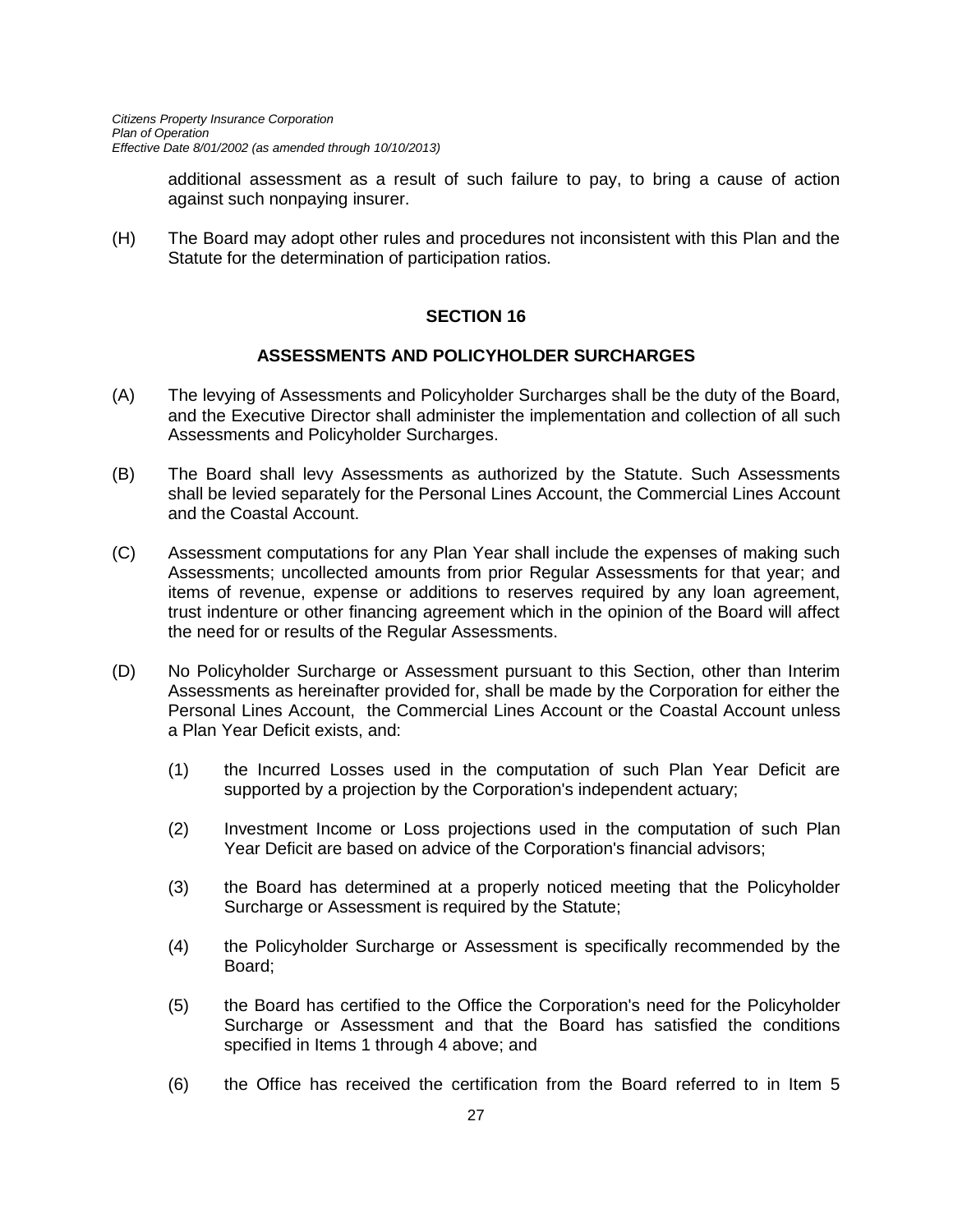above, has reviewed the arithmetic calculation used to determine the amount to be levied, and has verified and approved the certification by Order.

(E) Policyholder Surcharge and Assessment Computation Formula for deficits incurred in calendar year 2008 and after:

> (1) Calculate and project the Operating Result of the Account for the Plan Year;

> (2) Add the Surplus for that Account as adjusted pursuant to Section 16 L from prior Plan Years to the Operating Result of the Account derived from (1) above;

> (3) If the computations made in (1) and (2) above do not produce a Plan Year Deficit in the Account for the Plan Year, no Policyholder Surcharge or Assessment shall be levied.

> (4) If such computations produce a Plan Year Deficit, the Board shall levy a Citizens Policyholder Surcharge against the premium of each policyholder in all accounts of the Corporation for a 12-month period, as a uniform percentage of the premium of the policy of up to fifteen (15) percent of such premium. The aggregate amount of the deficit incurred shall be reduced by the amount of the Citizens Policyholder Surcharge collected or estimated to be collected.

> (5) After accounting for the Citizens Policyholder Surcharge, if any remaining deficit is projected to exist, a Regular Assessment shall be levied pursuant to, and subject to the limitations of, this Section for the Coastal Account only in an amount equal to the remaining Deficit less any Interim Assessments already levied by the Corporation.

> (6) Regular Assessments levied on Assessable Insurers shall be made in accordance with the Participation Ratios calculated under Section 15 B for the Plan Year in which the net Plan Year Deficit occurred determined under (6) above, regardless of the calendar year in which the Assessment is levied. If the Assessable Insurer's Participation Ratios for a Plan Year in which a Plan Year Deficit occurs has not been computed at the time such Plan Year Deficit has been calculated, each Assessable Insurer's Regular Assessment shall be based on the Participation Ratio for the Coastal Account in the preceding Plan Year and shall be subsequently adjusted when the applicable Plan Year's ratios are calculated;

> (7) The Regular Assessment percentage levied on Assessable Insureds shall be the ratio of the amount being assessed for The Coastal Account under (9) below to the aggregate statewide Direct Written Premium for the Subject Lines of Business for the preceding year;

> (8) Pursuant to the Statute and this Section, after accounting for the Citizens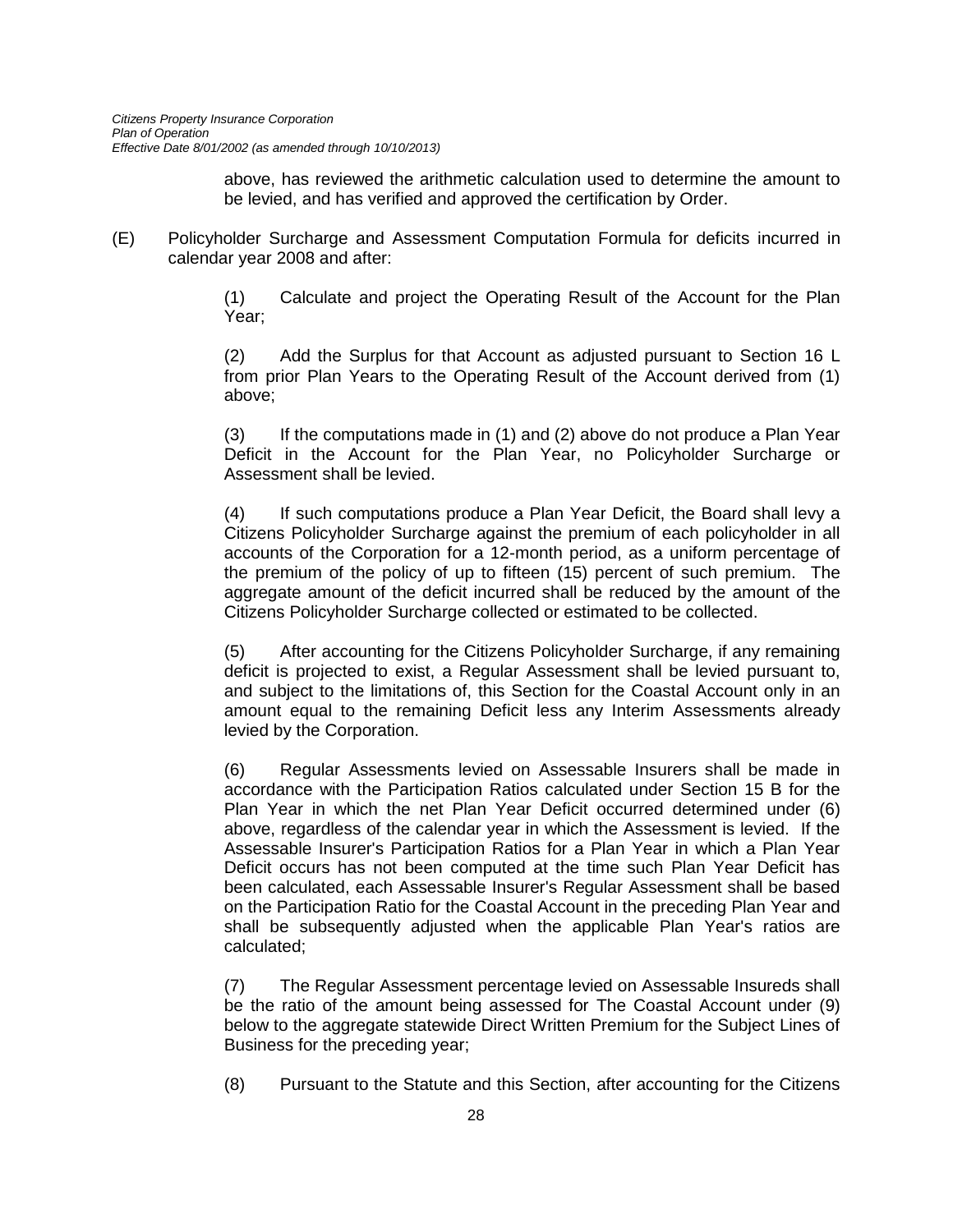Policyholder Surcharge, the aggregate of all Regular and Interim Assessments on Assessable Insurers and Assessable Insureds for a Plan Year Deficit in the Coastal Account incurred in a particular Plan Year may not exceed the greater of:

(i) two percent (2%) of the aggregate statewide Direct Written Premium for the Subject Lines of Business for the preceding calendar year, or

(ii) two percent (2%) of the Plan Year Deficit for the Coastal Account; and

(9) After accounting for the Citizens Policyholder Surcharge, when the Plan Year Deficit incurred in an Account in a particular Plan Year exceeds the amount specified by (8)(i), the Board shall levy Interim and Regular Assessments in the aggregate on Assessable Insurers and Assessable Insureds equal to the greater of (8)(i) or (8)(ii) for the Coastal Account. All remaining portions of the Plan Year Deficit for the Coastal Account shall be recovered through Emergency Assessments levied by the Board pursuant to Section 17 of this Plan.

After accounting for the Citizens Policyholder Surcharge, when such Plan Year Deficit does not exceed the amount specified in (9)(i), the Board shall levy Interim and Regular Assessments in the aggregate on Assessable Insurers and Assessable Insureds equal to the amount of such Plan Year Deficit for the Coastal Account only.

- (F) The Board may levy Interim Assessments on Assessable Insurers as necessary for the Coastal Account. Such Interim Assessments shall be based upon the projected cash requirements of the Account for the six month period immediately following the levying of such an Interim Assessment, and shall be subsequently adjusted when the Plan Year Deficit for the Account is credibly projected. The aggregate of all Interim Assessments levied for an Account as to any Plan Year shall not exceed the limits provided therefore in Section 16(E)(7) above. No Interim Assessments as provided for in this subsection shall be made by the Corporation for the Coastal Account unless:
	- (1) The Incurred Losses used in the computation of the projected cash requirements of the Account for the six-month period immediately following the levy of the Interim Assessment are supported by reasonable projections by the Corporation;
	- (2) Investment Income or Loss projections used in the computation of the projected cash requirements are based on advice of the Corporation's financial advisors;
	- (3) The Board has determined at a properly noticed meeting that the Interim Assessment is in the best interest of the Corporation and is consistent with the Statute;
	- (4) The Interim Assessment is specifically recommended by the Board;
	- (5) The Board has certified to the Office the Corporation's need for such Interim Assessment and that the Board has satisfied the conditions specified in items 1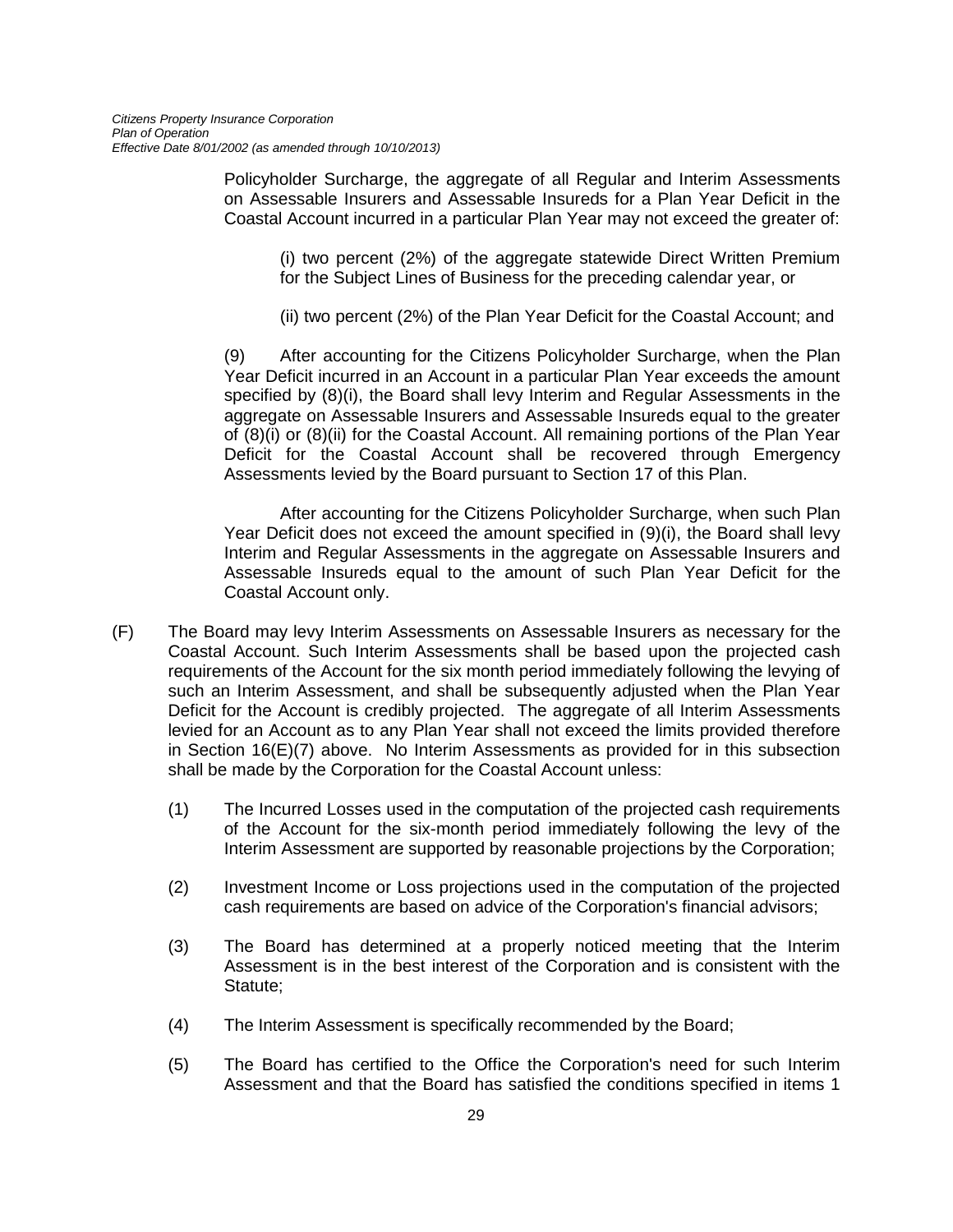through 4 above;

(6) The Office has received the certification from the Board referred to in item 5 above, has reviewed the arithmetic calculation involved in the Board's determination, and has verified and approved the certification by Order.

All Interim Assessments collected from Assessable Insurers pursuant to this subsection for an Account shall be credited against such Assessable Insurer's Plan Year Assessment obligations for such Account as may otherwise be levied pursuant to this Section. All other provisions of this Section concerning Assessable Insurer's Assessments, not in conflict with this subsection, shall be applicable to the imposition, levying and collection of Interim Assessments.

- (G) All Interim Assessments and Regular Assessments, and provided for in this Section shall be paid within thirty (30) days from the date notice of Assessment is received. A penalty, or late charge, or interest, as adopted by the Board, shall be applied to the Assessment of any Assessable Insurer or Assessable Insured in the event that the Assessment of the Assessable Insurer's or Assessable Insured is not paid in full within thirty (30) days.
- (H) A Regular Assessment levied on a Limited Apportionment Company for a deficit occurring in the Coastal-Risk Account in calendar year 2006 and thereafter, may be paid on a monthly basis as the assessments are collected by the Limited Apportionment Company from its insureds. However, the Regular Assessment must be paid in full within 12 months after being levied.
- (I) An Assessable Insurer may, within 21 days from the date the Notice of Assessment is mailed by Citizens, petition the Office, with a copy to Citizens, for a deferral. Upon approval by the Office, an Assessable Insurer may defer payment of the Regular Assessment if the Office finds that payment of the Assessment would endanger or impair the solvency of the insurer.
- (J) If the Corporation is unable to collect all amounts assessed against Assessable Insurers within ninety (90) days of the Assessments being levied, the uncollected or deferred Assessment amounts shall be levied as an additional Regular Assessment against the other Assessable Insurers.
- (K) If there is a positive Operating Result attributable to an Account in a Plan Year, such amount shall be held as Surplus in that Account. The Surplus available to offset a negative Operating Result in either the Personal Lines Account, the Commercial Lines Account, or the Coastal Account shall be reduced by unamortized bonuses, amounts appropriated for contingent catastrophic reserves, deferred financing costs, and net assets related to pre-event financing. Such Surplus as adjusted shall be used to offset any negative Operating Result of an Account for that purpose prior to assessing Assessable Insurers and Assessable Insureds as to any Plan Year for that Account.

Notwithstanding the foregoing, for the purpose of drawing moneys from the Note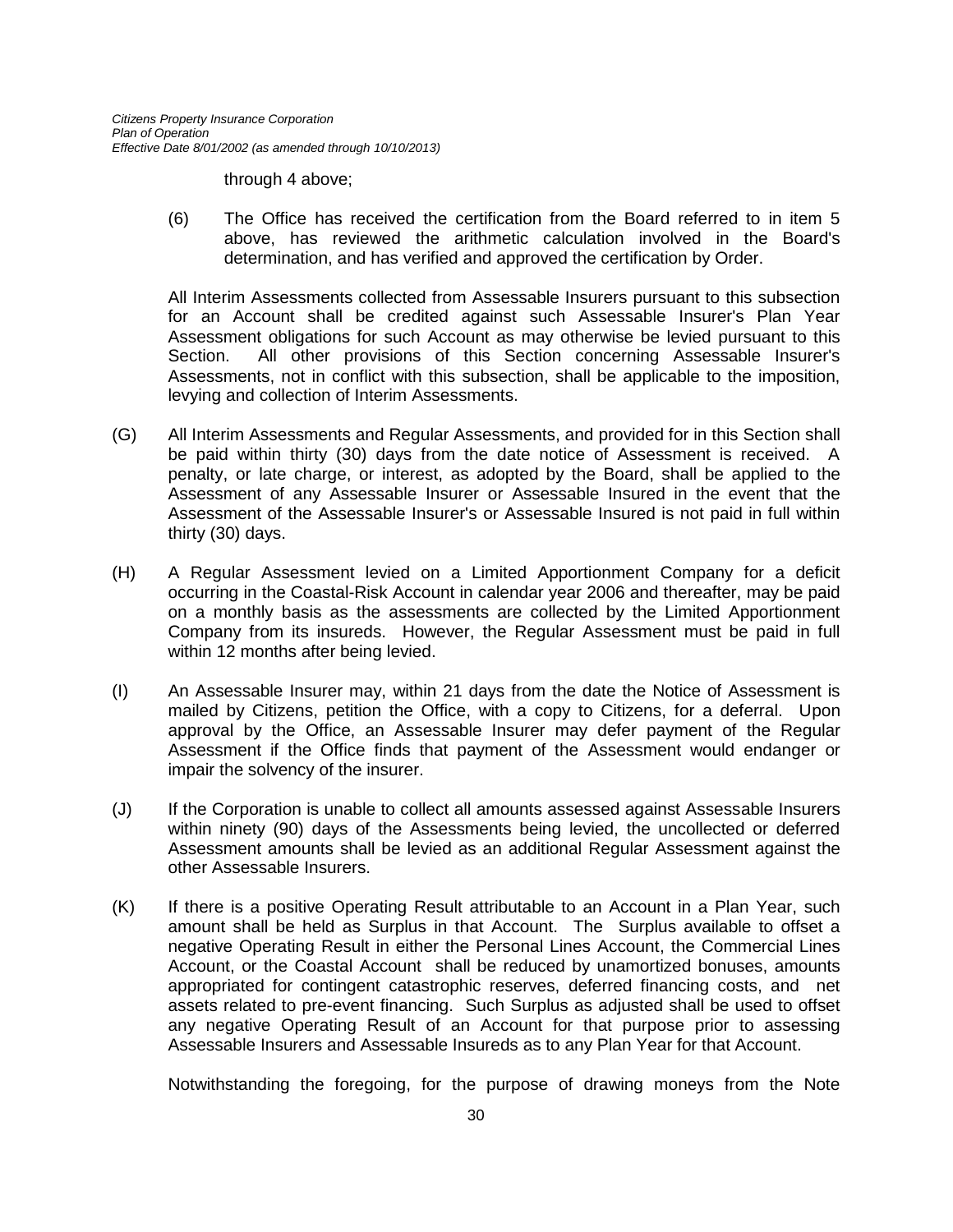Proceeds Account established under the Trust Indenture for the Coastal Account to pay policyholder claims, the Surplus available to offset a negative Operating Result for the Coastal Account shall be reduced by unamortized bonuses, amounts appropriated for contingent catastrophe reserves, deferred financing costs, net assets related to preevent notes, and amounts in defeasance accounts.

(L) All Assessments levied by the Corporation on Assessable Insureds shall be collected pursuant to the Statute from such Assessable Insureds at the time the Surplus Lines Agent collects the surplus lines tax required by the Surplus Lines Law. The appropriate amount collected by Surplus Lines Agents for any Assessment on Assessable Insureds shall be paid to FSLSO by the Surplus Lines Agent at the time such agent pays the applicable surplus lines tax to FSLSO.

The Corporation shall establish a periodic remittance schedule for payment by FSLSO to the Corporation of all Assessments received by FSLSO.

- (M) The Board may adopt other rules and procedures not inconsistent with this Plan and the Statute for the collection of Assessments and Policyholder Surcharges.
- (N) If an Assessable Insurer, an Assessable Insured, a Corporation's policyholder, or the FSLSO wishes to contest the Corporation's determination of an Assessment or Policyholder Surcharge, it must do so as provided in Section 25.
- (O) If the amount of any Policyholder Surcharges collected by the Corporation from its policyholders exceeds the amount of the Plan Year Deficit for which it was collected, the Corporation shall retain such excess amounts. After accounting for the Citizens Policyholder Surcharge, if the amounts of any Assessment collected by the Corporation from Assessable Insurers, collected by the FSLSO from Assessable Insureds, and recouped by an Assessable Insurer from its policyholders exceed the remaining amount of the Plan Year Deficit for which such amounts were collected, such excess amounts shall be remitted to and retained by the Corporation in a reserve to be used by the Corporation, as determined by the Board and approved by the Office, to pay any past, present and future claims or reduce any past, present, or future plan-year deficits or to reduce outstanding debt.

## **SECTION 17**

#### **EMERGENCY ASSESSMENTS**

- (A) The levying of Emergency Assessments shall be the duty of the Board, and the Executive Director shall administer the implementation and collection of Emergency Assessments.
- (B) Upon a determination by the Board that a Plan Year Deficit in an Account has been incurred, or is projected to be incurred, in a particular Plan Year in an amount which exceeds the maximum aggregate Regular Assessment on Assessable Insurers and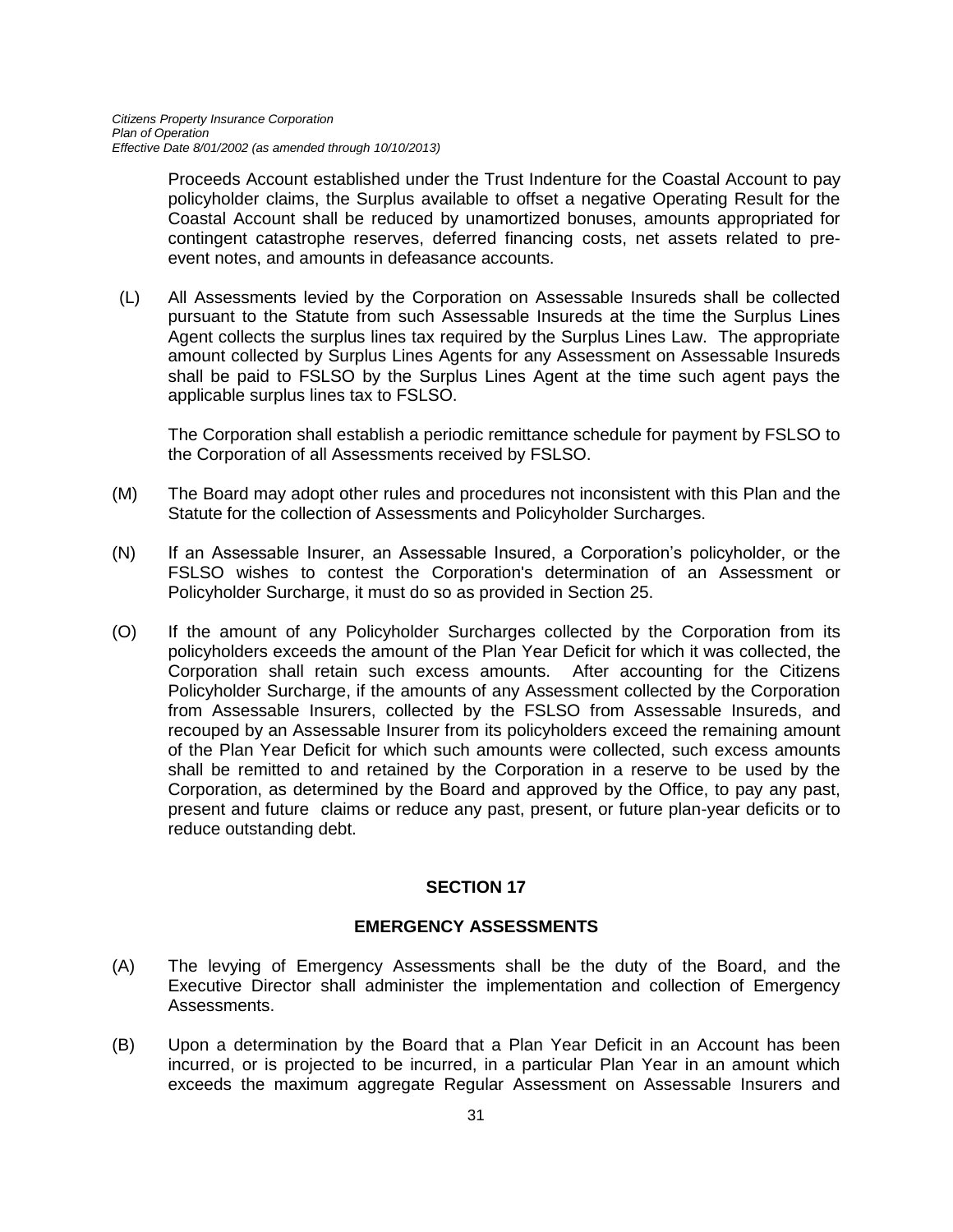Assessable Insureds specified in Sub-Section 16(E)(7) of this Plan, plus the amount that is expected to be recovered through the Citizens Policyholder Surcharge, the Board shall levy any remaining projected Plan Year Deficit as an Emergency Assessment to be collected by all Assessable Insurers, Surplus Lines Agents, the Corporation, Special Purpose Homeowner Insurance Companies, Limited Apportionment Companies, and Minority Owned Insurers from policyholders upon the issuance or renewal of policies for Subject Lines of Business for as many years as necessary to cover the deficit in the Account.

- (C) The amount of an Emergency Assessment levied in a particular year shall be a uniform percentage of that year's Direct Written Premium for the Subject Lines of Business and that year's direct written premium for all Accounts of the Corporation as determined by the Board and verified by the Office pursuant to Sub-Section F. below. In setting the uniform percentage to be levied in a particular Plan Year, the Board shall take into consideration the amounts of any Reimbursables, the actual or projected amount of uncollected Assessments, and Regular or Emergency Assessments that are collected but become unavailable as a result of having been pledged as security for, or for application in respect of, indebtedness of the Corporation imposed in a prior year with respect to the Plan Year Deficit.
- (D) The aggregate amount of Emergency Assessments levied in any calendar year as a result of a Plan Year Deficit incurred in an Account in a particular Plan Year may, at the discretion of the Board, be less than but may not exceed the greater of:
	- (1) ten percent (10%) of the amount needed to cover the Plan Year Deficit, plus interest, fees, commissions, required reserves, and other costs associated with financing of the Plan Year Deficit, or
	- (2) ten percent (10%) of the aggregate statewide Direct Written Premium for the prior calendar year for the Subject Lines of Business and the direct written premium for all Accounts of the Corporation for the prior calendar year, plus interest, fees, commissions, required reserves, and other costs associated with financing of the Plan Year Deficit.

To the extent the aggregate amount of Emergency Assessments will not exceed the greater of (1) or (2) above, the Board shall impose Emergency Assessments in the amount required by any applicable loan agreement, trust indenture or other financing agreement.

- (E) The following rules and procedures apply to the collection and remittance of Emergency Assessments:
	- (1) An Assessable Insurer shall collect the Emergency Assessment from a policyholder with a policy that is issued or renewed at the same time it collects a premium payment. Emergency assessment remittances are due from Assessable Insurers on the full amount of the direct written premiums attributable to policies issued or renewed, even if the Assessable Insurer delays collection of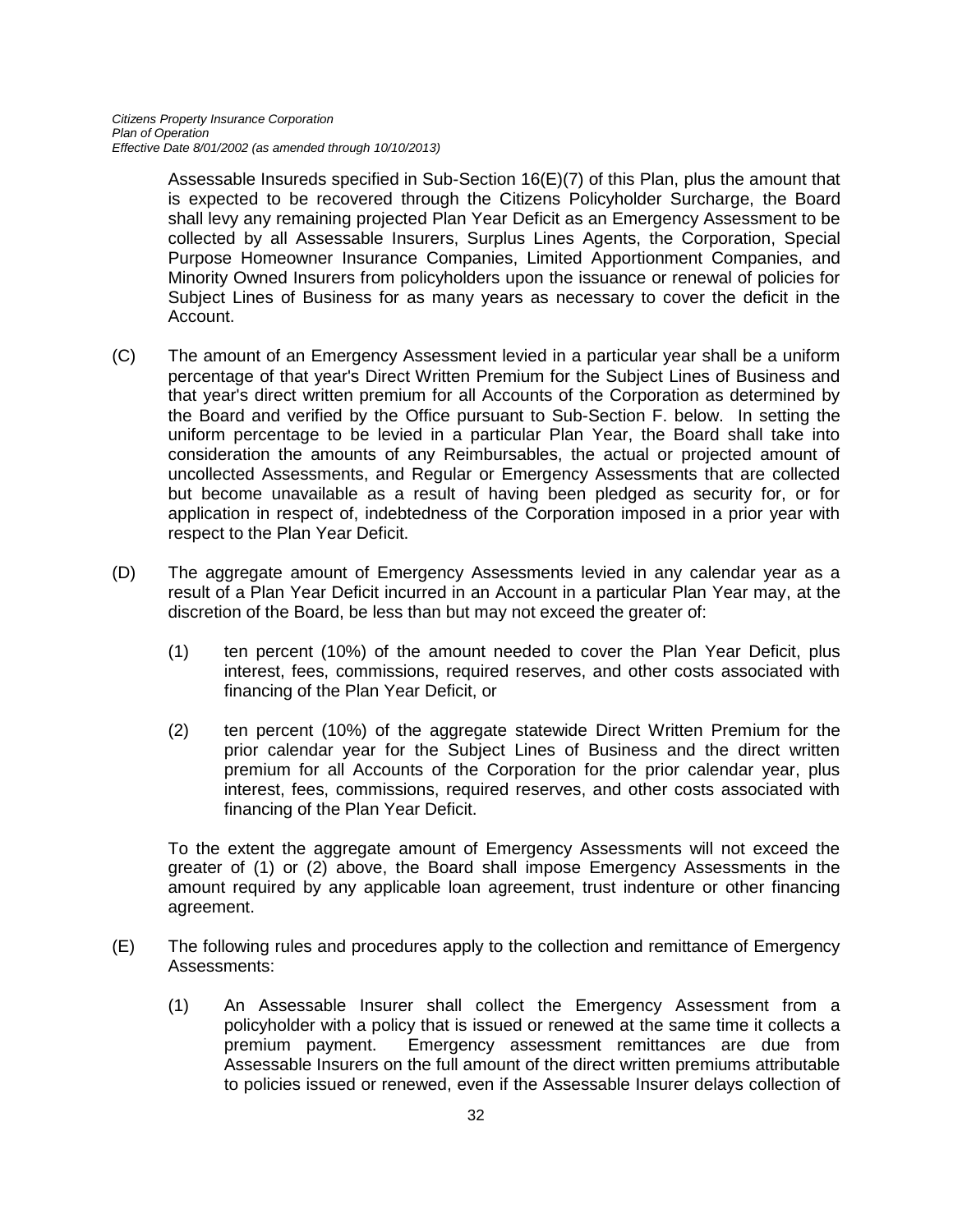the entire premium through billing plans or other similar mechanisms.

- (2) Unless otherwise provided by the Board, Assessable Insurers shall remit Emergency Assessments to the Corporation monthly and the FSLSO shall remit Emergency Assessments to the Corporation quarterly.
- (3) When an Assessable Insurer or the FSLSO is required to return unearned premium to a policyholder or an Assessable Insured, it shall also return a prorata amount equivalent to collected Emergency Assessment attributable to the unearned premium, which it shall offset against the payment of Emergency Assessments due the Corporation.
- (4) With respect to Corporation policyholders, the Corporation shall collect and return Emergency Assessments as provided in Sections 9 and 13.
- (5) A penalty, late charge, or interest, as adopted by the Board, shall be applied to the Emergency Assessment of an Assessable Insurer, Assessable Insured, or a Corporation policyholder in the event that the Assessment is not paid in full within thirty (30) days.
- (6) The Board may adopt other rules and procedures not inconsistent with this Plan and the Statute for the collection of Emergency Assessments from Assessable Insurers, Assessable Insureds, and Corporation policyholders.
- (F) No Emergency Assessment pursuant to this Section shall be made by the Corporation for any Account unless:
	- (1) The amount of an Emergency Assessment, and the remittance schedule for Assessable Insurers and the FSLSO has been determined by the Board at a properly noticed meeting.
	- (2) The Board has advised the Office in writing of its determination of the amount of the Emergency Assessment and that such determination satisfied the conditions specified in Item (i) above.
	- (3) The Office has received the determination from the Board referred to in Item (ii) above, has reviewed the arithmetic calculation of the Assessment, and has, within thirty (30) days after the receipt of the information on which the determination was made, verified the Emergency Assessment by Order. Whereupon, the Corporation shall advise all Assessable Insurers and the FSLSO on behalf of all Surplus Lines Agents and all other insurers required by law to collect Emergency Assessments, in writing, of the Board's action regarding the levying of an Emergency Assessment and the remittance schedule.
- (G) Emergency Assessments levied under this section shall not be subject to premium tax, fees, or commissions paid by the Corporation.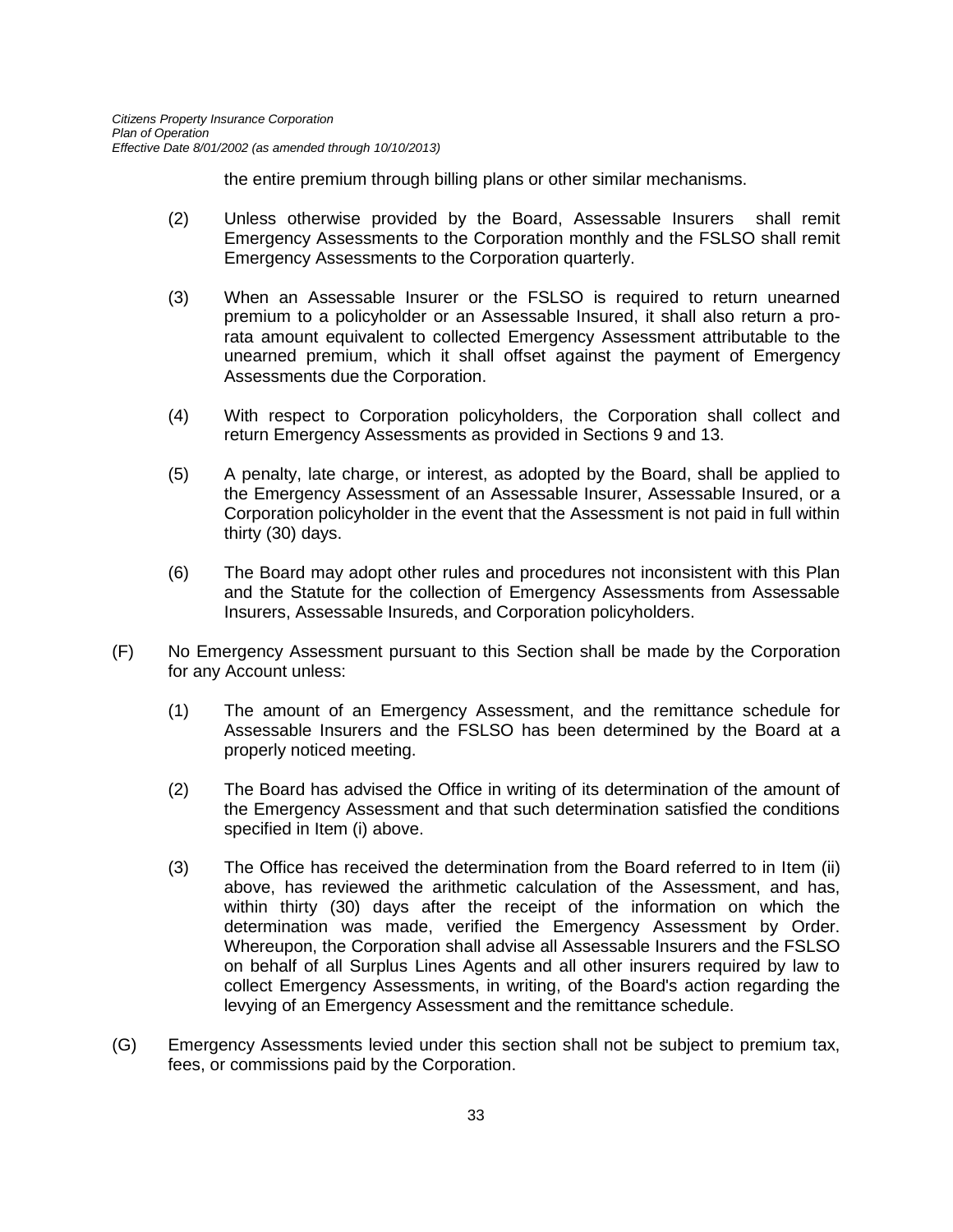- (H) In accordance with §627.351(6)(c)15., F.S., Emergency Assessments levied under this section may not be deferred.
- (I) If an Assessable Insurer, an Assessable Insured, a Corporation's policyholder, or the FSLSO wishes to contest the Corporation's determination of an Assessment, it must do so as provided in Section 25.
- (J) After accounting for the Citizens Policyholder Surcharge and the Regular Assessment, if the amount of any Emergency Assessment exceeds the amount of the Plan Year Deficit for which it was collected, such excess amounts shall be remitted to and retained by the Corporation in a reserve to be used by the Corporation, as determined by the Board and approved by the office, to pay any past, present or future claims or reduce any past, present, or future plan-year deficits or to reduce outstanding debt.

#### **SECTION 18**

## **ESTABLISHMENT AND ADMINISTRATION OF ACCOUNTS**

- (A) The Executive Director shall establish a Commercial Lines Account, a Personal Lines Account and a Coastal Account and shall maintain such Accounts in accordance with the Statute, Plan and any applicable loan agreements, trust indentures or other financing agreements. The Accounts as herein provided for shall be accounted for separately by the Corporation to assure the accuracy of the Accounts for each Plan Year. Each Account shall be maintained separately as to all revenues, assets, liabilities, losses and expenses. Subject to the limitations of B below, the Corporation may pledge its revenues, assets or other property to secure indebtedness or other obligations owed to lenders, holders of Bonds, or providers of Financial Products, regardless of the Account or Plan Year Deficit for which levied or attributable. Pledged revenues, property or assets of the Personal Lines Account and Commercial Lines Account may be commingled when in the custody of any authorized trustee, escrow agent or other custodian for the lenders, holders of Bonds or providers of Financial Products in respect of such Accounts so that the granting of parity interests to such various lenders, holders and providers in such security may be effectuated.
- (B) The three Accounts shall be maintained separately by the Corporation, as provided by the statute, in accordance with the terms, if any, of the financing documents. When the financing obligations in accordance with such financing documents are no longer outstanding, the Corporation may use a single account for all revenues, assets, liabilities, losses and expenses of the Corporation.

During such time as the three Accounts exist, creditors of the Coastal Account shall have a claim and recourse to the Coastal Account and shall have no claim against, or recourse to, the Personal Lines Account or the Commercial Lines Account, and creditors of the Personal Lines Account and the Commercial Lines Account may have a claim and recourse to the Personal Line Residential Account and the Commercial Lines Account and shall have no claim against, or recourse to, the Coastal Account.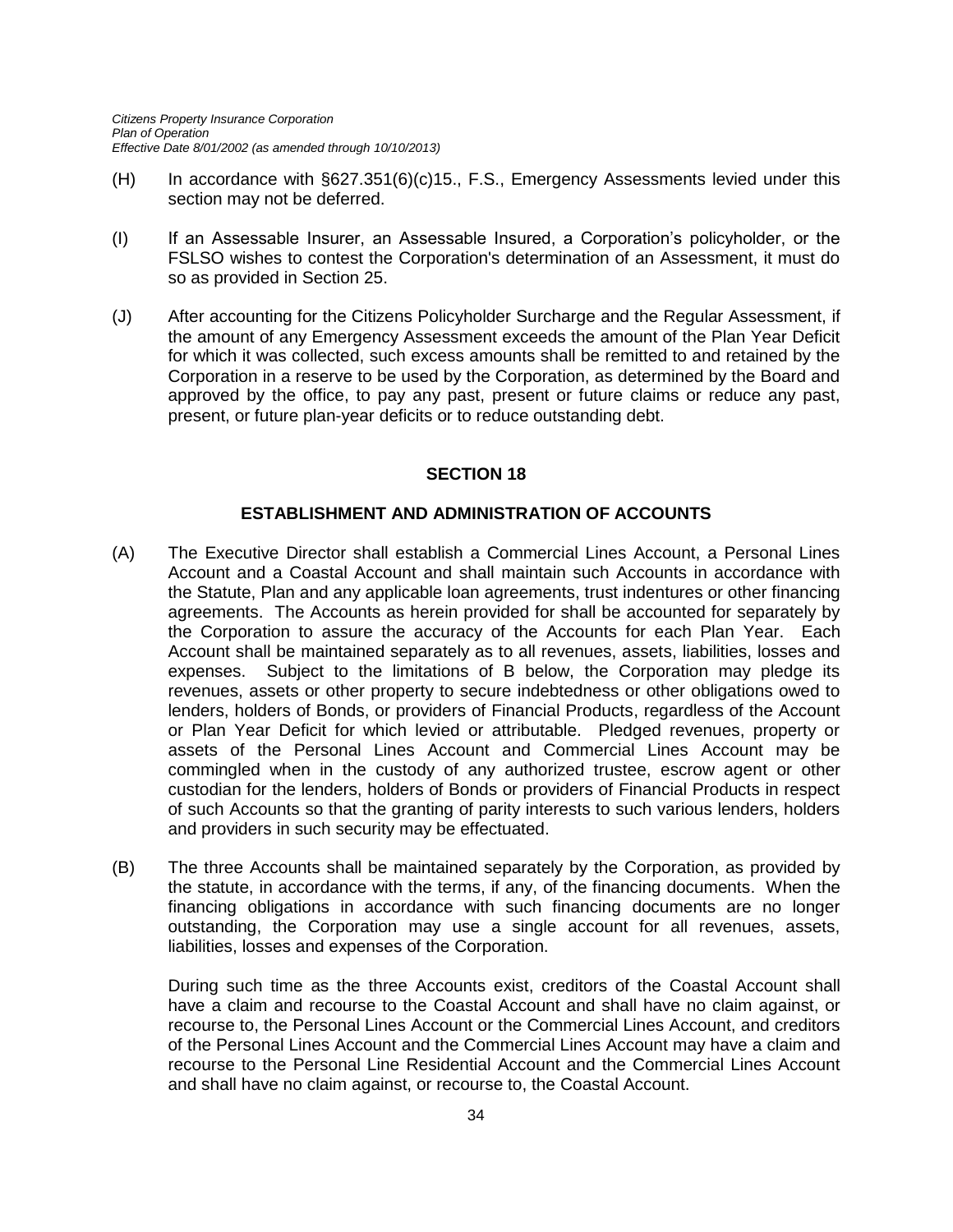- (C) Revenues, assets, liabilities, losses and expenses not directly attributable to a particular Account shall be pro rated by the Corporation among the Accounts in such proportion as the Board shall determine either (i) according to a formula using such measures as the Board may determine are reasonable and equitable such as (by way of example only) number of staff, number of policies in force, loss exposure or written premium, or (ii) on the basis of other equitable criteria as the Board my determine are reasonable and equitable, such as (by way of example only) the relative benefit received by each Account and/or the relative burden incurred by each Account in respect of such revenues, assets, liabilities, losses and expenses.
- (D) Any indenture trustee and each co-indenture trustee and separate indenture trustee (if any) appointed under a trust indenture, and each collateral trustee, co-collateral trustee and separate collateral trustee, if any, appointed under a security agreement, and each bank agent, co-bank agent and separate bank agent, if any, appointed under a bank collateral agreement, which trust indenture, security agreement or bank collateral agreement, as applicable, has been approved by the Office under the Plan, shall constitute an "authorized trustee, escrow agent or other custodian" for purposes of this Section 18.

#### **SECTION 19**

#### **BORROWING POWERS**

- (A) The Board is authorized to arrange for and consummate a taxable or tax-exempt borrowing or borrowings of money for the Corporation to meet its anticipated financial obligations or to fund a Plan Year Deficit or an anticipated Plan Year Deficit upon a finding by the Board that the funds derived, or to be derived, from the borrowing are reasonably necessary for the Corporation to currently meet, or in the future be able to meet, its mandated purposes or financial obligations as set forth in the Plan or the Statute.
- (B) Any loan agreement or trust indenture shall be subject to the approval of the Board and the Office. The Corporation shall, in advance of execution of any loan agreement or trust indenture, file with the Office a statement of the purpose of the indebtedness to be incurred thereby, and a copy of such loan agreement or trust indenture (or a substantial final form thereof) and an estimate of the costs to be incurred by the Corporation in the procurement of any such indebtedness.
- (C) Any indebtedness incurred, and the costs incurred by the Corporation in processing and procuring such indebtedness, shall be properly reflected on the books and records and financial statements of the Corporation in accordance with applicable accounting principles.
- (D) In effectuating and implementing the provisions of this Section, the Corporation shall have all power, right and authority, subject to the limitations in Section 18 above, to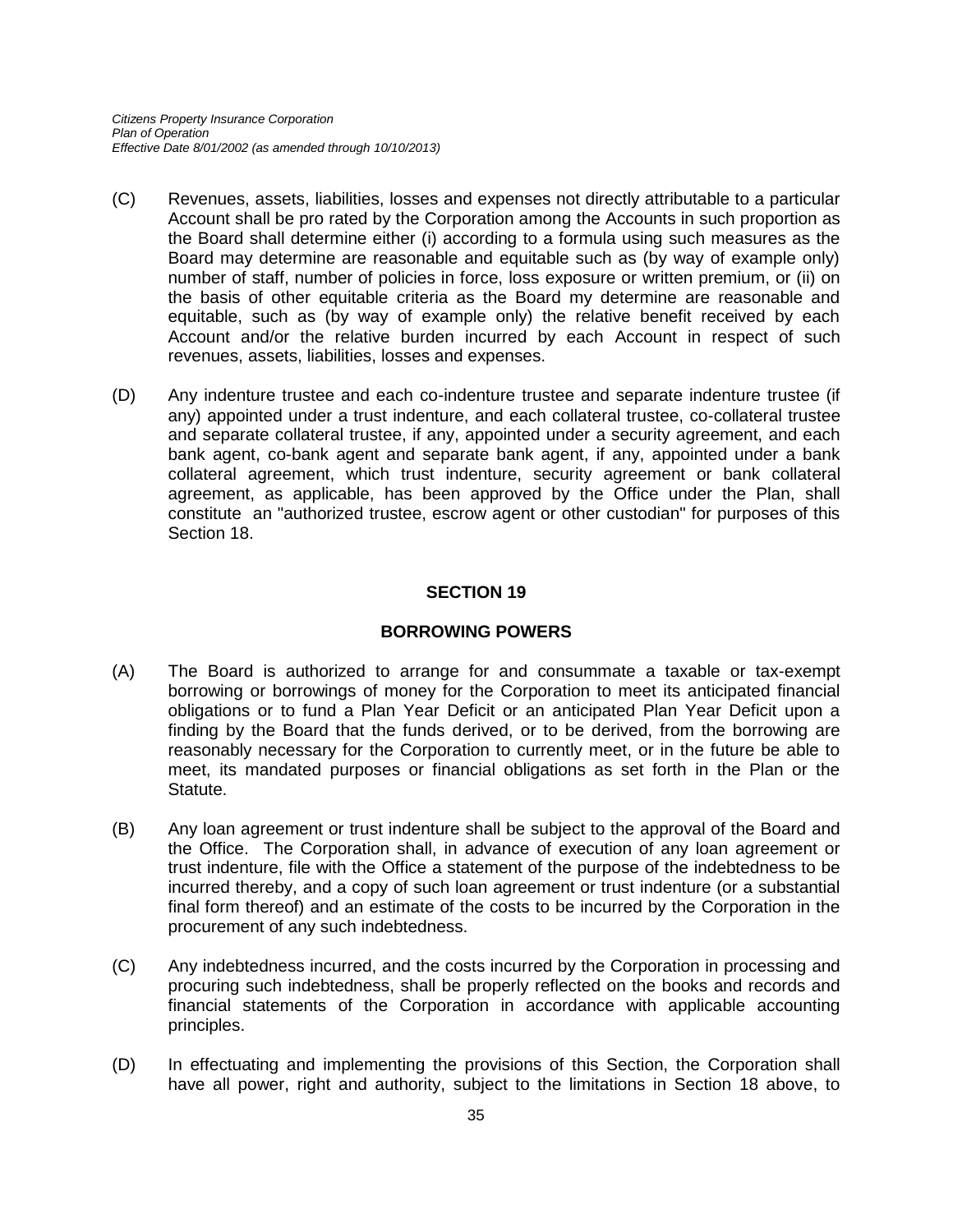pledge, or grant security interests in any income, Assessments levied, or to be levied under Sections 16 or 17, surcharges, premiums, investment income, projected revenue from the FHCF and other reinsurance receivables, other funds available to the Corporation, assets, proceeds of Bonds authorized under Section 20 of this Plan, and any other interest, right, title or expectation available to the Corporation as collateral or security for any such loan, line of credit, or other obligation or indebtedness, and shall have all other power reasonable and necessary to effectuate the requirements of this Section and Section 20 below. Without limiting the foregoing authority, the Corporation is authorized to take all actions needed to facilitate tax-free status for any such Bonds or other indebtedness, including the formation of trusts or other affiliated entities. Any pledge or security interest granted pursuant to this Section 19, may be on a parity with any pledge or security interest granted in connection with any bonded indebtedness issued by, or on behalf of the Corporation.

#### **SECTION 20**

## **BONDING POWER**

- (A) Bonding in Conjunction with a Unit of Local Government. The governing body of any unit of local government, any resident of which is insured by the Corporation, may issue Bonds as defined in §125.013 or §166.101, F. S., from time to time to fund an assistance program in conjunction with the Corporation for the purpose of defraying or refinancing Plan Year Deficits of the Corporation. Revenue Bonds may not be issued under this Section 20(A) until validated pursuant to Chapter 75, Florida Statutes, unless a state of emergency is declared by executive order or proclamation of the Governor pursuant to §252.36, F. S., making such findings as are necessary to determine that it is in the best interests of, and necessary for, the protection of the public health, safety, and general welfare of the residents of the State and declaring it an essential public purpose to permit certain municipalities or counties to issue such Bonds as will permit relief to claimants and policyholders of the Corporation. The unit of local government shall enter into such contracts with the Corporation as are necessary to carry out this paragraph. Any Bonds issued under §627.351(6)(q)2., F. S., shall be payable from and secured by monies received by the Corporation from Emergency Assessments under §627.351(6)(b)3.d., F. S., and, to the extent permitted by law, Regular Assessments and other funds available to the Corporation, and assigned and pledged to or on behalf of the unit of local government for the benefit of the holders of such Bonds. The funds, credit, property and taxing power of the state or of the unit of local government shall not be pledged for the payment of such Bonds.
	- (1) The Corporation may incur reasonable expenses in conjunction with the issuance or proposed issuance of a Bond issue or other borrowing. Such reasonable expenses shall include, but are not limited to, obtaining a rating for the Bond or other obligations; obtaining legal opinions; appearing before a body of investors for promotional purposes to encourage investing in Corporation Bonds; registering the Bond issue, and other expenses reasonably related to the Bond issue.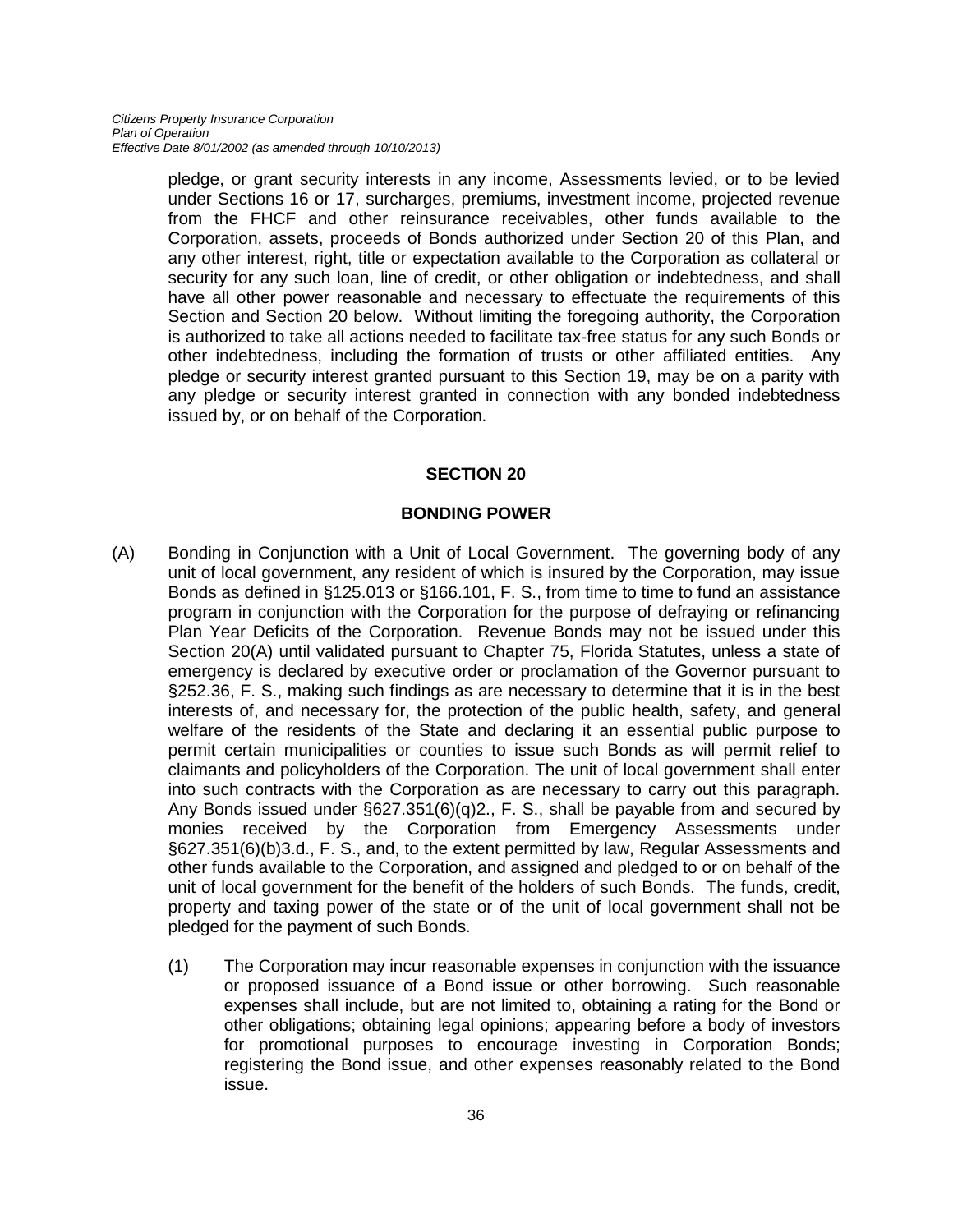- (2) Bonds issued on behalf of the Corporation by a unit of local government shall be issued with such terms and conditions as the Corporation may deem proper.
- (3) The Corporation may, subject to the limitations in Section 18 above, pledge or offer as security for a Bond issue, in conjunction with a unit of local government, any income, asset or expectation of the Corporation. The Corporation may pledge or encumber the income which is, or may be, receivable under Emergency Assessments as security for Bonds issued in conjunction with a unit of local government. However, the Corporation may not transfer to a third party the power, right or duty to impose Assessments or Policyholder Surcharges.
- (B) Bonds issued by the Corporation without the assistance of any unit of local government. The Corporation may incur taxable or tax exempt debt in any form legally cognizable, including debt evidenced by a Bond or Bonds issued directly by the Corporation, and may use the proceeds of such Bond issue to defray expenses, fund Plan Year Deficits, purchase reinsurance, repay principal and interest of other debt incurred to defray a Plan Year Deficit or any portion thereof, or fund any other Corporation expense or liability.
	- (1) The Corporation also may incur reasonable expenses in connection with Bonds issued without the cooperation of a unit of local government to enhance, encourage or increase the sale or placement of such Bonds among voluntary investors. Such reasonable expenses shall include, but are not limited to obtaining a rating for the Bond issue, obtaining legal opinions, appearing before a body of investors for promotional purposes to encourage private investing in Corporation Bonds, registering the Bond issue or such other steps reasonably calculated to enhance, encourage or increase the sale or placement of such Bonds among voluntary investors, and other expenses reasonably related to the Bond issue, which expenses may be funded by the Bonds.
	- (2) The Corporation may, subject to the limitations in Section 18 above, pledge or offer as security for a Bond issue, not in conjunction with a unit of local government, any income, asset or expectation of the Corporation. The Corporation may pledge or encumber the income which is, or may be, receivable as Assessments and surcharges imposed under the Statute, projected revenues from the FHCF, other reinsurance receivables and surcharges and other funds available to the Corporation as security for Bonds issued not in conjunction with a unit of local government. However, the Corporation may not transfer to a third party the power, right or duty to impose a Assessment or Policyholder Surcharge.
	- (3) The Corporation shall offer any Bonds not issued in conjunction with a unit of local government with such terms and conditions as the Corporation may deem proper.
	- (4) The Corporation may, but is not required to, seek judicial validation under Chapter 75, Florida Statutes, of its Bonds or other indebtedness issued without the assistance of any unit of local government.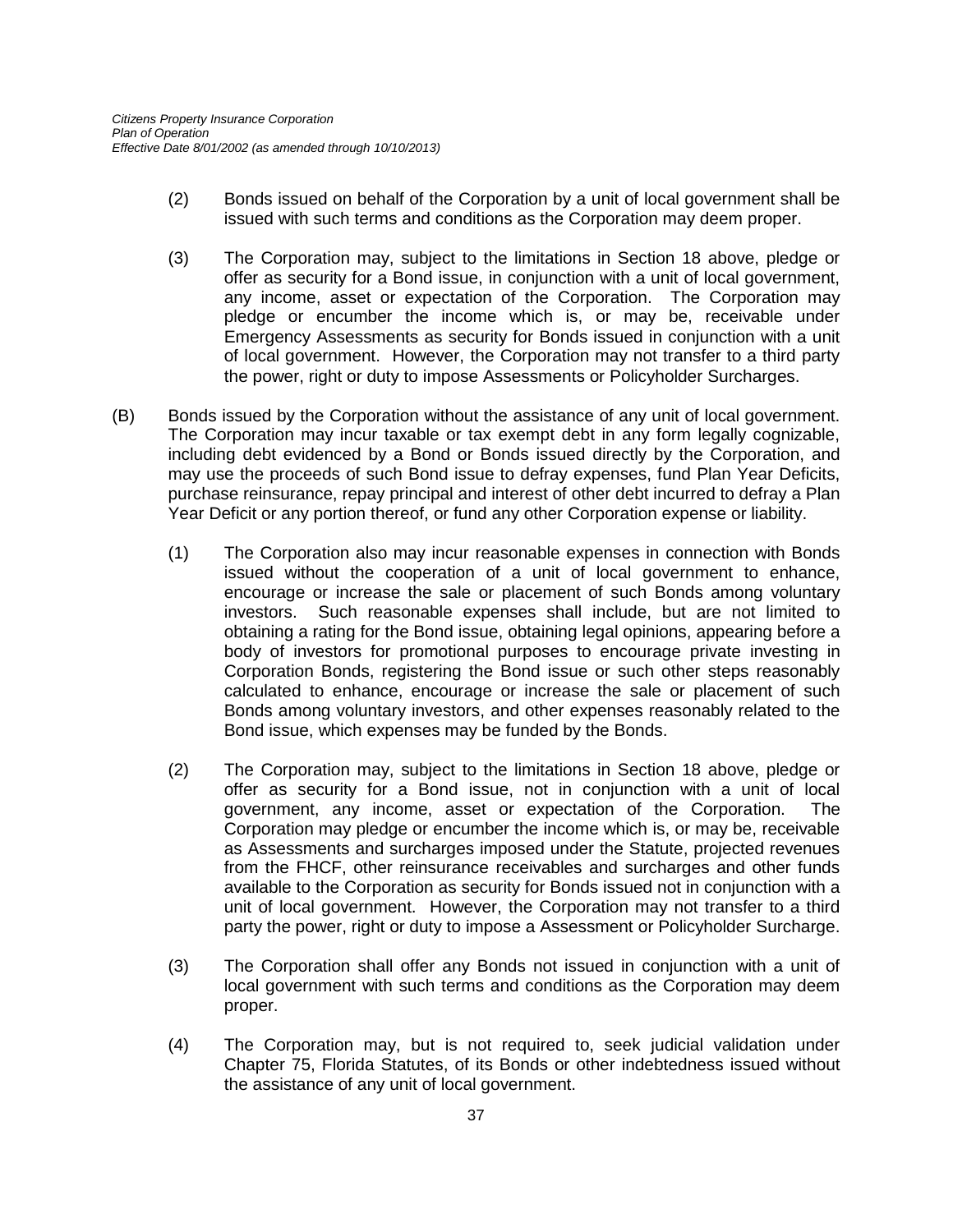- (C) In effectuating and implementing the provisions of this Section, the Corporation shall have, subject to the limitations in Section 18 above, all power, right and authority to pledge, or grant security interests in any income, Assessments levied, or to be levied under Sections 16 or 17 of this Plan, or surcharge, premiums, investment income, projected revenues from the FHCF, other reinsurance receivables and other funds available to the Corporation, assets, and any other interest, right, title or expectation available to the Corporation as security for any such Bonds, or Bonding, and shall have all other power reasonable and necessary to effectuate the requirements of this Section. Without limiting the foregoing authority, the Corporation is authorized to take all actions needed to facilitate tax-free status for any such Bonds or other indebtedness, including the formation of trusts or other affiliated entities.
- (D) It being necessary that the Corporation, in advance of the occurrence of a hurricane or other weather-related event, be in position to immediately pay claims, and also in order to develop in advance a record in the financial markets by one or more representative Bond issues that will facilitate ready access to the financial markets for additional amounts immediately after a hurricane or other weather-related event and prior to the occurrence of a Plan Year Deficit, the Corporation is authorized to provide for the issuance of Bonds through a unit of local government, as provided in subsection A of this Section 20, or issue Bonds directly without the assistance of any unit of local government, as provided in subsection B of this Section 20, in the absence of a hurricane or other weather-related event. The Board hereby determines that such advance financings will constitute financing mechanisms under subparagraph (c)3. of the Statute that will efficiently meet the financial obligations of the Corporation and that such financings are reasonably necessary to effectuate the requirements of the Statute.

## **SECTION 21**

## **CORPORATION INVESTMENT POLICY**

- (A) The Corporation shall adopt an investment policy and procedures that is consistent with Florida Statutes, prudent financial management, and restrictions found in applicable investment documents.
- (B) The Assets of the Corporation may be invested and managed by the State Board of Administration.

## **SECTION 22**

#### **DEPOPULATION, INCENTIVE, AND CREDIT PROGRAMS**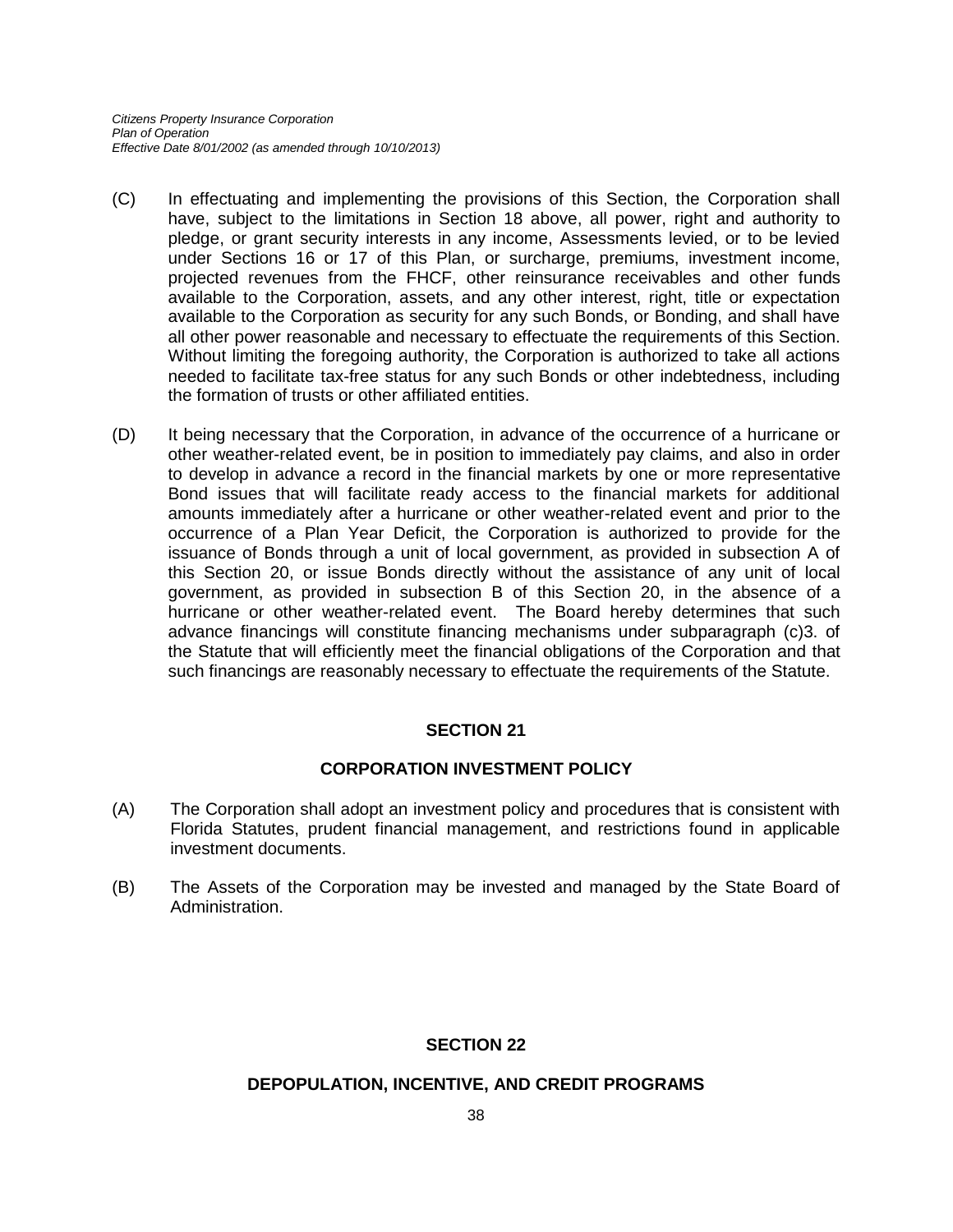- (A) The Board shall develop and adopt programs and criteria for the implementation of the credits, bonuses and exemptions as provided under the Statute, as well as programs and procedures seeking to reduce both new and renewal writings in the Corporation pursuant to applicable provisions of the Statute and this Plan.
- (B) The Board shall develop and promulgate the criteria and policies for the application of Regular Assessment credits and exemptions for Assessable Insurers qualifying as a Limited Apportionment Company.
- (C) Further, the Board may promulgate policies in accordance with 627.351 (6) (q) 3. A., F.S. which provide credits to Assessable Insurers against Assessment or other liability as an incentive for Assessable Insurers to take risks out of the Corporation and keep risks out of the Corporation by maintaining or increasing said Assessable Insured's voluntary writings. However, no Assessable Insured, policyholder of the Assessable Insurers or of the Corporation shall be exempt from Emergency Assessments imposed pursuant to Section 17 above.
- (D) In implementing any programs, policies or criteria for the removal or keeping out of risks from the Corporation pursuant to the Statute or this Plan, the Corporation shall contractually acknowledge §627.3517, F. S., and the provisions of the Statute concerning the obligation of such Assessable Insurers and the Corporation to the Agents of such policy sought to be removed or kept out of the Corporation.

## **SECTION 23**

#### **IMMUNITY**

Except as provided by law, there shall be no liability on the part of, and no cause of action of any nature shall arise against, any Assessable Insurer or its agents or employees, the Corporation or its agents or employees, members of the Board or their designees at a board meeting, Corporation committee members, or the Office or its representatives, for any action taken by them in the performance of their duties pursuant to § 627.351(6), F. S.

#### **SECTION 24**

#### **INDEMNIFICATION OF OFFICERS, EMPLOYEES AND OTHERS**

(A) Extent of Indemnification. The Corporation shall indemnify: (i) its Board members; (ii) Board Committee members; (iii) employees of the Corporation; and (iv) employees of the Department or Office; (v) former or current Board or Committee members, or former or current Corporation or Department or Office employees; (vi) whether a natural or legal person; (vii) whether individually or as a group; (viii) where applicable, the estate, executor, administrator, heirs, legatees, devises, trustees, assigns, or successors in interest of any such person; (ix) all persons formally employed by, or previously acting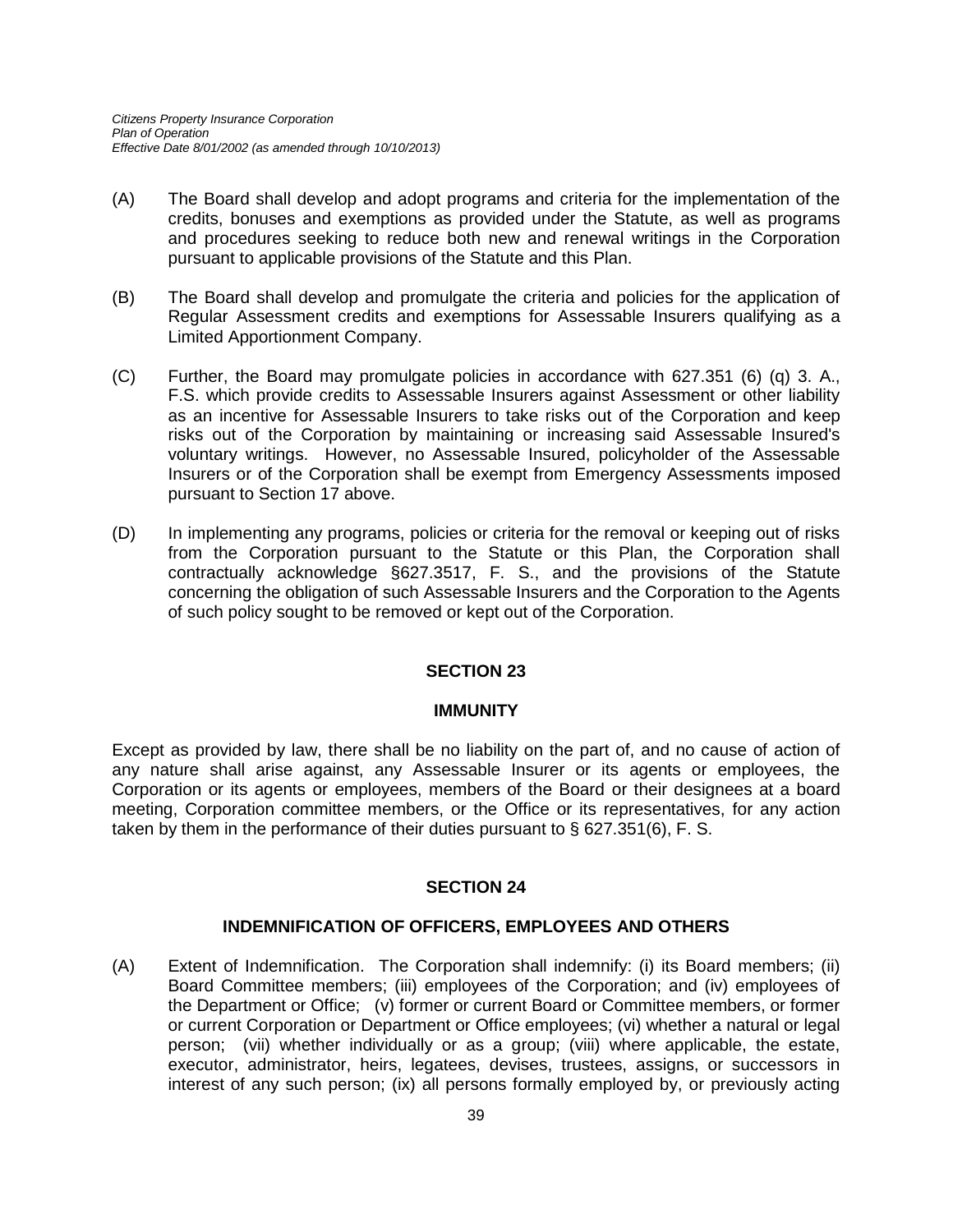in, any of the aforenoted capacities for the FRPCJUA and FWUA, including all individuals having served as members of the Board of the FRPCJUA or FWUA and all members of standing or appointive committees of each; and (x) Technical Advisory Committee members. Such individuals are hereinafter individually referred to as the "Indemnified Person" and collectively referred to as the "Indemnified Persons". Indemnification shall be made, subject to, and to the fullest extent permitted by, this Section 24 and applicable Federal and State law, where claims, proceedings, or causes of action are based upon allegations as to the conduct of any person contemplated by this Plan in the performance of its/his/her duties, or in the exercise of its/his/her discretion in the performance of duties, owed to the Corporation or the FRPCJUA and FWUA.

- (B) Right of Indemnification. Such indemnification shall not depend upon whether or not the Indemnified Person is a member of the Board, or any committee or subcommittee thereof, Board member, Corporation employee, Department or Office employee, or the estate, executor, administrator, heir, legatee, devisee, trustee, assign, or successor in interest of any such person at the time any claim, action, suit or proceeding is begun, prosecuted or threatened, nor on whether the liability to be indemnified was incurred, or the act or omission occurred, prior to the adoption of this Plan; provided however, that the Corporation's duty to indemnify any Indemnified Person shall arise only where claims, proceedings, or causes of action are based upon allegations as to the conduct of such Indemnified Person in the performance of its/his/her duties, or in the exercise of its/his/her discretion in the performance of duties owed to the Corporation.
- (C) Effect on Other Rights and limitations. The right of indemnification hereunder shall not be exclusive of other rights the Indemnified Person may have as a matter of law or otherwise. Nothing in this Section should be construed to indemnify any person when such indemnification is prohibited by State or Federal law.
- (D) Apportioning Expenses of Indemnification. The indemnification provided for in this Section shall be deemed to be an expense of the Corporation.
- (E) Corporation's Duty to Defend Indemnified Persons. The Corporation shall defend any Indemnified Person from all claims, proceedings, and actions, whether in contract, regulatory, administrative, or tort, or whether arising in law or equity, where such claims, proceedings, or actions are based upon allegations as to the conduct of such persons in the performance of its/his/her duties, or in the exercise of its/his/her discretion in the performance of duties owed to the Corporation. Subject to this Section, the Corporation shall advance reasonable litigation costs and attorneys fees to any Indemnified Person upon proper demand.
- (F) Limitations on the Corporation's Duty to Defend Indemnified Persons. The Corporation shall have no duty to oversee the conduct of any litigation or proceeding or otherwise assure the competence of any counsel retained by any Indemnified Person. However, if the Corporation, in its sole discretion, determines that any interest or obligation (including, without limitation, any obligation under this Section 24) of the Corporation is actually or potentially affected or implicated in any litigation or proceeding brought by or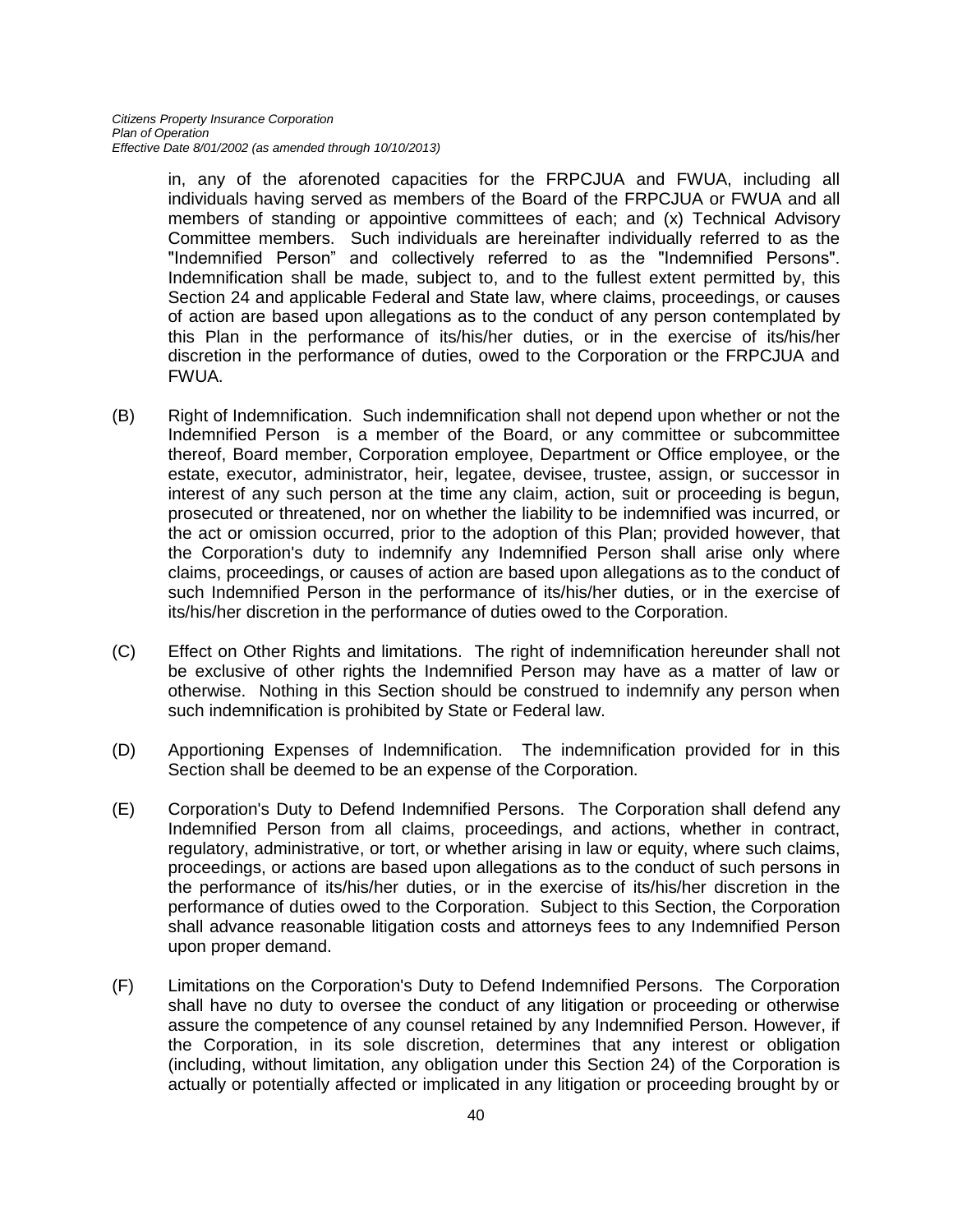against any Indemnified Person, the Indemnified Person shall have a duty, as a condition to any rights under this Section, to cooperate with the Corporation and its counsel, in order to advance and protect the interests or obligations of the Corporation and to lower the costs of litigation.

- (G) Limited Hold Harmless Provision. The Corporation shall hold harmless an Indemnified Person who makes a request for payment, otherwise proper under this Section, for reimbursement of final judgments or assessments of money damages, restitution, or Federal, State or local administrative penalties, fines or other monetary sanctions made against them, including interest accrued prior to judgment or assessment, of all reasonable amounts paid or agreed to be paid upon settlement, or reasonable attorney's fees and costs incurred. All settlements shall be subject to the final approval of the Corporation, which shall not be unreasonably withheld so long as such settlements are reasonable under the circumstances and proper under the provisions of this Section. The Corporation has no obligation to pay for any settlement it has not approved. This right to request payment of such amounts is not subject to alienation or assignment, and no Indemnified Person shall have the right to create a contingent liability on the part of the Corporation for such payments by attempting any such assignment or alienation to any other person, including any attorney representing such Indemnified Person. Where, in its sole discretion, the Corporation determines that such requests or payments are proper, reasonable and promote the purposes of this Section, the Corporation may authorize payment for arbitration awards, costs of arbitration or mediation, or similar expenses or awards arising from alternative dispute resolution procedures.
- (H) Criminal or Unlawful Conduct. Notwithstanding the foregoing, the Corporation, in its sole discretion, may determine whether to hold harmless, indemnify, or advance costs of defense to any Indemnified Person subject to a criminal charge, publicly disclosed criminal investigation, or internal investigation by the Corporation, which charge or investigation is based upon or arises out of alleged or possible criminal or unlawful conduct by such Indemnified Person that is related to the conduct, claim, proceeding, or cause of action for which indemnification is sought.
- (I) Reimbursement. If the Indemnified Person is convicted or pleads nolo contendere to a criminal charge or is found to be liable or agrees as to liability to the Corporation based on unlawful conduct, that is related to the conduct, claim, proceeding, or cause of action for which indemnification is sought, the Indemnified Person shall reimburse the Corporation for all amounts advanced by or paid for by the Corporation under this Section.
- (J) Condition Precedent. As a condition precedent to indemnification under Section 24, the Corporation, in its sole discretion, may require anyone eligible for indemnification to enter into a written agreement implementing the terms of this Section.
- (K) Decisions of the Corporation. All decisions of the Corporation under this Section shall be made by the President, with the advice of legal counsel, and communicated to the Board prior to any decision being made; except that the decision may be made by the Board if the President, Chairman of the Board, or the General Counsel determines that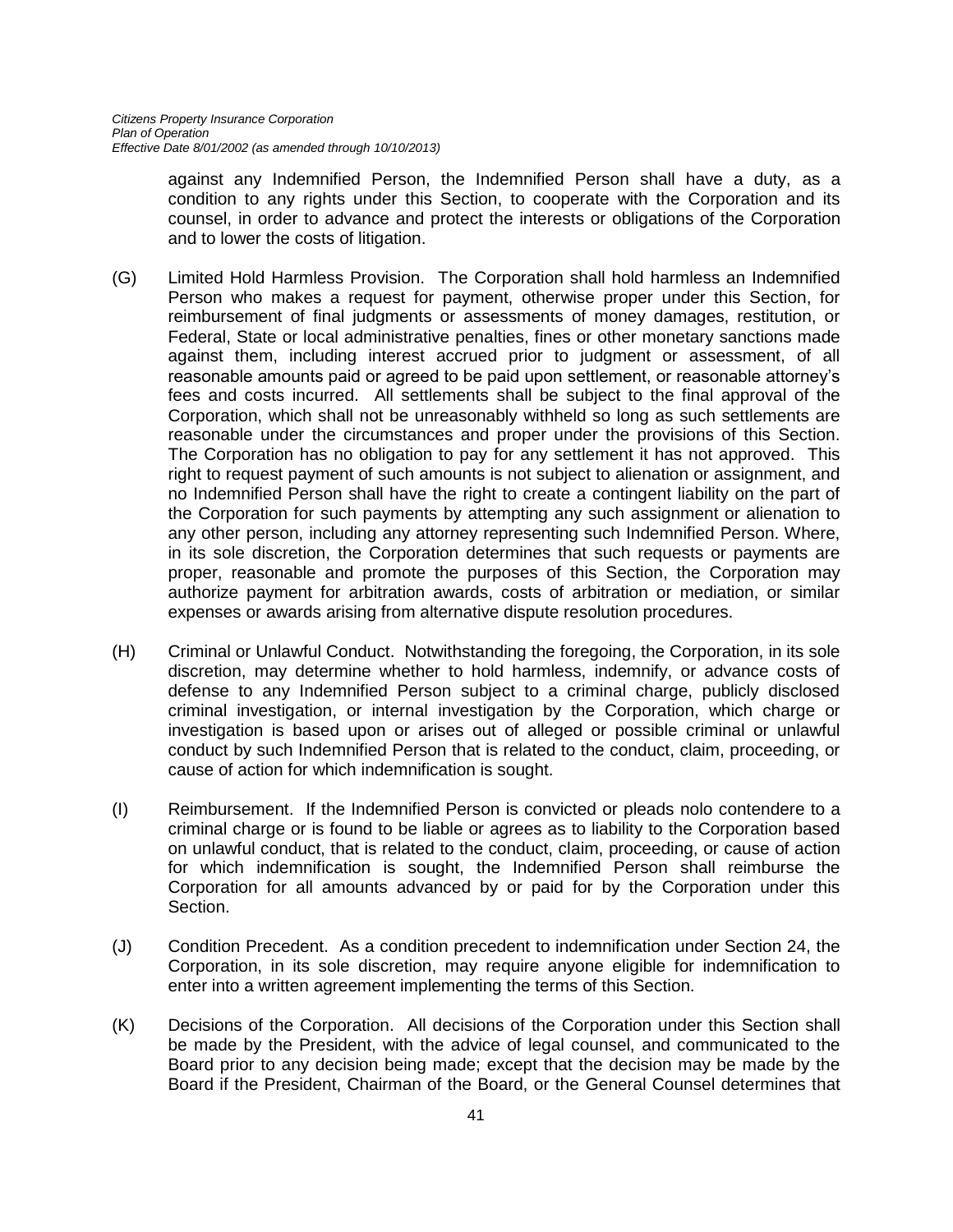the matter should be referred to the Board for a decision.

- (L) Retroactive application. Changes to this Section of this Plan of Operation adopted by the Board on January 25, 2007 are intended to have retroactive application to the fullest extent permitted by law.
- (M) Contractual indemnification. Nothing in this Section 24 is intended to prevent the Corporation from entering into contractual agreements providing for the Corporation to indemnify and hold harmless individuals or entities retained by the Corporation.
- (N) Immunity Not Waived. Nothing in this section is intended to waive the immunity provided to the Corporation or an Indemnified Person under the Statute or other law.

#### **SECTION 25**

#### **PROCUREMENT PROTEST AND APPEAL**

- (A) The Board will adopt a Procurement Protest procedure as required by s. 627.351 (6) (e), F. S.
- (B) As provided in Sections 15, 16, and 17 if an Assessable Insurer, an Assessable Insured, or the FSLSO wishes to contest the Corporation's determination of a Participation Ratio in an Account, or if an Assessable Insurer, an Assessable Insured, a Corporation policyholder, or the FSLSO wishes to contest the Corporation's determination of an Assessment or Surcharge applicable to it, the following provisions apply:
	- (1) The Assessable Insurer, the Assessable Insured, the Corporation policyholder, or the FSLSO must submit a letter of appeal by certified mail to the Corporation's Executive Director within twenty-one (21) days after the date the Corporation mailed the notice of the Participation Ratio, Assessment or Surcharge, as the case may be.
	- (2) If a letter of appeal is submitted to the Corporation's Executive Director within the time frame specified in sub-paragraph (1), the Board shall meet within thirty (30) days from the Executive Director's receipt of the appeal. The Board shall notify the protesting Assessable Insurer, Assessable Insured, the Corporation policyholder, or the FSLSO of its decision on or before fifteen (15) days after such Board meeting. As provided in §627.351(6)(t), F. S., the policies and decisions of the corporation relating to levying of assessments are not subject to the provisions of chapter 120, F. S.
	- (3) The failure of an Assessable Insurer, Assessable Insured, a Corporation policyholder, or the FSLSO to file a letter of appeal within the time frame specified in this Sub-Section shall constitute approval of and consent to its Participation Ratio or the Assessment or Surcharge, as the case may be, and such Participation Ratio, Assessment or Surcharge shall become final and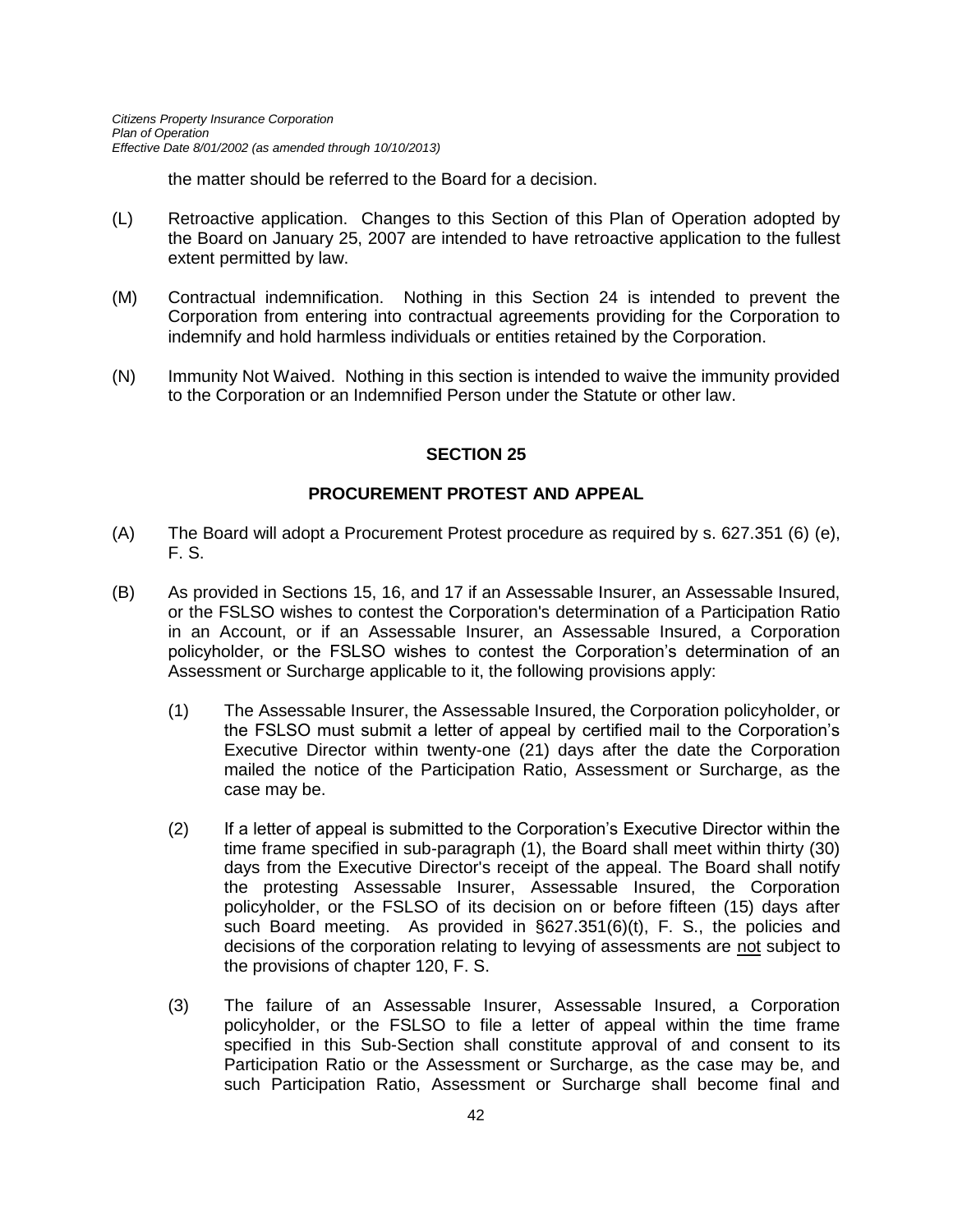binding on such Assessable Insurer, Assessable Insureds, Corporation policyholders, and the FSLSO, as the case may be.

- (4) If an Assessable Insurer, Assessable Insured, a Corporation policyholder, or FSLSO files an appeal under this Section and there has been no final determination as to the merit of said appeal, the Assessable Insurer, Assessable Insured, or Corporation policyholder shall be obligated hereunder to pay all applicable Assessments levied by the Corporation in full pending the final determination of the appeal. The institution and filing of an appeal shall not diminish or stay the obligations of the Assessable Insurer, Assessable Insured, or the Corporation's policyholder to timely pay said Assessment obligations.
- (5) The appeals procedure in this Plan shall control any dispute involving an Assessable Insurer, an Assessable Insured, the Corporation's policyholders, and the Corporation concerning the need for, the amount of, or the calculations and assumptions used to determine any Assessment, including calculation of Participation Ratios.
- (6) If a final determination is made that the appealing Assessable Insurer, an Assessable Insured, or a Corporation policyholder is entitled to a refund of a paid Assessment or Surcharge, or any portion thereof, the Corporation shall return to the Assessable Insurer, to FSLSO on behalf of the Assessable Insured, or the Corporation policyholder those sums due it together with interest thereon equal to the weighted average interest as paid by the Florida State Treasurer's Special Purpose Investment Account calculated from the date of said Assessable Insurer's, Corporation policyholder's, or FSLSO payment of the Assessment or Surcharge to the date of refund.
- (C) A transcript of any appeal hearing or procurement protest hearing shall be made at the time of hearing and supplied to any party upon request subject to the requested party paying the reasonable costs of transcription.
- (D) Nothing in this Section 25 is intended to waive the immunity provided in Section 23 and §627.351(6)(s), F. S.

#### **SECTION 26**

#### **RESIDENT AGENT FOR SERVICE OF PROCESS**

The Chief Financial Officer of the State of Florida, and his or her successor in office, is designated the Corporation's attorney for service of process of all legal process issued against it in any civil action or proceeding in this state. Service of process upon the Chief Financial Officer of the State of Florida shall be the sole method of service of process upon the Corporation. In any suit arising under the Statute, this Plan, or any agreement (pertaining to the issuance or payment of debt) authorized by the Statute or this Plan, the Circuit Court in and for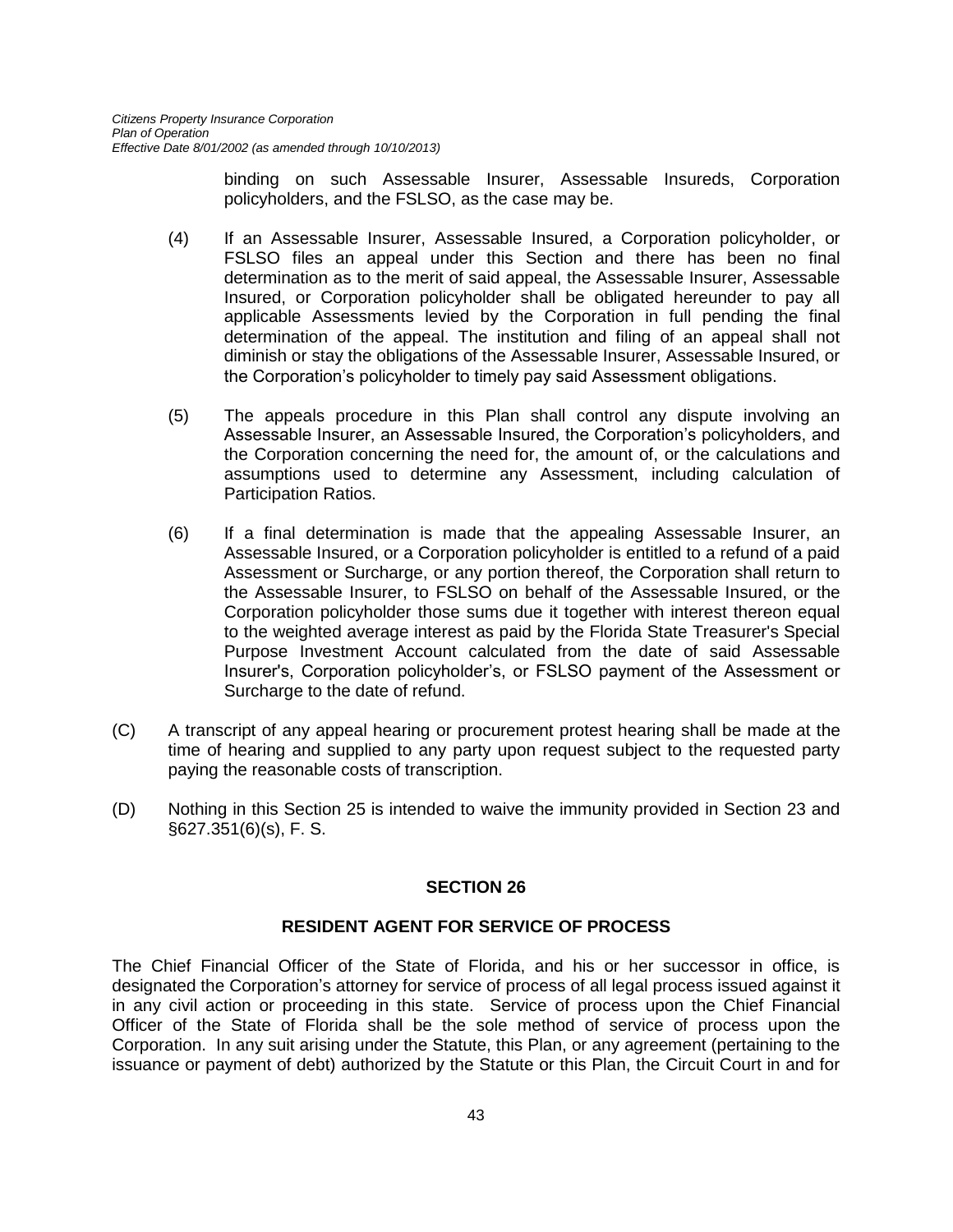*Citizens Property Insurance Corporation Plan of Operation Effective Date 8/01/2002 (as amended through 10/10/2013)*

Leon County, Florida shall be deemed the Court of Competent Jurisdiction for such actions unless otherwise agreed to in writing by the Corporation.

#### **SECTION 27**

#### **PLAN AMENDMENTS**

The Board may propose and adopt amendments to the Plan upon a determination, by a majority of the members of the Board. Any amendment adopted by the Board shall be adopted at a duly noticed meeting and shall be effective only upon approval by the Financial Services Commission, before or after such action by the board.

#### **SECTION 28**

#### **DISSOLUTION AND DEACTIVATION**

- (A) Upon a determination by the Office that the conditions giving rise to the establishment and activation of the Corporation no longer exist, and upon the consent and approval thereto by Order of the Office, the Corporation may be dissolved. Upon dissolution, the assets of the Corporation shall be applied first to pay all debts, liabilities and obligations of the Corporation, including the establishment of reasonable reserves for any contingent liabilities or obligations, and all remaining assets of the Corporation shall become property of the state and deposited in the Florida Hurricane Catastrophic Fund created under §215.555, F. S., or as otherwise directed by Statute. No dissolution shall take effect as long as the Corporation has Bonds or other financial obligations outstanding unless adequate provision has been made for the payment of the Bonds or other financial obligations pursuant to the documents authorizing the issuance of the Bonds or other financial obligations.
- (B) The activation and coverages of the Corporation shall be reviewed at least annually by the Board. Should the Board find that the conditions giving rise to the activation by the Corporation of certain coverages no longer exist, the Board may, subject to the approval of the Office, deactivate the Corporation's writing of such coverage.

## **SECTION 29**

#### **CONSTRUCTION**

This Plan shall be construed to conform with, and when necessary, shall be amended to conform to the provisions of the Statute or orders of the Financial Services Commission.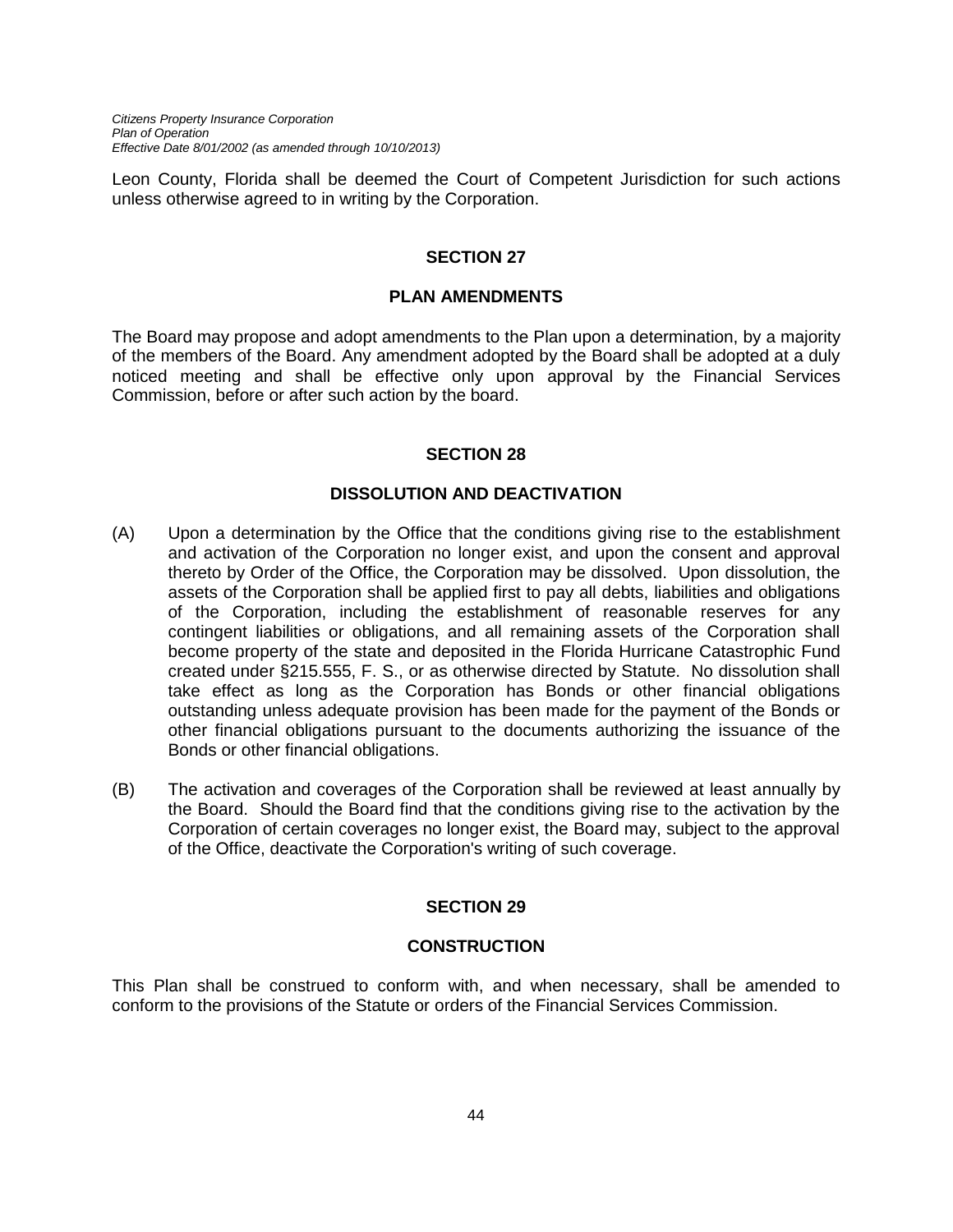#### **SECTION 30**

#### **SELECTION OF FINANCIAL SERVICES PROVIDERS AND UNDERWRITERS**

- (A) If and when the Corporation undertakes to select financial service providers or underwriters, the Corporation shall provide reasonable notice by publishing such notice in at least two (2) newspapers of general circulation in the State of Florida and at least in one (1) financial trade journal. The notice in such publications shall appear once a week for two (2) consecutive weeks. The notice shall include specific information about the procedure for submission of proposals. Furthermore, the notice shall provide appropriate information on whom to contact at the Corporation regarding information about the bond issuance. In the event of an emergency, as reasonably determined by the Board, the Corporation is not bound to the notice provisions herein, but rather shall use reasonable notice based on the existing situation and circumstances.
- (B) The Corporation shall not engage the services of any person or firm as a securities broker or bond underwriter that is not eligible to be engaged by the State under the provisions of §215.684, F. S.
- (C) The Corporation shall make all selections of any financial service providers and/or managing underwriters at a noticed public meeting, noticed in the same way as other publicly noticed meetings held by the Board of the Corporation.
- (D) Before any managing underwriter or financial advisor may be chosen by the Corporation to participate in any way in any bond or other security issuance allowed pursuant to §621.351(2)(g)(2), F. S., the managing underwriter or financial advisor must provide to the Corporation a disclosure statement required by §627.3513, F. S., containing at least the following information:
	- (1) An itemized list setting forth the nature and estimated amounts of expenses to be incurred by the managing underwriter in connection with the issuance of such bonds. Notwithstanding the foregoing, any such list may include an item for miscellaneous expenses, provided such item includes only minor items of expense which cannot be easily categorized elsewhere in the statement.
	- (2) The names, addresses, and estimated amounts of compensation of any finders connected with the issuance of the bonds.
	- (3) The amount of underwriting spread expected to be realized and the amount of fees and expenses expected to be paid to the financial adviser.
	- (4) Any management fee charged by the managing underwriter.
	- (5) Any other fee, bonus, or compensation estimated to be paid by the managing underwriter in connection with the bond issue to any person not regularly employed or retained by it.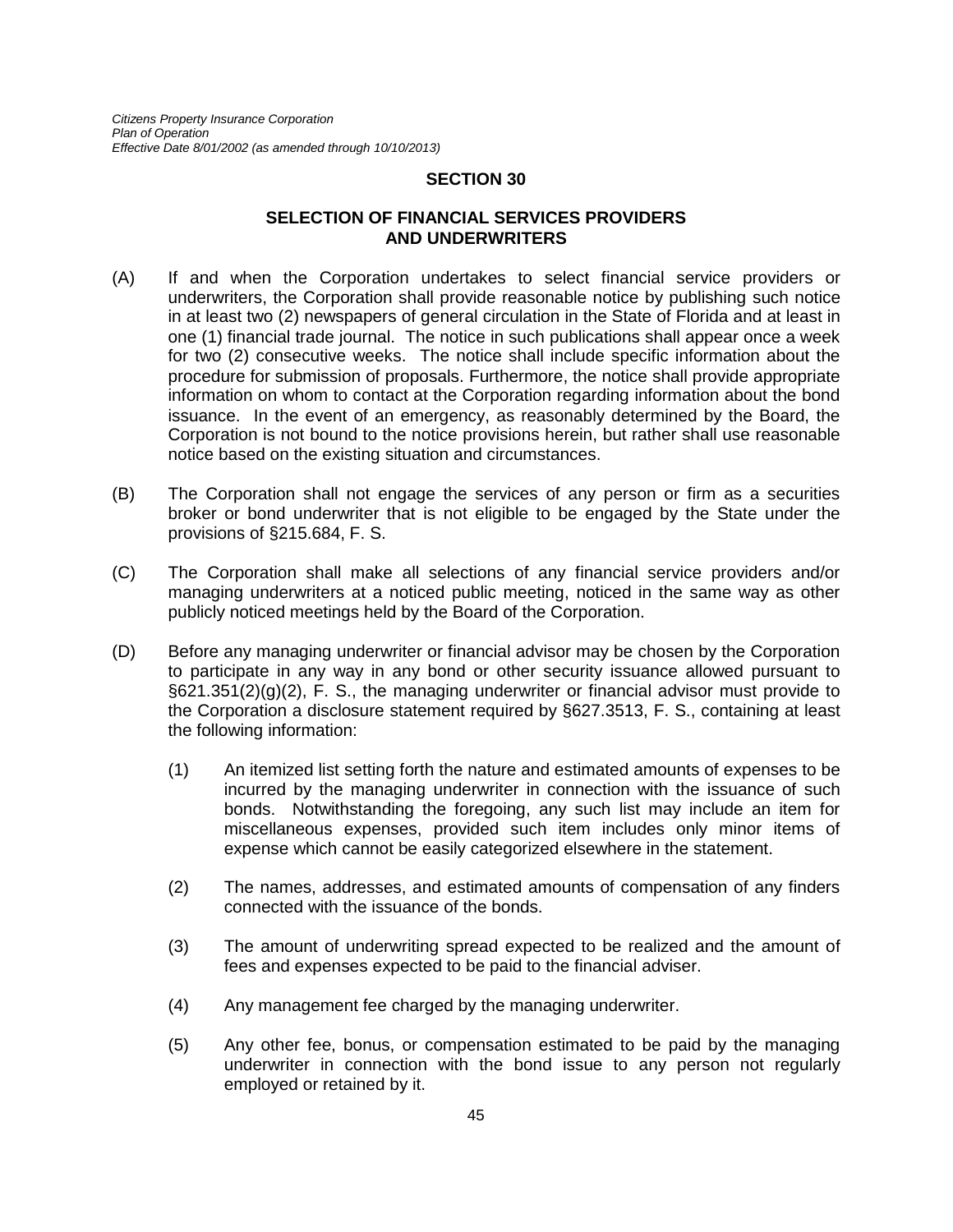- (6) The name and address of each financial advisor or managing underwriter, if any, connected with the bond issue.
- (7) Any other disclosure which the Corporation may require.
- (E) No underwriter, commercial bank, investment banker, or financial consultant or adviser shall pay any finder any bonus, fee, or gratuity in connection with the sale of bonds issued by the Corporation unless full disclosure is made in writing to the Corporation prior to or concurrently with the submission of a purchase proposal for bonds by the underwriter, commercial bank, investment banker, or financial consultant or adviser, providing the name and address of any finder and the amount of bonus, fee, or gratuity paid to such finder.
- (F) As used in this Section, "finder" shall mean a person who is neither regularly employed by, nor a partner or officer of, an underwriter, bank, banker, or financial consultant or adviser and who enters into an understanding with either the issuer or the managing underwriter, or both, for any paid or promised compensation or valuable consideration, directly or indirectly, expressed or implied, to act solely as an intermediary between such issuer and managing underwriter for the purpose of influencing any transaction in the purchase of such bonds.
- (G) Nothing contained in this Section is intended to restrict or prohibit the employment of professional services relating to bonds issued under §627.351(6), F. S., or the issuance of any other bonds permitted to be issued by the Corporation.
- (H) The failure of the Corporation to comply with any provision of this Section shall not affect the validity of the bond issue; however, the failure of the Corporation to comply in good faith with this Section shall constitute a violation of this Plan and a violation of the Insurance Code.

## **SECTION 31**

## **CLEARINGHOUSE**

- (A) Effective January 1, 2014, the Corporation shall establish a clearinghouse program as an organizational unit within the Corporation pursuant to section 627.3518, F. S.
- (B) The Corporation shall establish a program for personal residential risks in order to facilitate the diversion of ineligible applicants and existing policyholders from the Corporation into the voluntary insurance market.
- (C) The program shall have all the rights and responsibilities in carrying out its duties as a licensed general lines agent.
- (D) The Corporation may: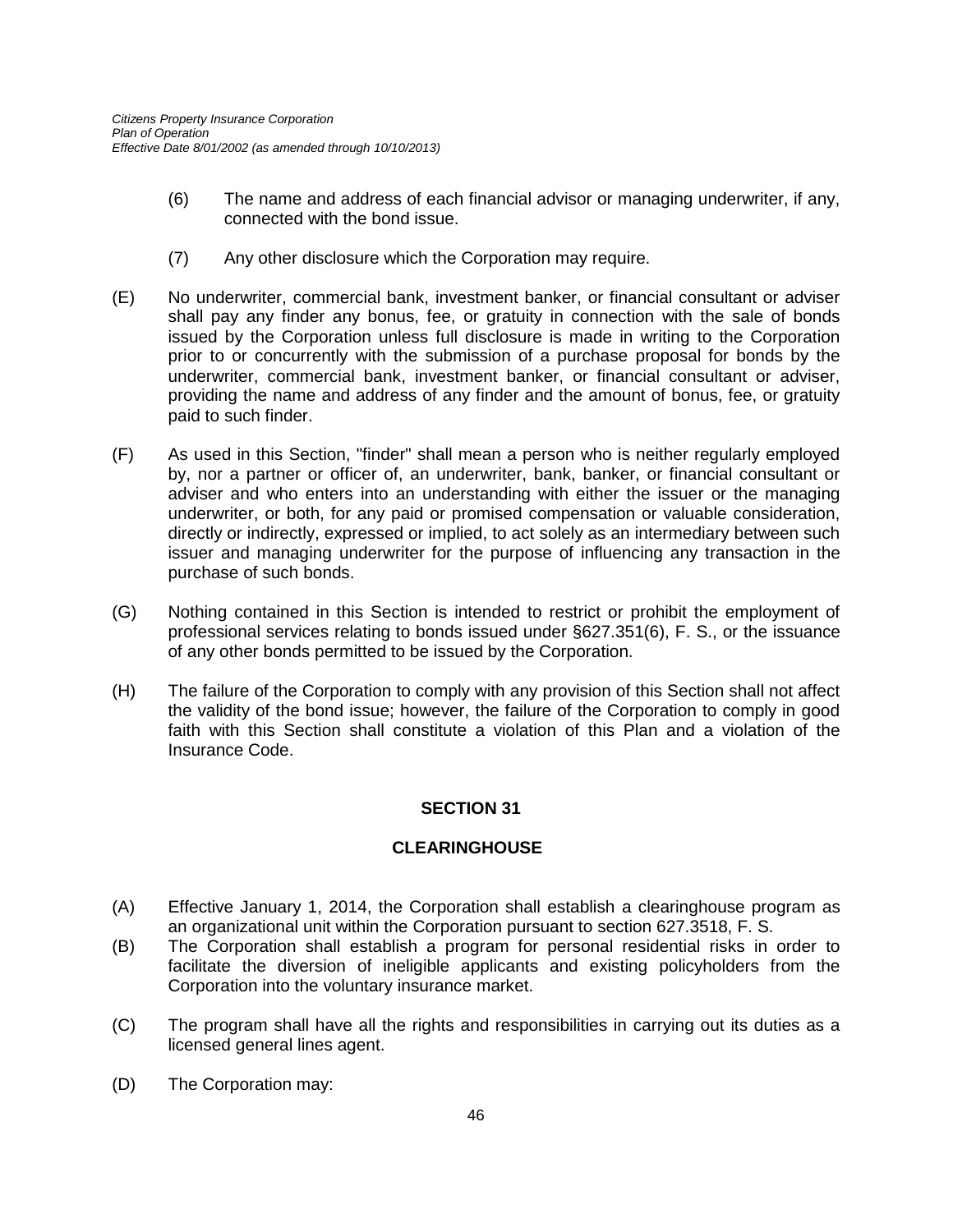- (1) Require all new applicants and all policyholders whose policies are due for renewal to submit an application for coverage.
- (2) Employ or otherwise contract for administrative and professional services.
- (3) Enter into contracts with participating insurers.
- (4) Provide funds to operate the program.
- (5) Develop an enhanced application.
- (6) Provide a waiting period of two days for participating insurers to make offers to applicants.

(E) An applicant for new coverage from the Corporation is not eligible for such coverage, if provided an offer of coverage from an authorized insurer through the program at a premium that is at or below the eligibility threshold in Section 8.

(F) When an offer of coverage for a personal lines risk is received for a policyholder of the Corporation at renewal from an authorized insurer through the program, if the offer is equal to or less than the Corporation's renewal premium for comparable coverage, the risk is not eligible for coverage with the Corporation.

(G) An applicant for coverage from the Corporation who was previously insured by the Corporation and declared ineligible for coverage at renewal by the Corporation in the previous thirty-six (36) months due to an offer of coverage through the Clearhouse shall, upon obtaining coverage with the Corporation be considered a renewal if the Corporation determines that the authorized insurer who made the offer of coverage rendering the policyholder ineligible continued to insure the applicant and increased the rate on the policy in excess of the increase allowed for the Corporation under s. 627.351 (6) (n) 6., F.S.

(H) Submission of an application for coverage by the Corporation to the program does not constitute the binding of coverage by the Corporation, and failure of the program to obtain an offer of coverage by an insurer may not be considered acceptance of coverage of the risk by the Corporation.

(I) The 45-day notice of nonrenewal requirement set forth in s. 627.4133 (2) (b) 4. b., F. S., applies when a policy is nonrenewed by the Corporation because the risk has received an offer of coverage pursuant to s, 627.3518, F. S. which renders the risk ineligible for coverage by the Corporation.

(J) Ownership of policies:

(1) Independent insurance agents submitting new applications for coverage or that are the agent of record on a renewal policy submitted to the program are granted and must maintain ownership and the exclusive use of expirations, records, or other written or electronic information directly related to such applications or renewals written through the Corporation or through an insurer participating in the program, notwithstanding s.  $627.351$  (6) (c) 5. a. (I)(B) or (II)(B), F.S. Such ownership is granted for as long as the insured remains with the agency or until sold or surrendered in writing by the agent. Contracts with the Corporation or required by the